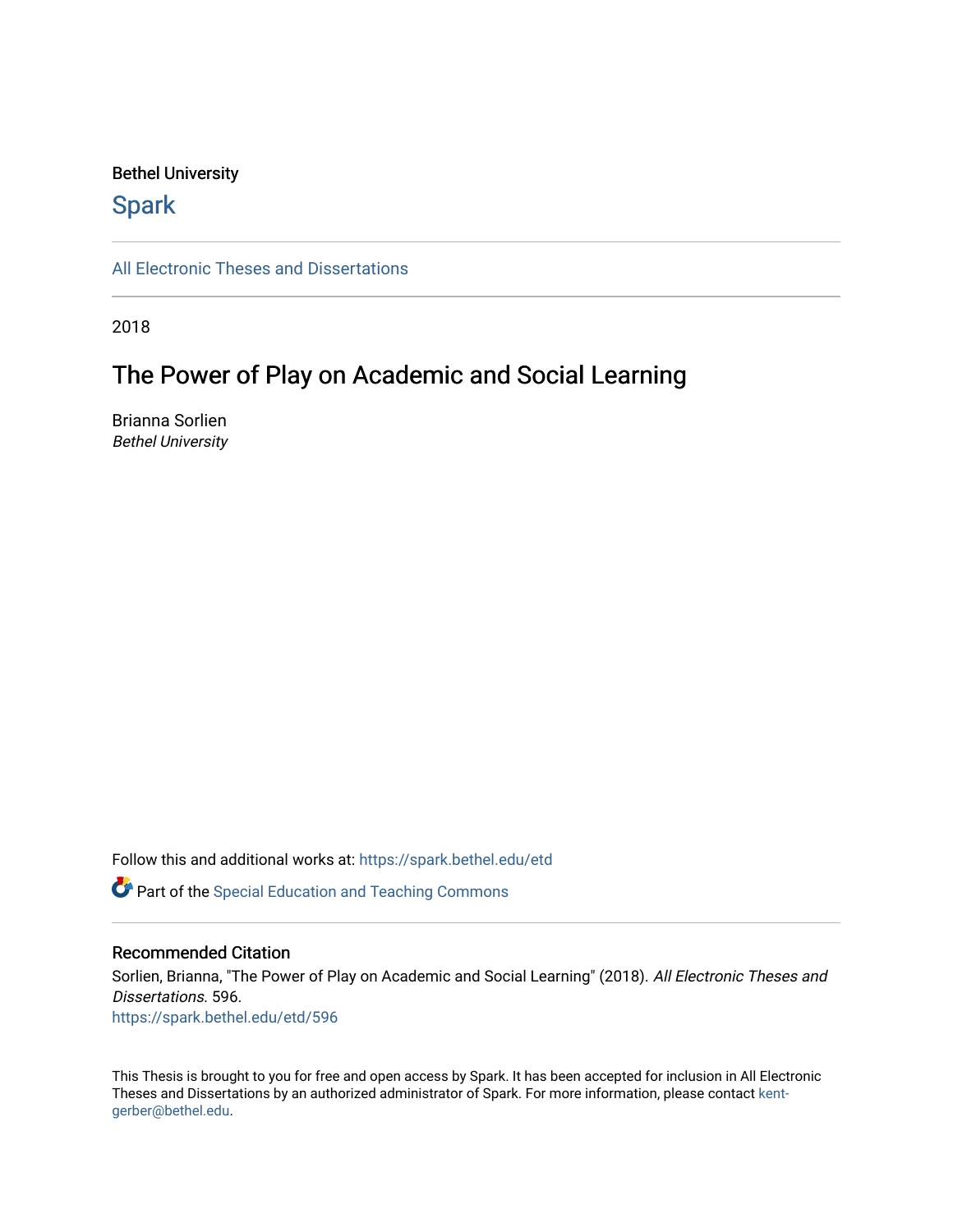## THE POWER OF PLAY ON ACADEMIC AND SOCIAL LEARNING

A MASTER THESIS

## SUBMITTED TO THE FACTULTY

OF BETHEL UNIVERSITY

BY

BRIANNA SORLIEN

IN PARTIAL FULLFILLMENT OF THE REQUIRMENTS

FOR THE DEGREE OF

MASTER OF ARTS IN EDUCATION

MAY 2018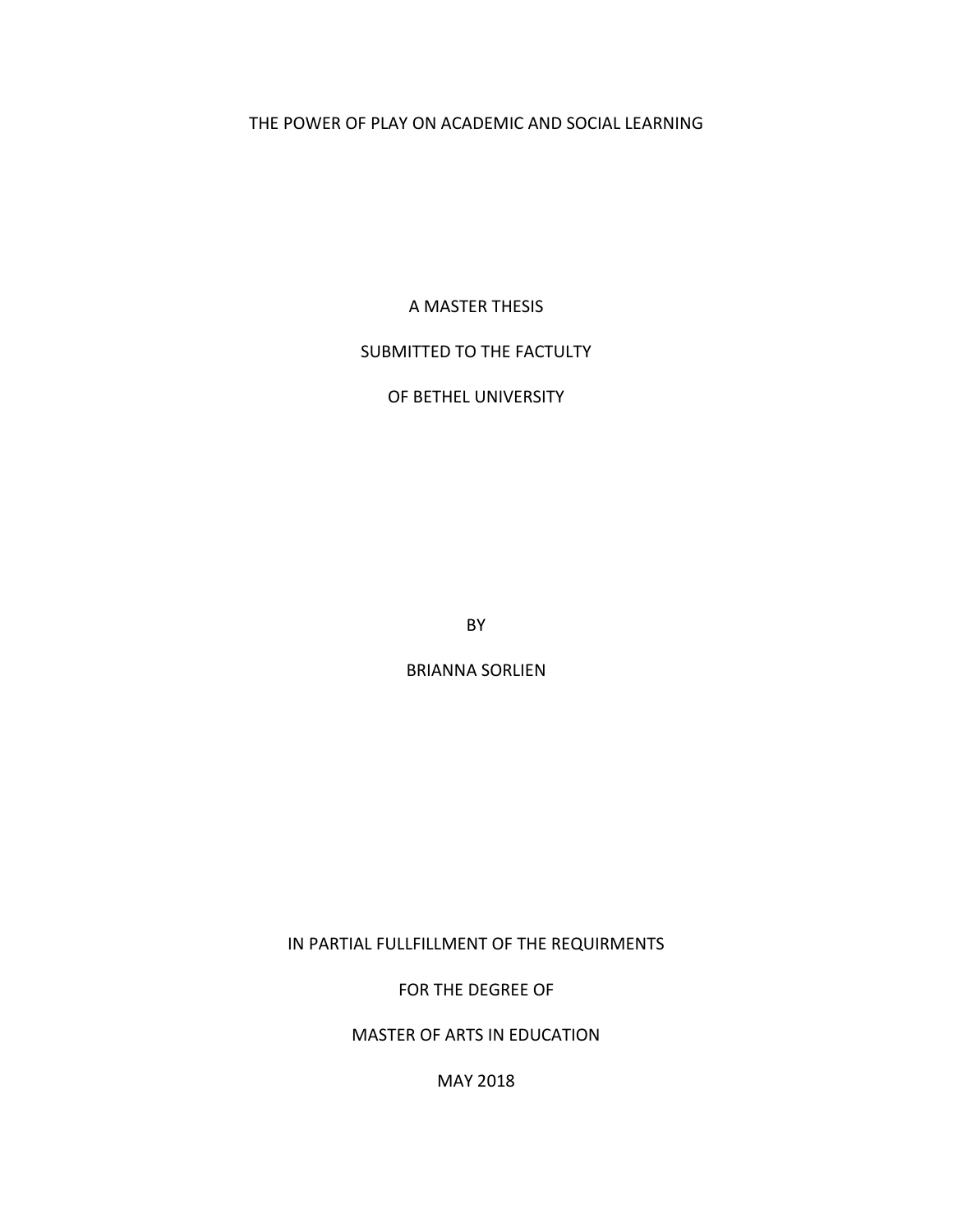## BETHEL UNIVERSITY

## POWER OF PLAY ON ACADEMIC AND SOCIAL LEARING

Brianna M. Sorlien

November 2017

APPROVED

Thesis Advisor: Nathan Elliott, M.A.

Program Director: Katie Bonawitz, Ed. D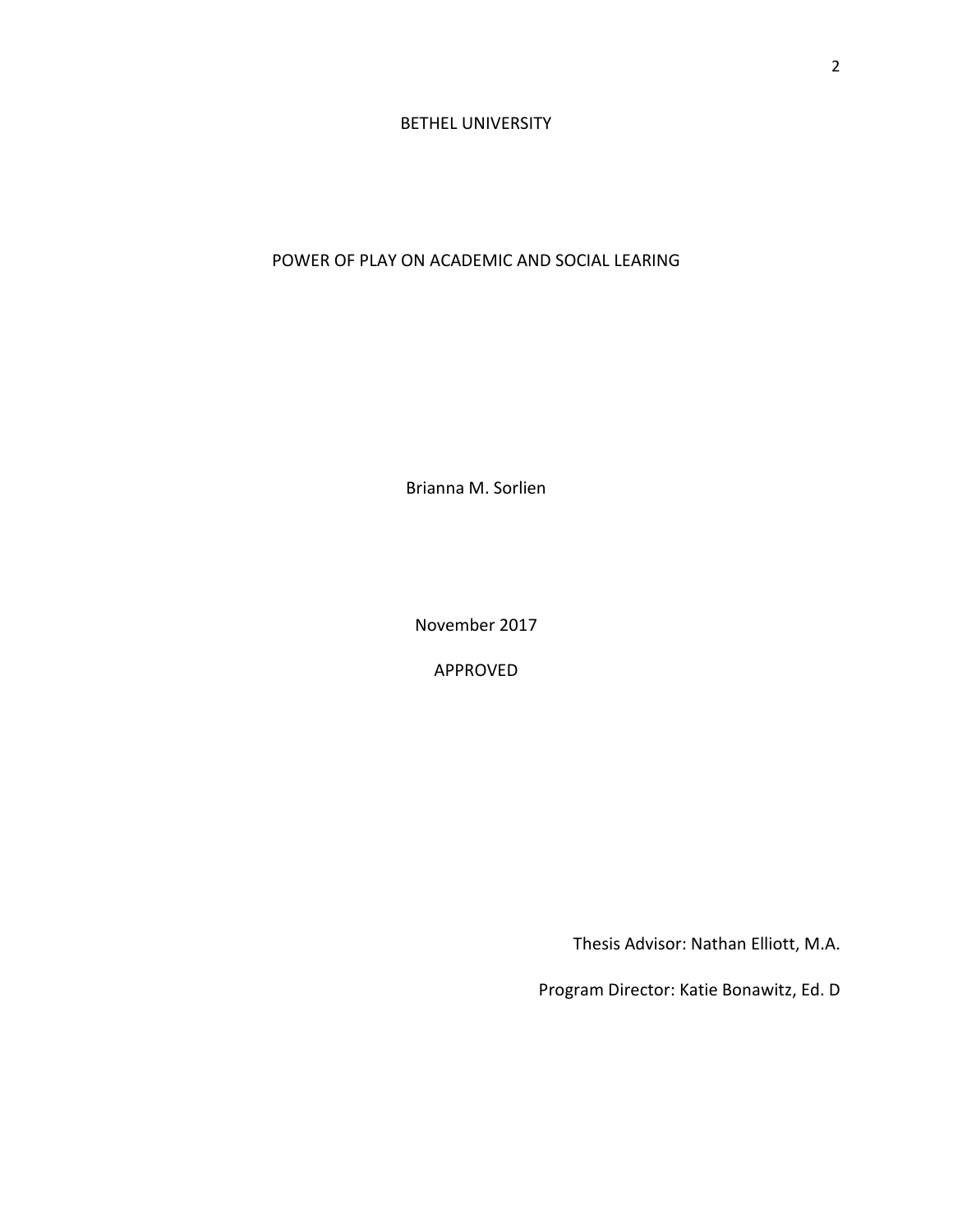## Acknowledgements

I would like to thank my mother, Roxanne, who has been my role model and inspiration for my love and devotion to children and education. Her support always keeps me motivated and realized why working with children is so impactful and important. To my husband, Kinseth, for always supporting me and telling me I could do it. To my personal and professional mentor and guide in life, Jit Kudan - your belief in my work and all you work with is so inspiring. You are a true testament to creating a new city in the world with your devotion to the field of education. Lastly, to my children, Adele and Elise - you are the reason I pursue my passion in education and working with children in life and push forward. You bring me more joy than I could ever imagine and your willingness to work on your 'computers' as mommy worked helped me remember my goal.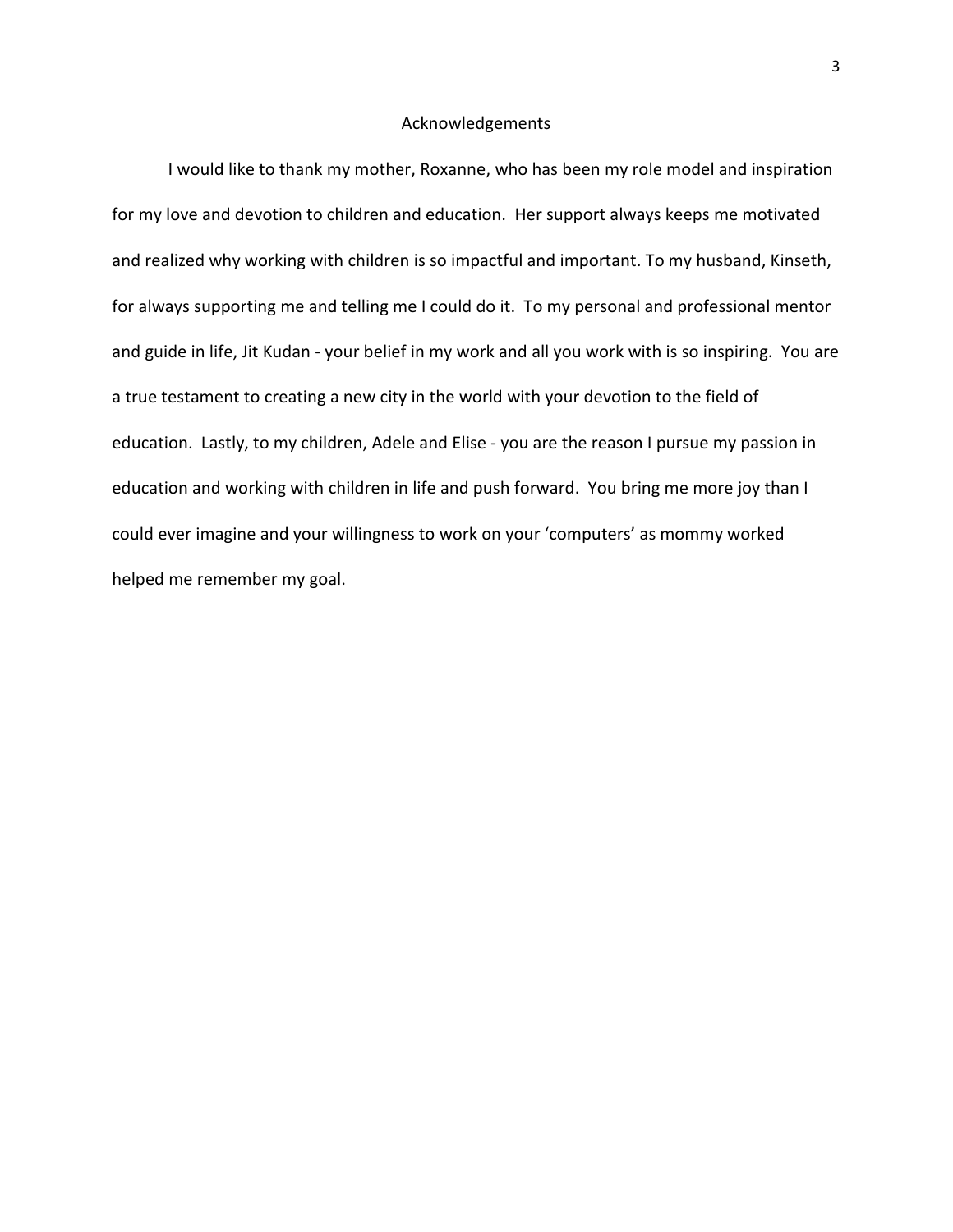### Abstract

Play is among the most vital components in elementary student's prosperity, wellbeing and improvement academically and socially. It is a characteristic and instinctual behaviour which should be encouraged during childhood. Some articles indicate how vital playing is for the prosperity and improvement of elementary students, showing why elementary students should have time, support and places to play. They examine the impact of various sorts of play, specifically, outside play and the significance of giving nearby neighbourhood spaces where children feel safe outside with their peers. Different articles recommend fair treatment for elementary students who have special needs. The full acknowledgment of these rights for all children and elementary students is critical for their wellbeing and happiness. Research suggest how imperative it is for elementary students to have time and chance to play uninhibitedly all through their childhoods, settling on their own decisions and building their comprehension of themselves and how they identify with the general population and world around them.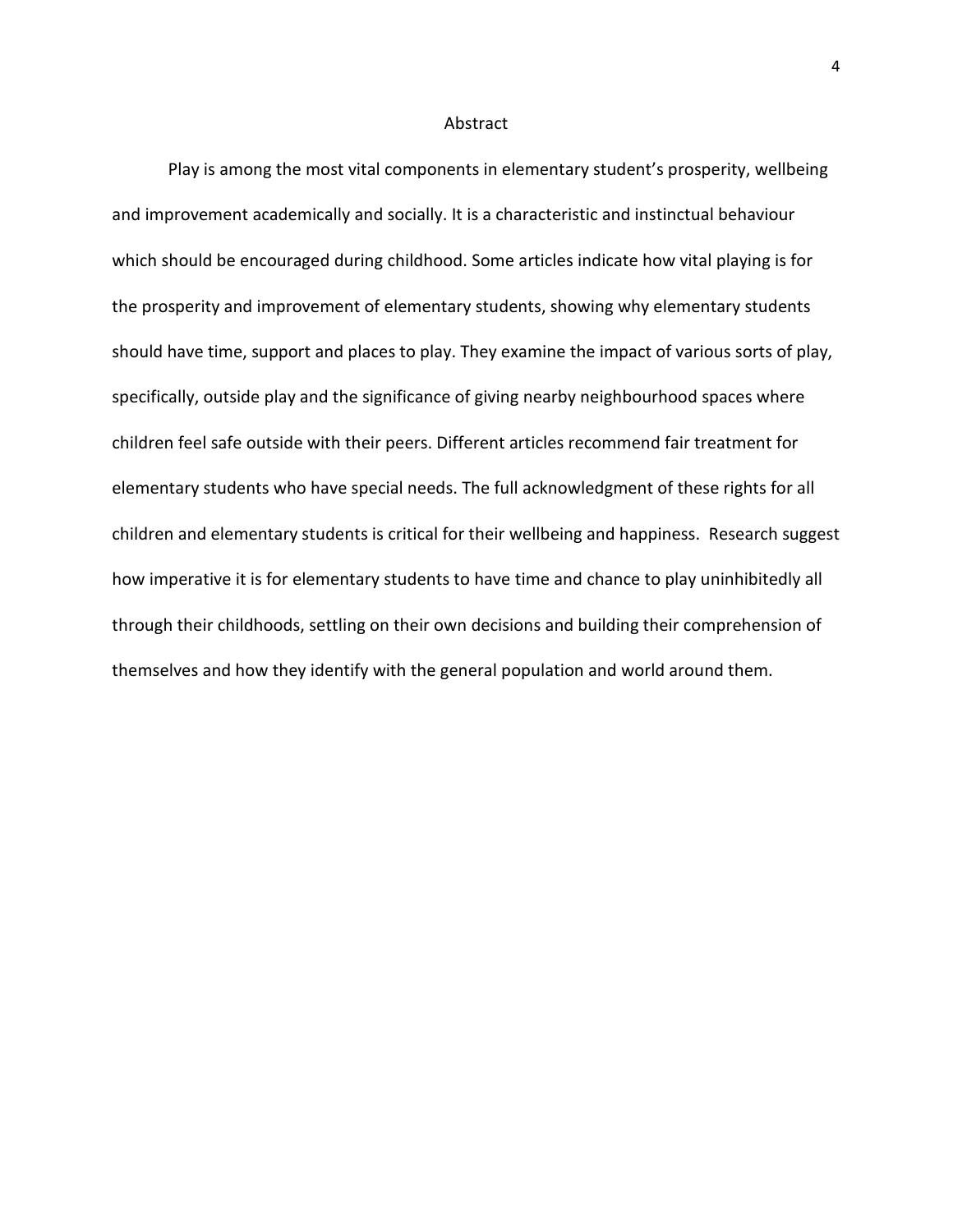## Table of Contents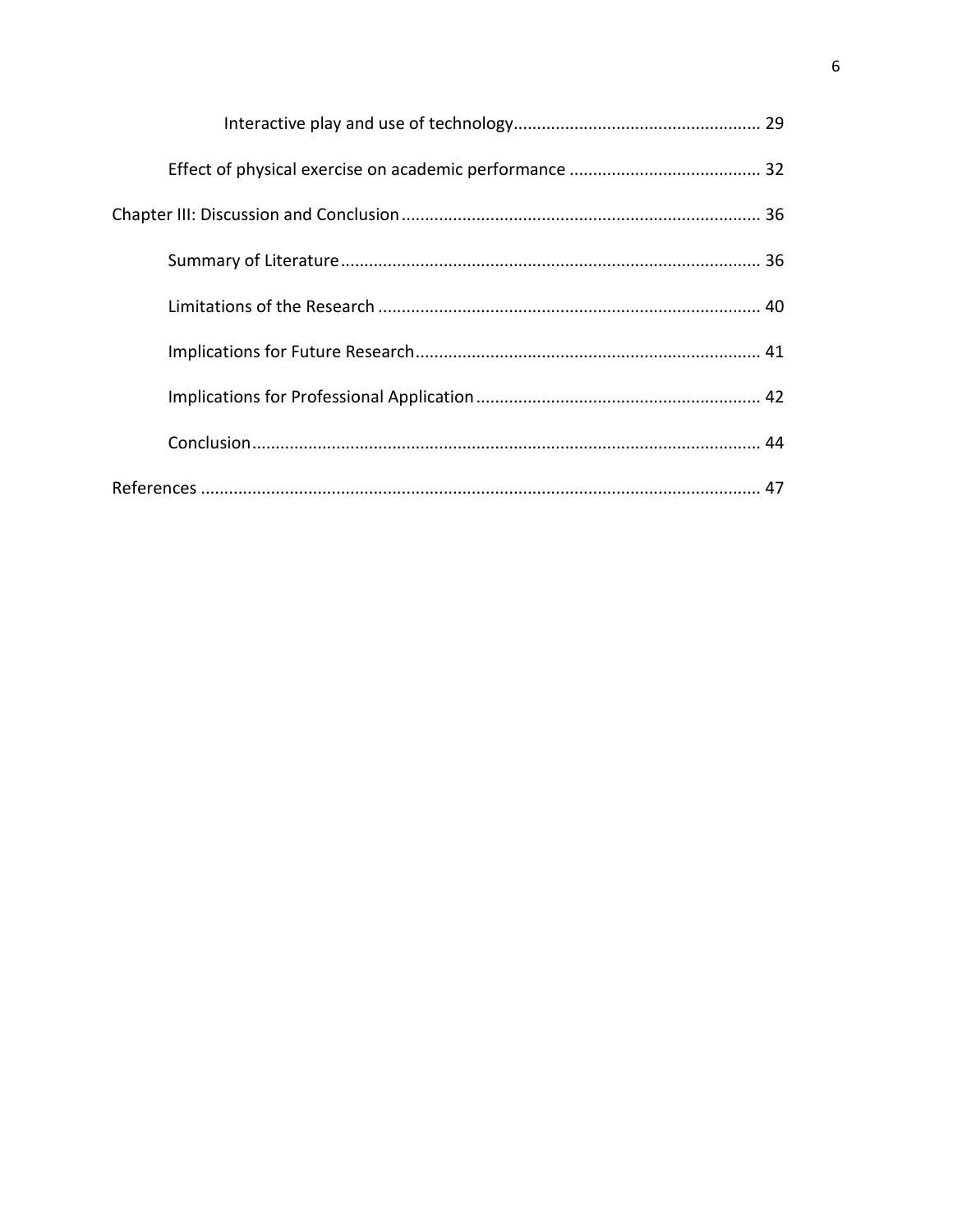#### **CHAPTER I: INTRODUCTION**

There has been a large amount of research around play and its constructive outcomes on early adolescents' learning and improvement. Research about the influence of play shows solid connections between inventive play and dialect as well as physical, intellectual, and social improvements. Play is a solid, fundamental piece of adolescence (Joule-Rushton, Larkin, & Rushton, 2010). New-born children investigate their reality through their surroundings while grown-ups encourage their advancement and learning through playing with them. Children take part in imaginative play when they mimic activities and occasions they have encountered in their family life. As they develop into four and five-year olds, youthful elementary aged students draw in more in play exercises that extend their insight into their general surroundings, build up their motor abilities, and concentrate on their associates (Joule-Rushton et al., 2010).

#### **Context of Research**

What is the specific effect on children with regards to power of play, both socially and academically? The topic of power of play is very important and this review will look at various authors who studied the topic. It presents an outline of the research that guides the instructive logic that play is learning, incorporating many types of child-focused play, counting social, question, imagine, physical, and media play. Through play, elementary students figure out how to direct their conduct, lay the foundations for later learning in science and arithmetic, make sense of the perplexing transactions of social connections, and assemble a collection of imaginative critical thinking aptitudes (Joule-Rushton et al., 2010). This literature review addresses the critical part for grown-ups in controlling children through fun loving learning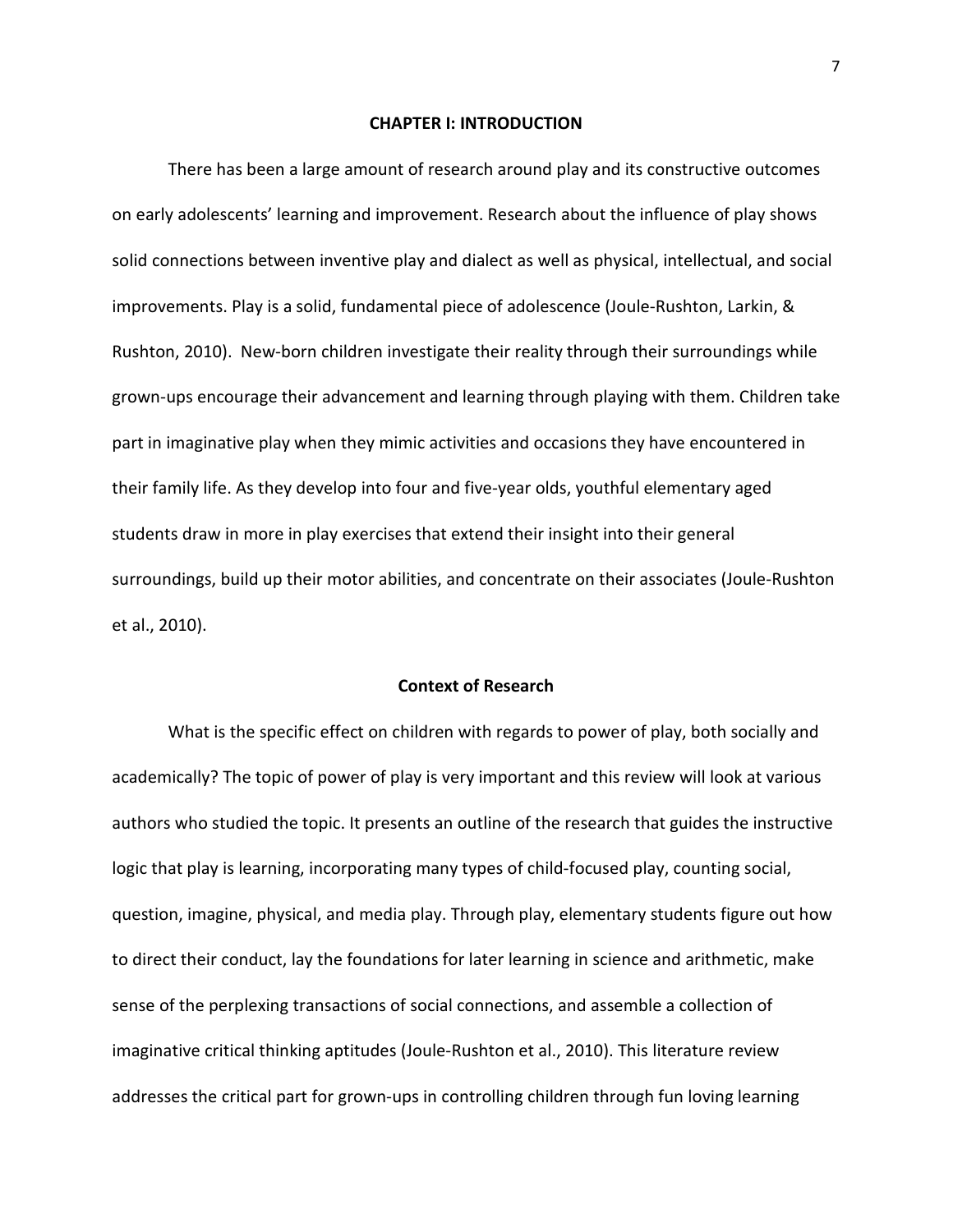opportunities. According to Piaget (1962), children need to play things through in order to think things through; this establishes that play has a clear purpose or intention. This literature review shows the importance play has on education and its useful ability within the classroom and with students.

Play-based learning is a phrase that incorporates two approaches at the same time. One is that children are given enough time to take their own ideas into play and this might require support from teachers as needed. In addition, the knowledge of their world has been developed through experiences in appealing and experiential ways by educators and family members. This might be reading books, telling stories, puppets, music, or any kind of art project, as well as promoting hands-on activities and the exploration of nature. The child's own play and the activities offered by educators will enhance each other youth (Barbosa et al., 2009).

Play is the all-inclusive communication of youth (Barbosa et al., 2009). It has been depicted as a conduct which seems to be what elementary students do when they take after their own thoughts and interests in their own particular manner and for their own reasons. Authors portray play as characteristic, unconstrained and intentional which has a whole advantage for the duration of our lives (Barbosa et.al, 2009). It takes courage, along with great effort, to promote play as an intentional intervention for children with special needs. There are pressures from multiple sources. There are legal requirements to meet, growth to document, and goals to attain. Teachers face questions from concerned parents who want their children to learn as much as possible, and leaders who want us to justify that the extra expense of special education is worth the investment. If planned well, it is possible to successfully implement play.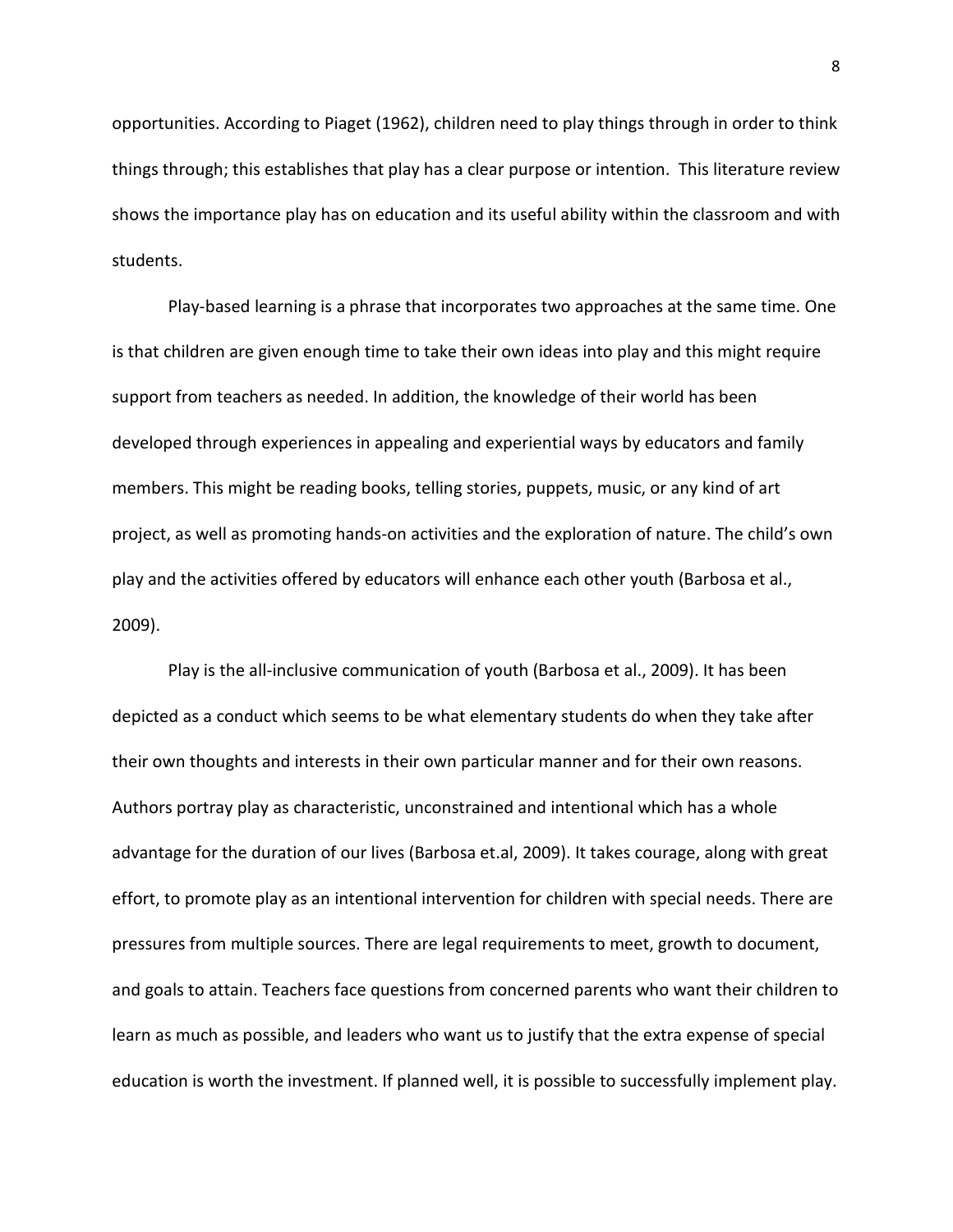Along with the advantages of physical activity, play has a valuable place in the lives of children who may have a sense they are not like other children. Play allows these children to feel a bit more normal. Learning hopping skills that will help them play hopscotch and other games, or mastering dribbling or swinging, helps children feel more comfortable on the playground or during play scenarios. It is these experiences that will help students feel included.

Different researchers note the need for fair treatment for elementary students who have disabilities (Barbosa et al., 2009; Joule-Rushton et al., 2010). Students receiving special education services have exceptional needs, such as students with learning disabilities or mental challenges. The students discussed in this review have Autism and ADHD. Autism Spectrum Disorder, also referred to ASD, is a developmental disability, characterized by difficulty with communication and social skills. However, the range of students on the spectrum is very broad and each student is different. ADHD is a chronic condition including attention difficulty, hyperactivity, and impulsiveness. Children with ADHD are entitled to a free and appropriate education as stated by IDEA (Individuals with Disabilities Education Act). The full acknowledgment of these rights for all children and elementary students is indispensable for their wellbeing, prosperity and advancement, and in addition their happiness regarding adolescence.

Acknowledgment of the right to play is not the only purpose behind advancing and accommodating children's play (Bremner & Wachs, 2010). Broad confirmation demonstrates the imperative commitment of play to elementary students' prosperity and wellbeing. It portrays how important it is for elementary students to have time to play uninhibitedly during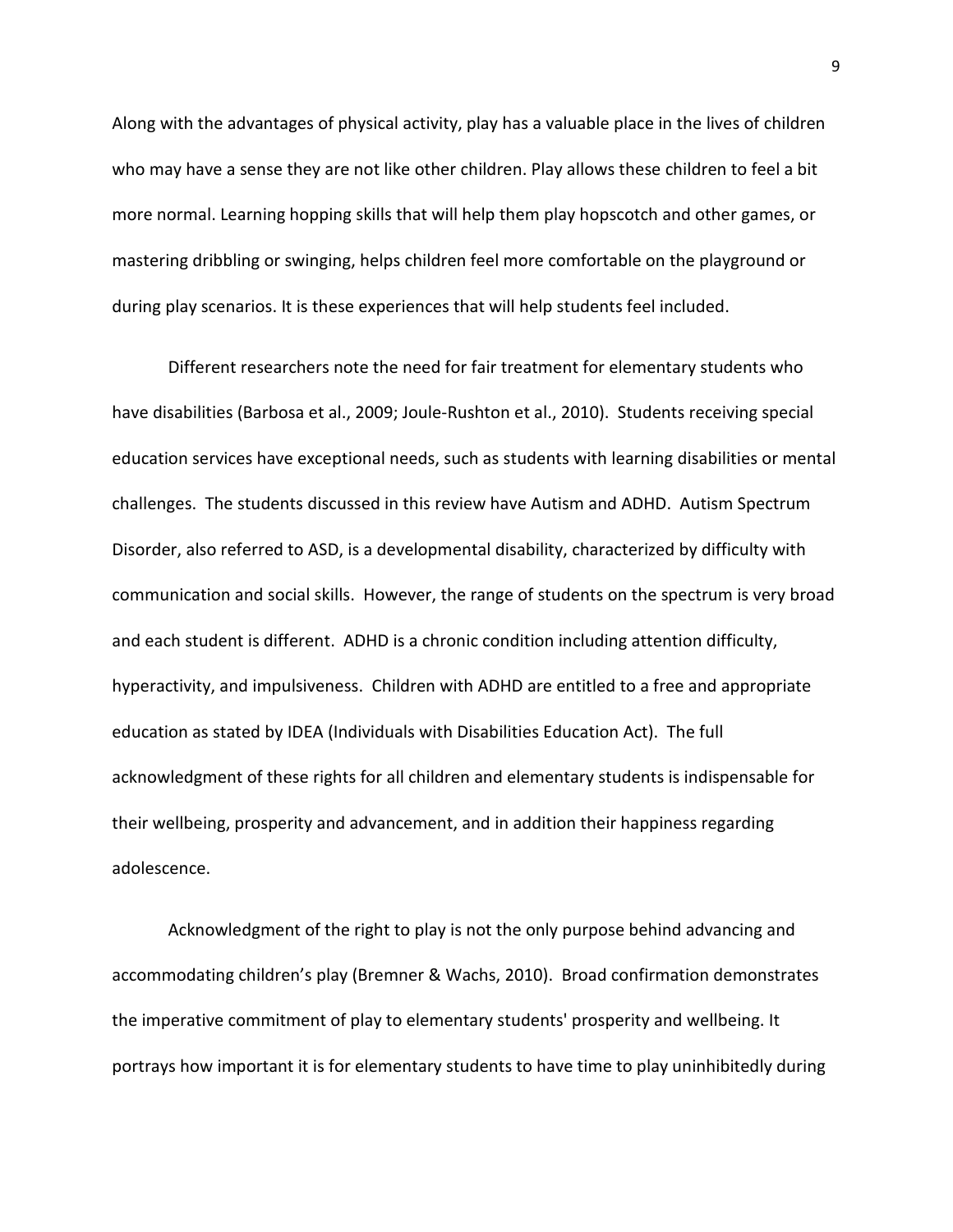their childhood, settling their own disputes and building their comprehension of themselves and how they identify with the general population (Bremner & Wachs, 2010). Play is really important for all children, but children with special needs experience barriers which can make it hard for the child to fully enjoy playing. It's important to not lose the value of play in favor of accessibility; just being able to do something is not what makes it a successful experience. It is important to focus on what the child can do, rather than what they are not able to do. Play should be freely chosen and intrinsically motivating. A child with special needs might need a little support, but they also need the ability to decide what to play and how to make that happen.

#### **Guiding Questions**

The focus of this literature review is to look at the power of play and its benefits for students socially and academically. Children commonly learn and develop a great deal through play, and students with special needs are no different. Play can be an even greater form of support for the specific difficulties the student may have. Does the power of play affect social and academic learning? If so, how? The research will be looking at special education elementary students, with background information on preschool age play and its effects on children. With ample research to support the benefits of play, this review will look at how different types of play can support the social and emotional learning, as well as the academic learning of a student.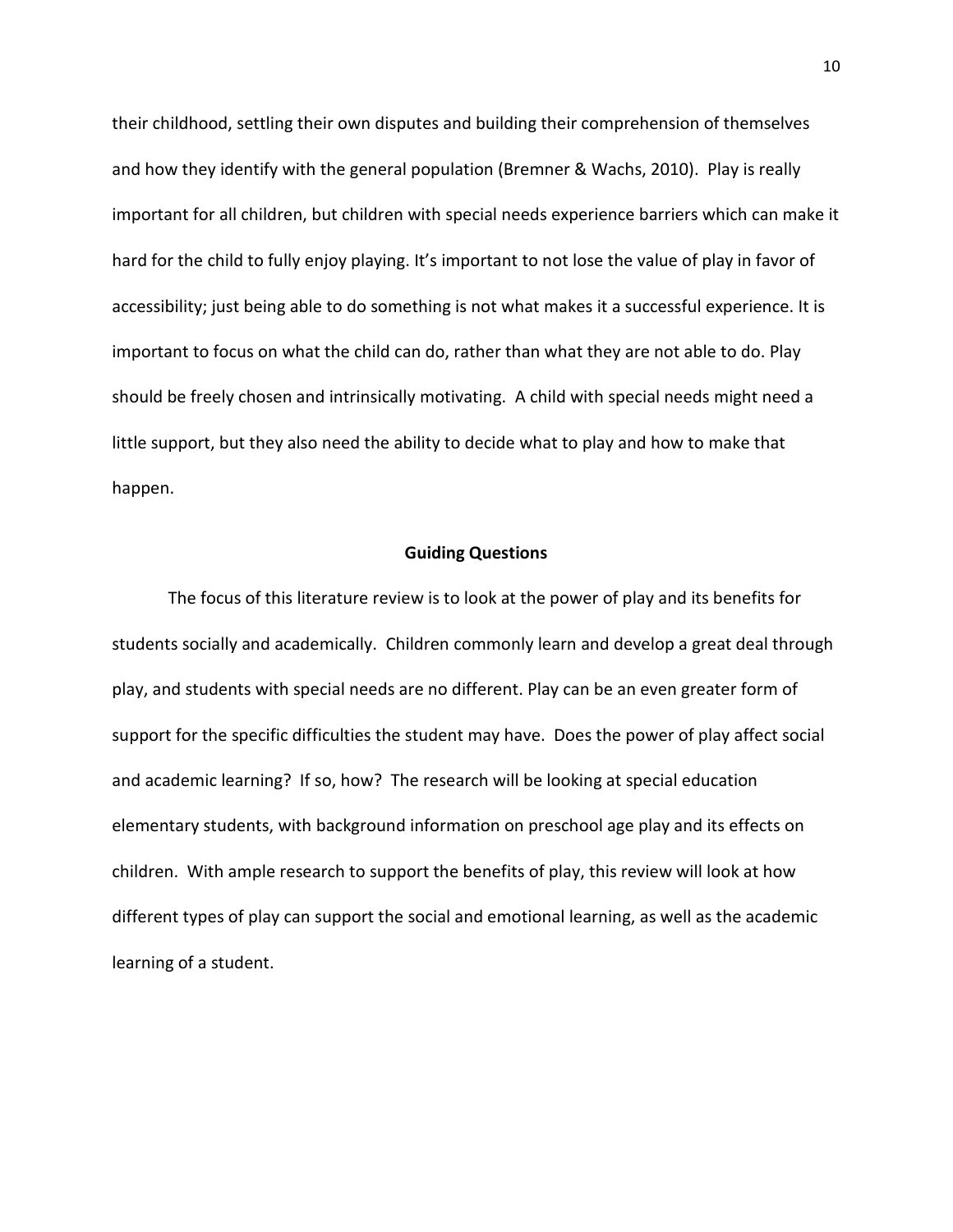#### **CHAPTER II: LITERATURE REVIEW**

#### **Literature Search Procedures**

To locate the literature for this thesis, searches of Educator's Reference Complete, Education Journals, ERIC, Academic Search Premier, EZ Proxy, and EBSCO MegaFILE were conducted for publications from 1990-2017. This list was narrowed by only reviewing published empirical studies from peer-reviewed journals that focused on play in school settings in regards to its effect specifically on social emotional learning and academic learning, and students with special education needs literacy found in journals that addressed the guiding questions of the research. The key words that were used in these searches included "power of play, "social emotional learning," "academic learning with play," "special education play," and "play in schools." The structure of this chapter is to review the literature the power of play in school settings.

#### **Power of play - Importance of play**

Through play, children make new learning encounters, and these self-made encounters empower them to procure social, passionate, and scholarly abilities they couldn't gain in any other way (Bremner & Wachs, 2010). However, they argue that play has right now fallen into some notoriety. Since individuals these days tend to ignore the indispensable part of comfortable play in solid advancement, it is at risk of turning into an extravagance (Bremner & Wachs, 2010). This was a quantitative study and the aim was to investigate the importance of play on children. These two authors conducted an interview on 30 elementary children from an urban school and later surveys to aid in uncovering an answer and create open discussions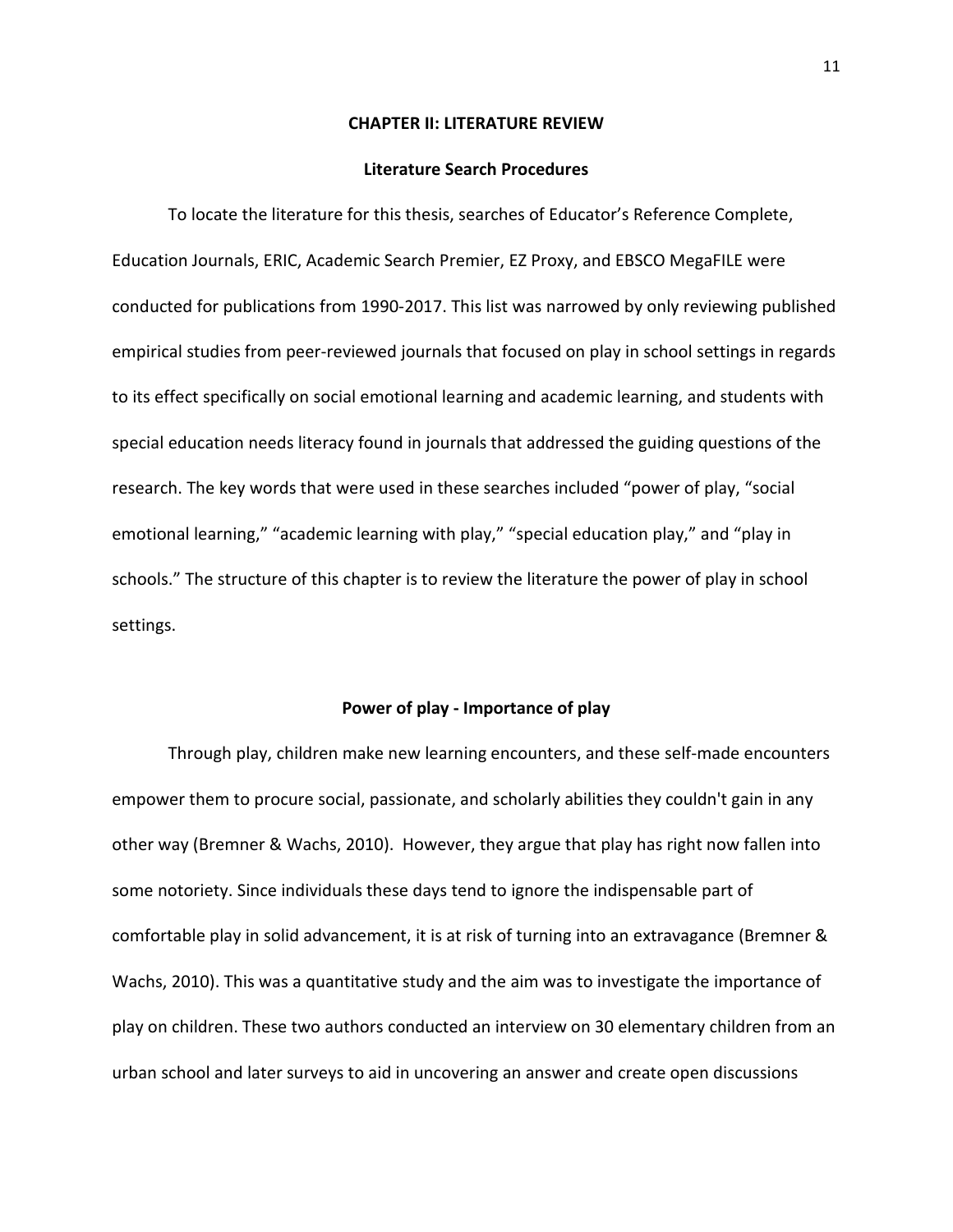which ensured correct information concerning power of play and other areas. They found out that educational toys increase in amount for children, but there is little expectation of complimentary play or partner play. The problem with their study was the small sample size (Bremner & Wachs, 2010).

Many consider these authors different in understanding the significance of play for solid advancement amid the early years of life. These authors contended that play was helpful and it empowered children to manage their negative emotions in a way that did not estrange them from grown-ups, and they considered it to be therapeutic (Bremner & Wachs, 2010). The themes of love, play and work are highlighted in their work as the three drives fundamental to a full, upbeat, and beneficial life (Bremner & Wachs, 2010).

These authors state that we have to give children the freedom to adjust to these hazardous and undesirable outcomes (Barbosa et al., 2009; Bremner & Wachs, 2010). Selfstarted play supports the child's interest, creative energy, and innovativeness, and these capacities resemble muscles. On the off chance that you don't utilize them, you will lose them. Since these abilities come with age, it's vital to empower them with age-appropriate challenges. They also highlight that when children are busy, they are able to utilize their individual strengths (Bremner & Wachs, 2010). Self-adequacy and inward inspiration are key qualities of learning through play. In a quality play setting, grown-ups help to frame or potentially challenge children at their individual level, helping to develop a childs' interest for learning. A play-based approach is more adaptable to various identity sorts inside a classroom. The educational programs and learning objectives might be the same; however, the way to deal with how children learn can be individualized (Elkind, 2007).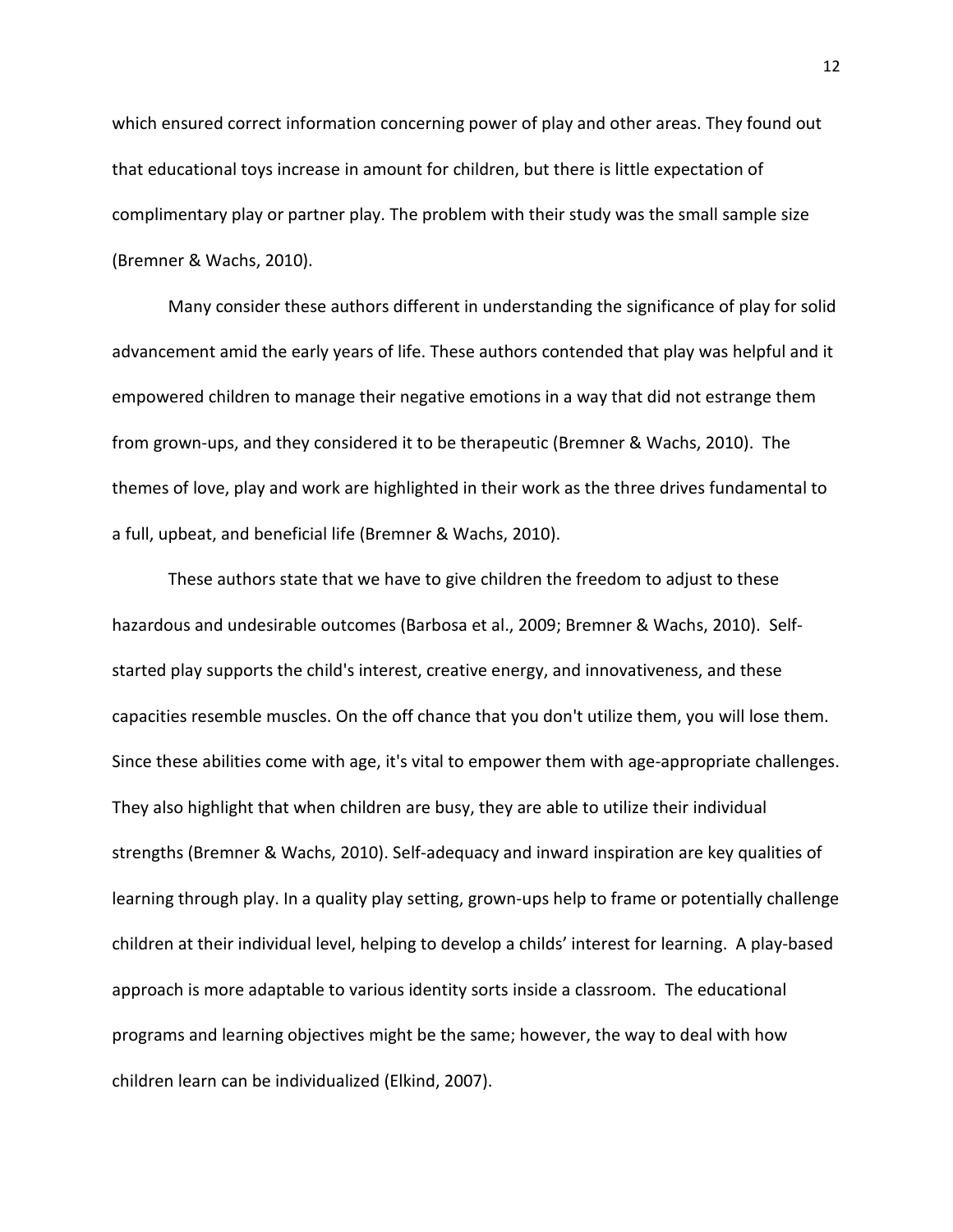Typically, introverted students don't thrive in large gatherings and in the classroom. Children require diverse learning conditions and methodologies, and when we make learning fun, it enables the independent students to show what they are capable of and also provides alternatives to discussion as the primary form of interaction.

Play additionally encourages children to figure out how to manage feelings and improves school work (Elkind, 2007). In this regard, play can help children when they are in awkward circumstances by helping them to manage feelings and promote consideration and working memory, which encourages concentrating on an assignment. It gives them the aptitude to oversee circumstances without expanded anxiety and distress. Play is a decent approach to practice social connections in a safe and fun environment and might be a medium that is less scary when children are out of their usual comfort zones (Elkind, 2007).

Elkind additionally states the importance of letting children make decisions (Elkind, 2007). This can be a decision between participating in an entire presentation, a self-guided movement to investigate things themselves, or to be upheld by peers. It additionally requires that diverse materials and media allow students to speak and offer thoughts in various ways (Elkind, 2007).

The observations of Elkind's research was that anybody can profit by learning through play; however, it is clearer for children who are constrained by their verbal and capacities (Elkind, 2007). For adolescent children, this is more around an approach to learning in the classroom, where the child keeps on coordinating their own learning at their own pace with help from companions and educators. He concluded that it ought to be socially and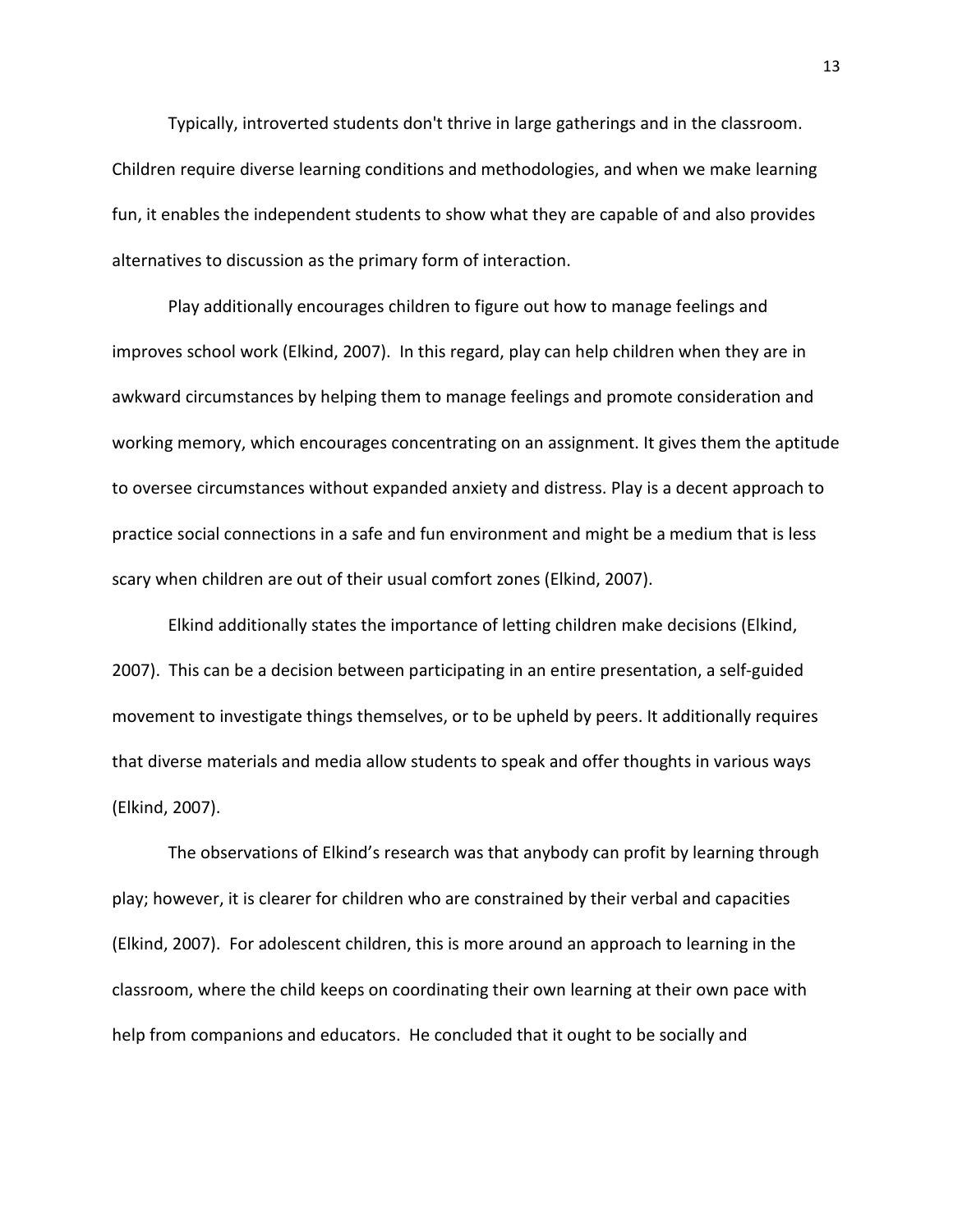subjectively empowering and incorporate time for intelligent internal consideration (Elkind, 2007).

#### **Characteristics of Play**

Another study by Wortham shows that the drive to play first shows up as new born children attempt to adjust the physical world to their necessities (Wortham, 2006). He carried out a research on 20 children. When elementary aged students' progress toward becoming preschoolers, they start to make connections between objects. For elementary school students, play soon turns out to be more about making and breaking the rules in games (Wortham, 2006).

Tudge (2007) carried out a quantitative research study to investigate the characteristics of play on children and found out that children will play but cannot be forced into it. They may pick not to be included; infrequently, they may alter the course of the play (Tudge, 2007). Secondly, play reflects what elementary aged students definitely know, have watched, and can do. It gives the specific situation for building and broadening learning, aptitudes and understandings in a way that bodes well to them. Third is that play is generally safe. Children can explore and be tested in their play but cannot come up short. In this sense, play gives at least dangers and punishments. Play can also be connected to the child accomplishing something that he or she has never done, which shows growth.

Children regularly imagine and envision when they play. They argue that play empowers them to change reality into emblematic portrayals of the world, explore different avenues regarding the implications and tenets of genuine life, experiment with various thoughts,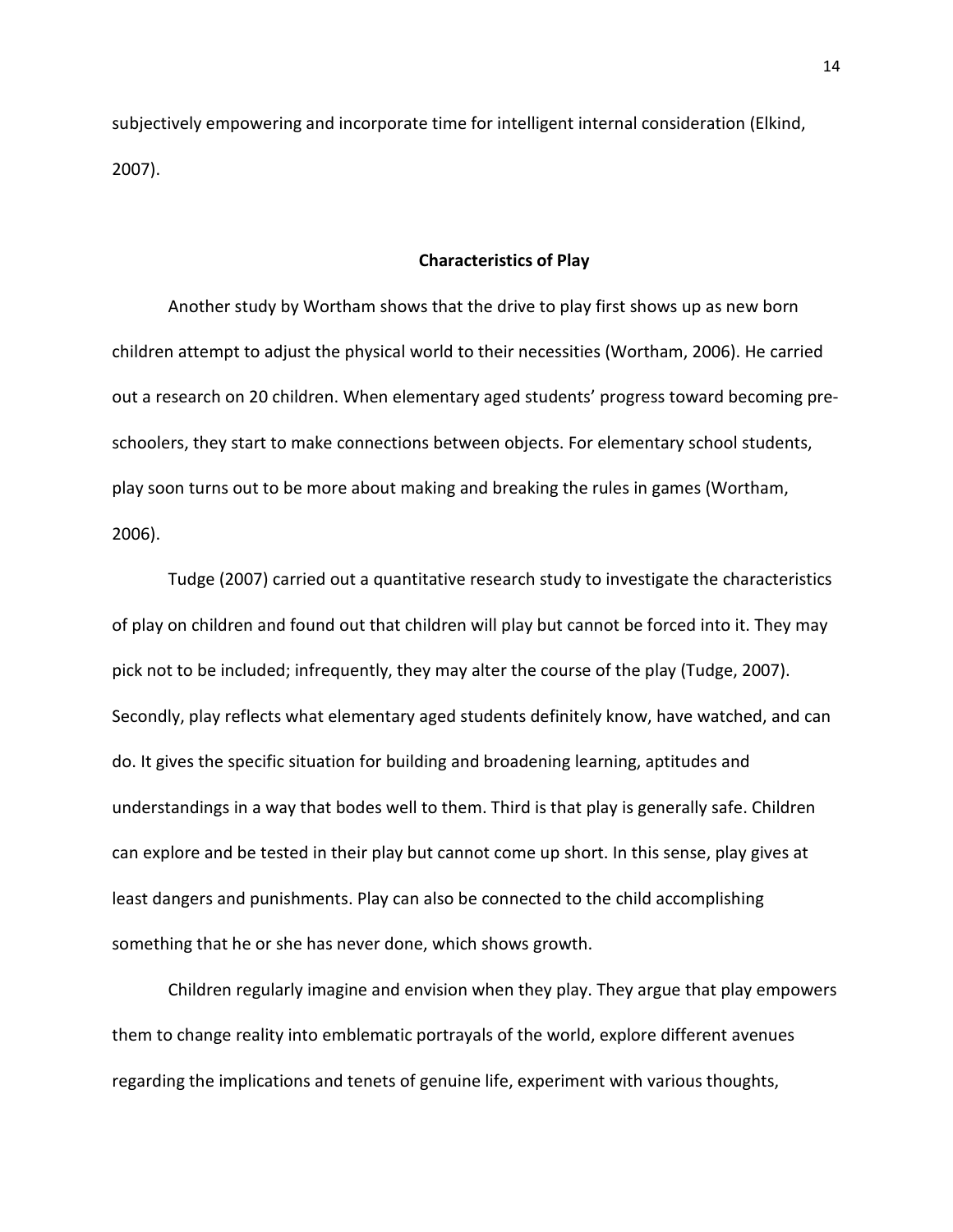sentiments and associations with individuals (Cheng & Johnson, 2009). The sixth characteristic is that play creates managed focus. Feelings are frequently related with play, making the act of play more important than the outcome (Cheng & Johnson, 2009). Play includes both physical and mental action. Children are frequently most fulfilled when playing close by or in cooperation with peers or grown-ups. In some cases elementary aged students prefer to play alone. Lastly, play is delightful and has an amusing feeling. Children take part in play because it is pleasant all by itself. (Cheng & Johnson, 2009).

Cheng and Johnson conclude that play may not continuously be a positive ordeal. In some cases, play can put a child in danger of being harmed, being called names or being rejected by others (Cheng & Johnson, 2009). For over a century, play has held a somewhat admired position inside early youth instruction. Roused by the works of pioneers of early instruction, the idea of a characteristic, dynamic, play oriented child has been put solidly at the focal point of early education programs. This has additionally been connected to the dynamic 'child focused' approach (Cheng & Johnson, 2009).

The study continued stating that elementary aged students learn through play and it continues toward gains in academic early grades. Play is fundamentally seen as an instrument of learning and advancement yet as the methods by which elementary aged students figure out how to be upbeat, and rationally solid individuals. Play in educational settings ought to have learning outcomes, and it can be tricky to explain how play contributes to positive learning results (Cheng & Johnson, 2009).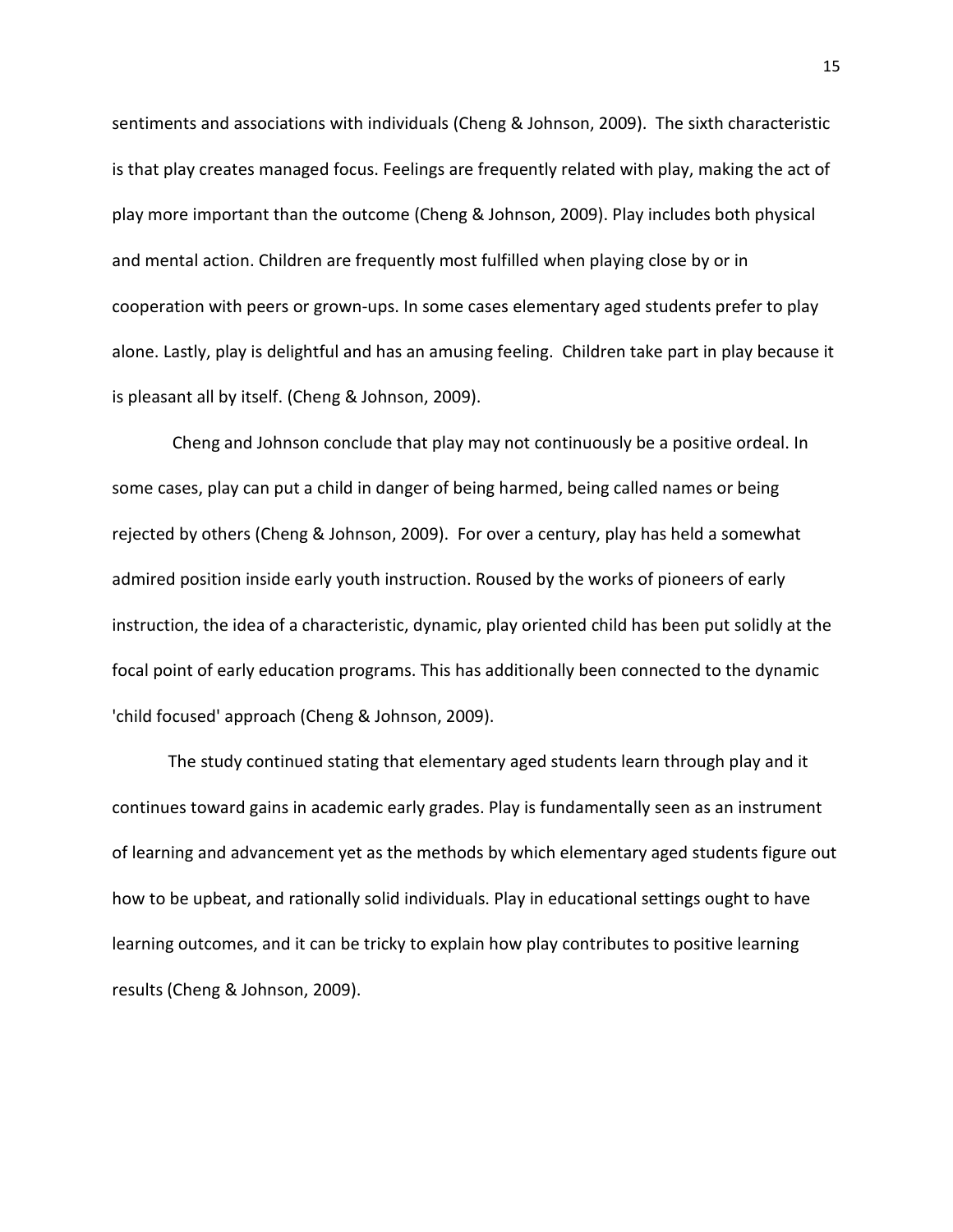#### **Influence of play on various themes**

Play has the power to affect multiple areas of learning and development. Student can gain insight and skills in areas such as cultural knowledge and experience, enhancement of their creativity, increasing health benefits, and a positive change on their learning. The research supports that play has an impact on these various themes.

## **Cultural Activities**

Play both single and in groups, improve children's intellectual advancement (Tudge, 2008). Group play gives essential social and cultural advantages, such as enabling children to make associations with other people who may not look or talk like them. Tudge characterizes play as a way for children from various backgrounds to connect with each other, share positive experiences, and promote trust (Tudge, 2008). Families have diverse ways of structuring play experiences. Some families tend to see play and academic action as separate (Tudge, 2008). Others see play as an opportunity to emphasize social-collaboration. Others trust that play leads to children's academic growth. Despite alternate points of view on play, it is generally acknowledged that group play is a foundation to a more extensive social life, future achievement, both scholastically and professionally. Tudge (2008) concludes that by urging children to play with others from various backgrounds, children's social aptitudes, resistance, and comprehension build up, as well as pleasure in different societal venues.

## **Creativity**

Play and imagination are personally connected. The experience of play and the process of innovation both require perception, disclosure, and experimentation, addressing, and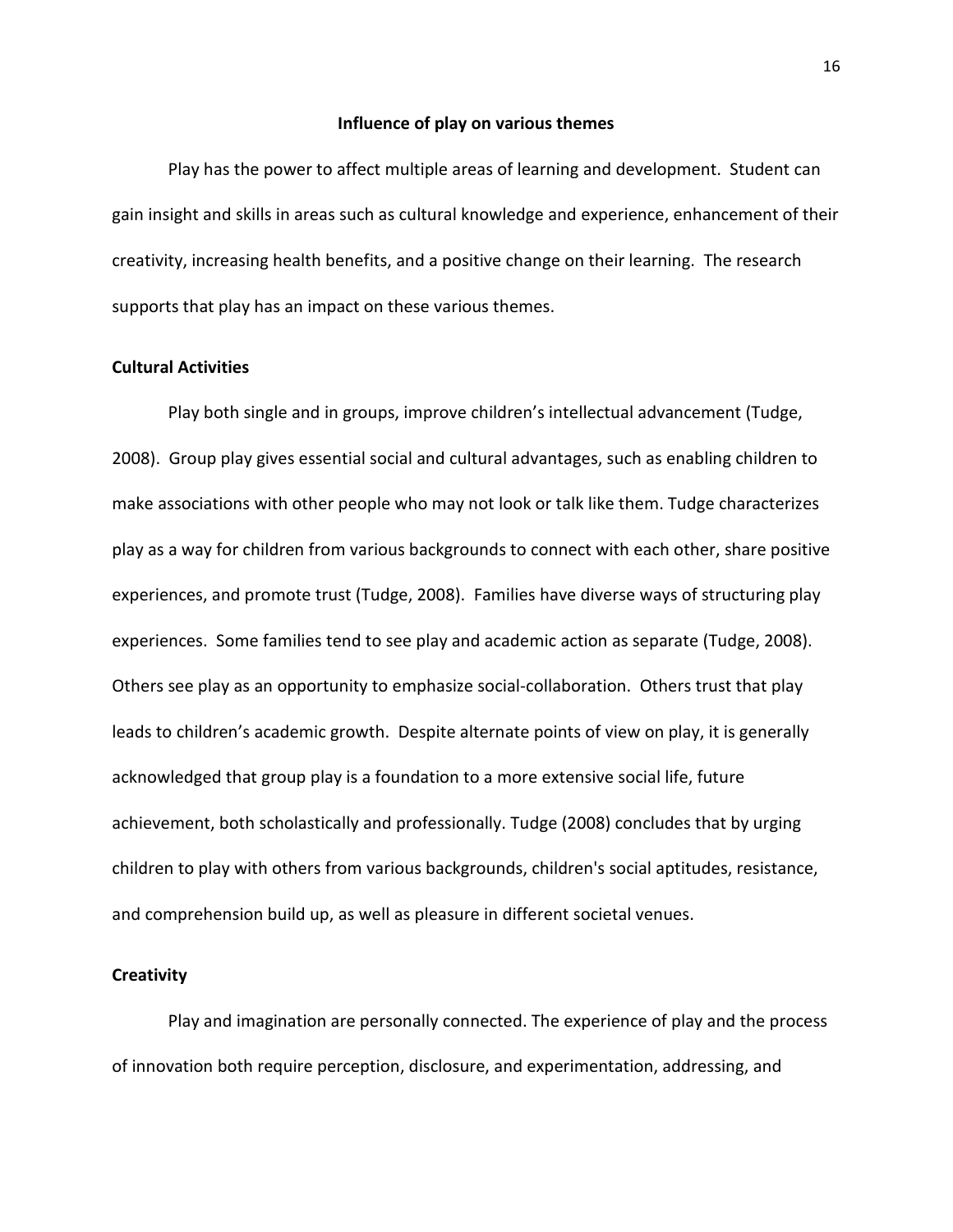making associations. Integral to both play and imagination is the inclusion of a variety of activities (Tudge, 2008). Fanciful play, drawing, painting, piece building, moving, singing, climbing, running, all improve gross-and fine-motor skills and give rich encounters that reinforce a child's cerebrum development. Innovative play provides children with chances to communicate and work through specific circumstances in a safe way (Schousboe, 2013).

Play is a magnificent approach to sustain qualities in children. Through explorative play, children can discover endless approaches to fulfil their interest. Working out challenging riddles or diversions enables children to learn both tolerance and diligence, and construct a feeling of achievement and certainty. Social play advances children's arrangement aptitudes and passionate improvement (Tudge, 2008).

## **Health**

Tudge (2008) also did an investigation about the influence of play on health through quantitative research. TV, computer games, and the web are universal and convincing media that entice children each waking moment. While fun, these latent exercises lessen the measure of dynamic and social play children take part in. Information about child development proposes an immediate connection between an expansion in these inactive, socially-segregated exercises and the development of social anxiety. Expanded rates of anxiety, injury, and brutality have frightened paediatricians and child analysts. Many trust that play can be the solution to seclusion, stress, dejection, dread, and violence. Dynamic play encourages emotional wellness. Through play, children reinforce their certainty, figure out how to put stock in others, make connections, relationships, and feel safe. These advantages build up a feeling of having a place, basic to the emotional prosperity (Tudge, 2008).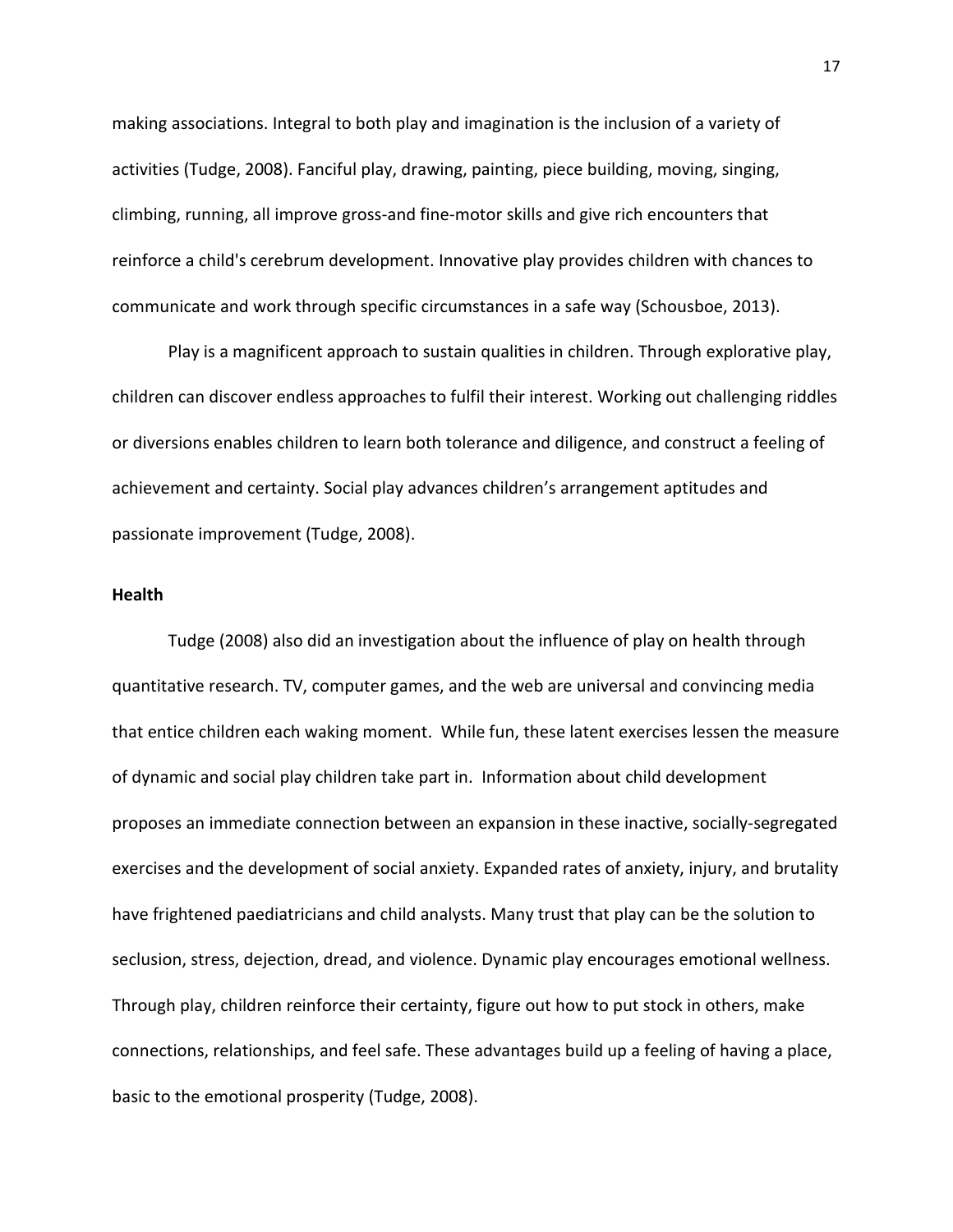#### **Learning**

Research from Cheng and Johnson has demonstrated the critical association between play and academic improvement. The most vital time for a mind is the point at which it is youthful and developing (Cheng & Johnson, 2009). They conducted research on students and found out that early youth encounters influence synaptic associations. Children need rich experiences that develop the cerebrum, which is in charge of higher order thinking, and play can provide that encounters that connect with their brain and give the establishment to future learning. Play can enable us to be more versatile, communicative, unconstrained and upbeat. Others believe that developing trust as a result of individuals playing together can prompt an expanded eagerness to take risks (Cheng & Johnson, 2009).

## **Role of adults**

While the inclination to play is recognized as being something we are born with, progressively it is perceived that adult help is important in order to prosper with the skills play can teach. Distinguishing the exact frame and capacity of that help is difficult. Alluding to the significance of guardians' importance, happiness and inclusion in their children's play, Cheng and Johnson (2009) note that it has a tremendous effect and sharing those encounters with an adult can reinforce recalling of similar encounters. Their quantitative research aimed to investigate the role adults have on children. Tolerance and timing are the cornerstone to parent-child communication (Cheng & Johnson, 2009). These two authors state that it is vital for guardians to give the physical and mental space to children to toy with thoughts and materials in ways that are most important to them [the children], and not force their thoughts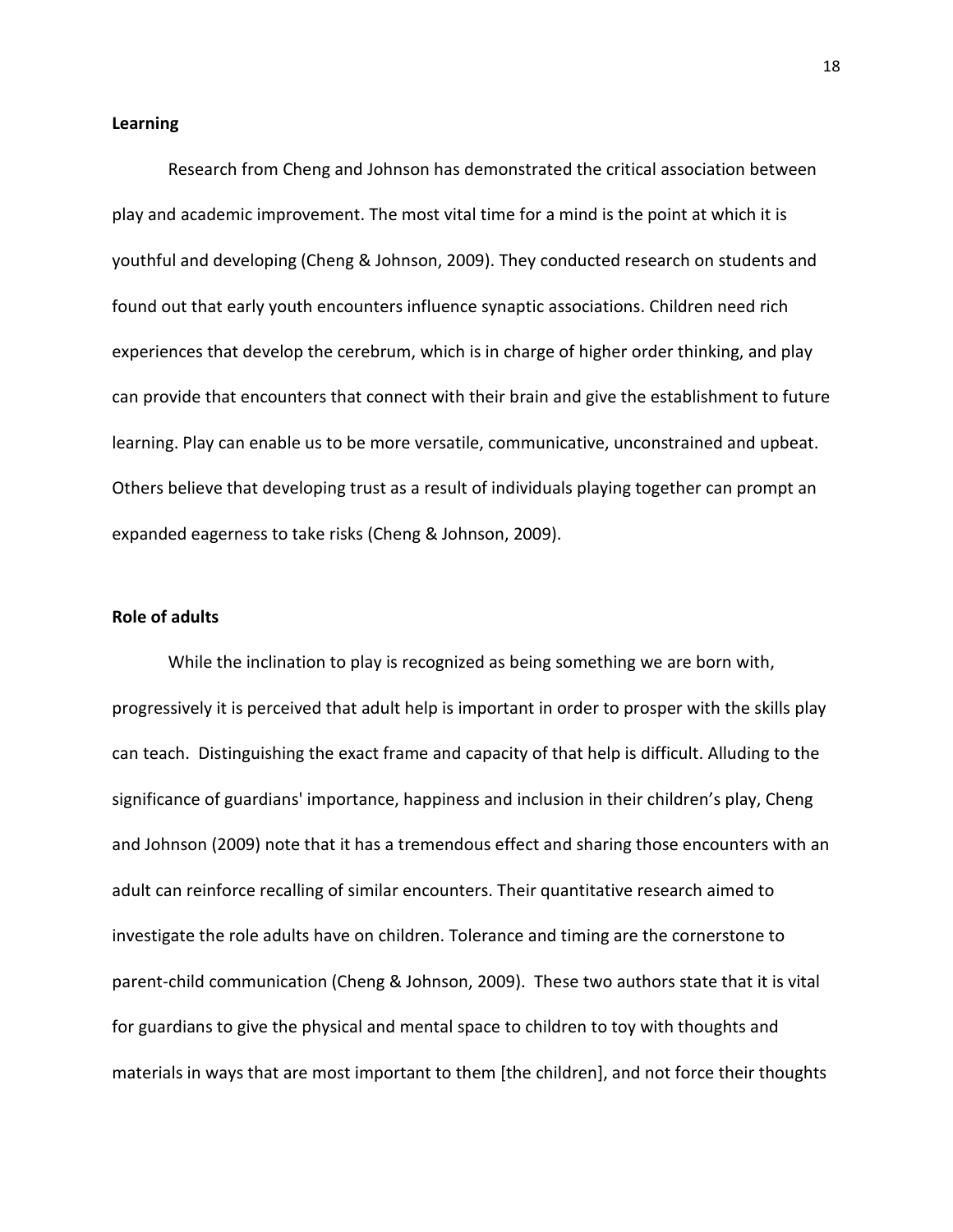[the parent's ideas] with respect to the correct approach to play (Cheng & Johnson, 2009). An essential pre-supposition of a powerful teaching method of play proposes that early childhood teachers can utilize their insight into the procedures and substance of elementary aged students' play to make content-rich situations that give an extensive variety of play potential outcome. Adults' role in children is play can be seen as a continuum between getting ready for play to being part of the play. Toward one side of the continuum, adults receive the part of director as they compose the time, space and assets that advance play. When they intervene, or decipher the play that happens, adults turn out to be more included. Coordinated contribution happens when grown-ups take part in parallel play, co-playing or play mentoring. The early childhood teachers are to make judgments about the most reasonable systems to utilize in light of the learning of the individual students, the specific setting, while assessing more extensive good, morals and values (Cheng & Johnson, 2009).

## **Understanding the power of play**

To gain further insight in how play can affect a child's learning research can look at specific tools and resources. Research also provides insight into specific types of students and learning need that can be beneficial to explore how play could impact them.

## **Role of brain games**

Brain games are a way of participating in electronic exercises that are intended to strengthen intellectual aptitudes, or a particular psychological ability (Graham, 2014). This quantitative research was aimed to investigate the role of brain games on children. There are a wide range of projects out there with various exercises and activities intended to enhance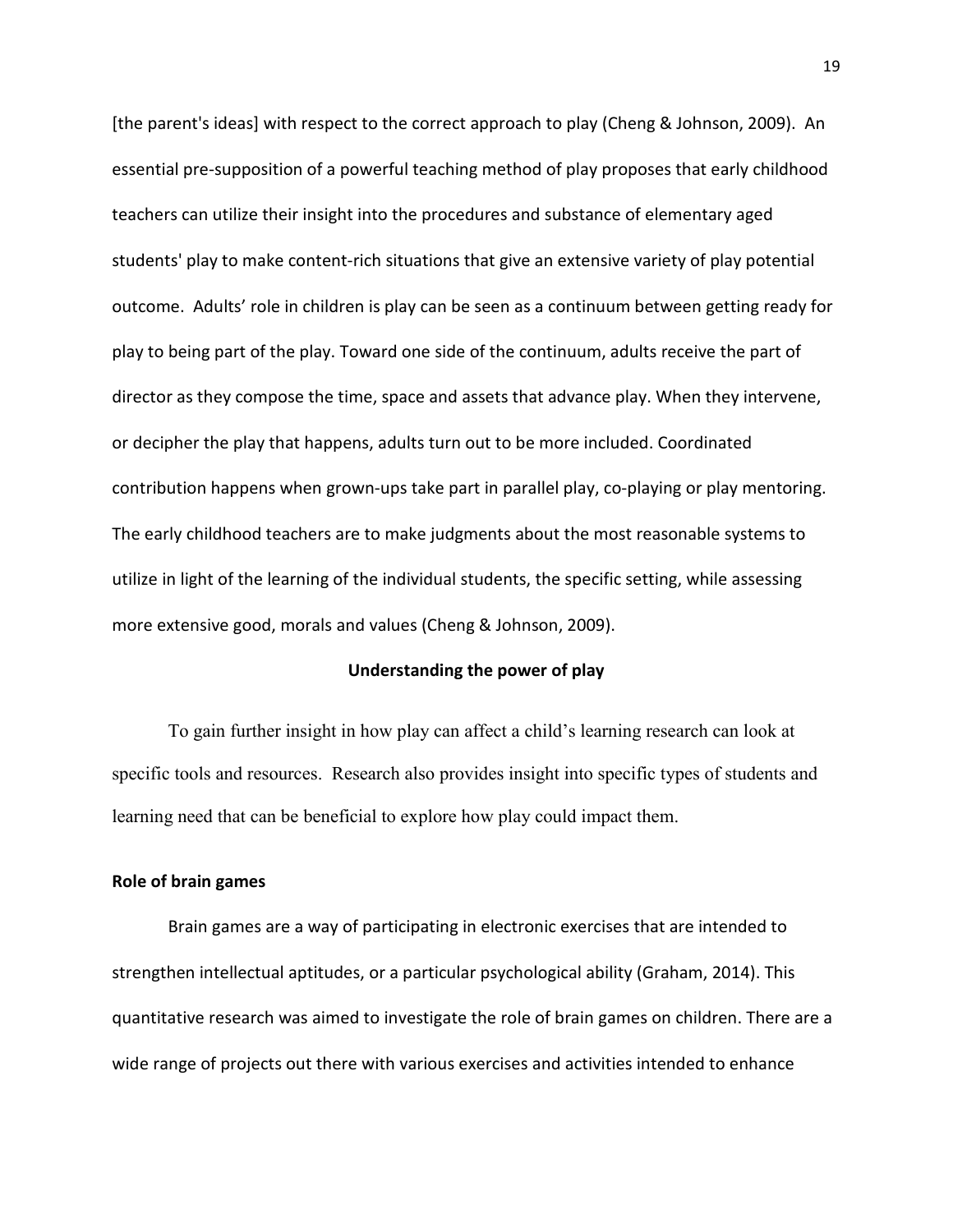different abilities within a student's skill set. Following research done by Graham, he shows that a large portion of brain games are attempting to prepare children to focus better, process data more rapidly, hold data, learn and recollect more, be more subjectively adaptable, which truly intends to have the capacity to move their consideration starting with one place then onto the next (Graham, 2014). The present elementary aged students are experiencing childhood at a time when constant novelty weakens their capacity to focus. Computer games, internet, and cell phones have changed our general public in various positive ways; however, they can be a formula for catastrophe with regards to children with ADHD. Rather than increasing their capacity to focus, it inversely limits their ability to focus on multiple items and be flexible in their learning (Graham, 2014).

Children and grown-ups with ADHD frequently show what is known as hyper-focus, which can be depicted as a sort of limited focus (Graham, 2014). Computer games are a solid hyper focus trigger, providing a constant flow of dopamine and specialists accept this as a consistent criticism. Particular computer games can be an excellent instrument with regards to helping students with ADHD. Projects like ACTIVATE make use of mind preparing diversions, yet the advantages of these games go past their underlying fascination (Graham, 2014). Rather than propelling an assault on a child's capacity to oppose diversion, these recreations intend to enhance the cerebrum's intellectual limits. The program utilizes dynamic, short diversions that furnish students with sound-related and visual input. While customary computer games give a raising stream of that debilitating criticism, ACTIVATE's one of a kind framework really lessens these components as the student advances. This fortifies his or her capacity to sit and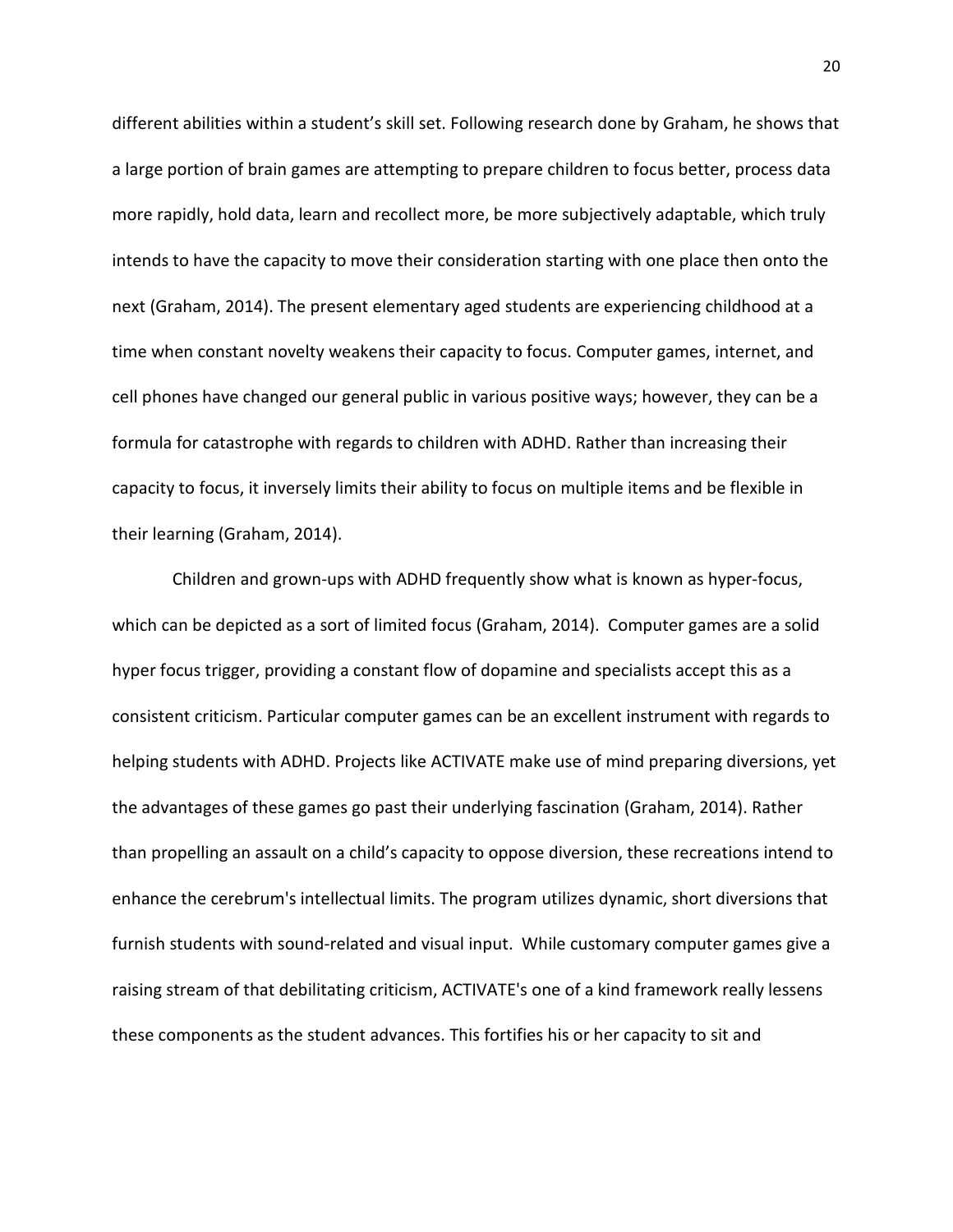concentrate on a session of work without the additional incitement students with ADHD regularly require (Graham, 2014).

Through Graham's research, his study showed that diversions stressing numerical and verbal difficulties kept seniors connected with, as well as expanded action in the prefrontal cortex of the cerebrum (Graham, 2014). The suggestions were significant, despite the fact that a definitive outcome brings us back to a most basic expression; use it or lose it. While brain-age recreations have turned out to be effective, researchers have found a new way by using inquiry. These games were helping seniors beat prefrontal cortex degeneration (Graham, 2014). Murray-Slutsky and Paris (2000) also are authors who were involved with ADHD research and inferred that mind recreations could expand student engagement, fortify movement in the prefrontal cortex, and defeat distractibility in students experiencing ADHD. In their rundown, the scientists said that mind games could be moderately effective at increasing engagement and focus. They suggested these games as an adjunctive ADHD treatment choice for those children for whom pharmaceuticals were not working (Murray-Slutsky & Paris, 2000). Since this time, different examinations have arrived at similar conclusions. Brain games work. In the wake of these discoveries, a few organizations have started advertising mind preparing projects to the general public (Murray-Slutsky & Paris, 2000).

## **Students with Autism Spectrum Disorders**

Play has been characterized as movement that is pleasurable, inherently inspired, adaptable, non-strict, and includes dynamic engagement. Conversely, children at play may not display characteristic conduct. According to Murray-Slutsky and Paris (2000), people with this issue tend to see the world as concrete and exacting; subsequently, they may experience issues

21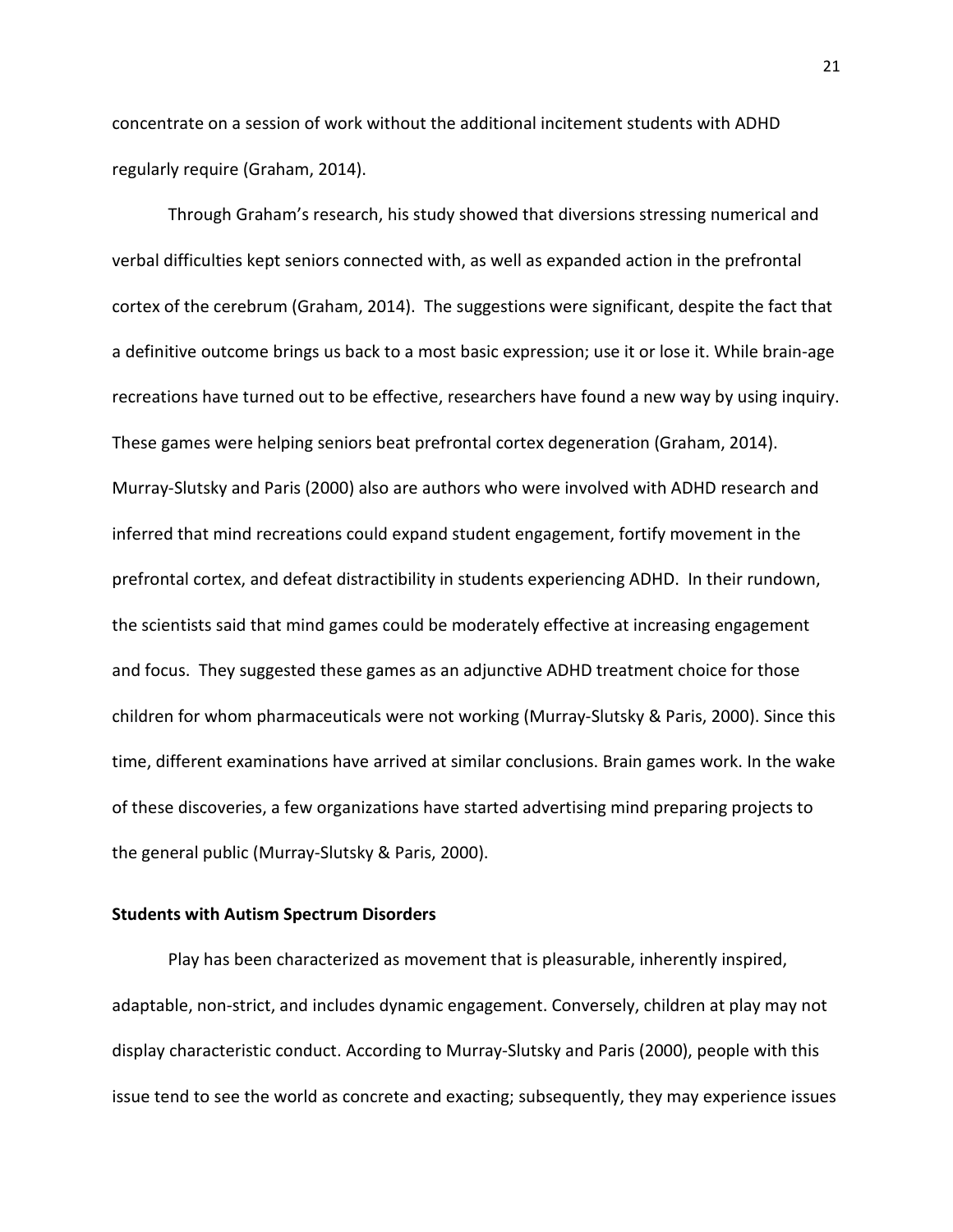with dynamic ideas and creative conduct. This quantitative research aimed to investigate the characteristics in play of children with Autism Spectrum Disorder. Children with mental imbalance may show shortages in sequencing. Because of these shortfalls, children may not comprehend the dynamics of other children and their interaction. Play in children with autism is regularly singular. A few variables add to the absence of social play (Murray-Slutsky & Paris, 2000). These authors came up some specific findings related to students with autism. First, people with autism have communication shortages. They may not comprehend the dialect or meaningful gestures of companions, or cannot express their emotions adequately with others. Secondly, children with autism may not comprehend that others have their own particular exceptional thoughts and emotions. Third, it is common for people with autism to have limited and abnormal interests, so they might be challenged to engage in new play topics with others. At last, companions may bar children with autism or may not understand how to successfully engage them in play. Factors repressing social play in children with autism include the following: correspondence shortages; trouble understanding the sentiments of others; limited and surprising interests; and companion rejection (Murray-Slutsky & Paris, 2000).

As stated by Harchik (2008), each child with autism is one of a kind, with various qualities and necessities at various ages. It is the family's obligation to create an individualized plan in view of a wide assortment of alternatives, from communication treatment to connected conduct investigation, to extraordinary diets (Murray-Slutsky & Paris, 2000). One strategy numerous families consider is practicing of social skills and abilities. An absence of natural social capacity is a sign of a mental imbalance. Murray-Slutsky and Paris (2000) also point out that as the number of children with autism is increasing, schools are called upon to both evaluate and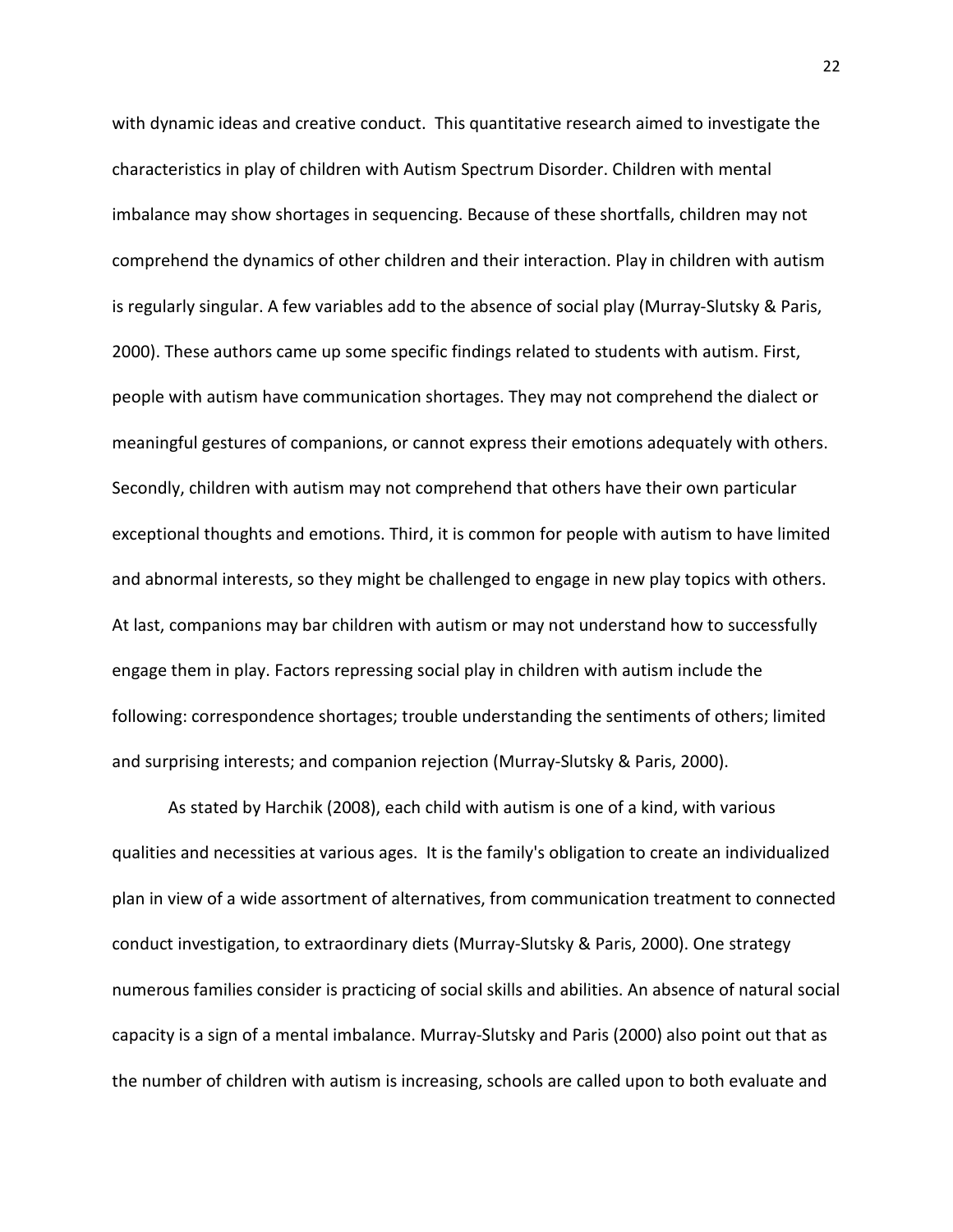help these children. Access to assessment covered by insurance for individuals with disabilities can be both hard to acquire and cost-restrictive, and schools might be the only option for some students to be assessed and supported. Children with ASD, by definition, experience issues with relationships. Given that social abilities are basic to enable a person to both comprehend others and live inside the group setting, it is vital at that point to know which measures can identify skills that will have the most positive impact (Murray-Slutsky & Paris, 2000).

Murray-Slutsky and Paris state that extraordinary variety exists in working with children with ASD. Assessments are frequently called upon to decide qualification for these children (Murray-Slutsky & Paris, 2000). Educators and school staff require access to proficient techniques to survey socialization of children with ASD to know particularly where the issues lie, and where to start in suggesting procedures for intervention. A few interventions have been intended to address social concerns; however, they have not yet been methodically contrasted with each other. Despite the fact that it is perfect to choose social abilities preparing programs in view of the relative viability of the mediation, this crevice in the present writing makes choice and similar assessment to a great degree troublesome. One of the essential difficulties in looking at interventions in light of the current writing is the absence of normal evaluation measures (Murray-Slutsky & Paris, 2000).

Social aptitudes are regularly characterized distinctively over numerous investigations, and the behavioural results reported commonly fluctuate as indicated by the child's needs or the particular social practices focused in the intervention. Existing interventions focus on a wide assortment of abilities under the umbrella term of social aptitudes, thus it is hard to know where to start while choosing interventions for children at various levels of working. Because of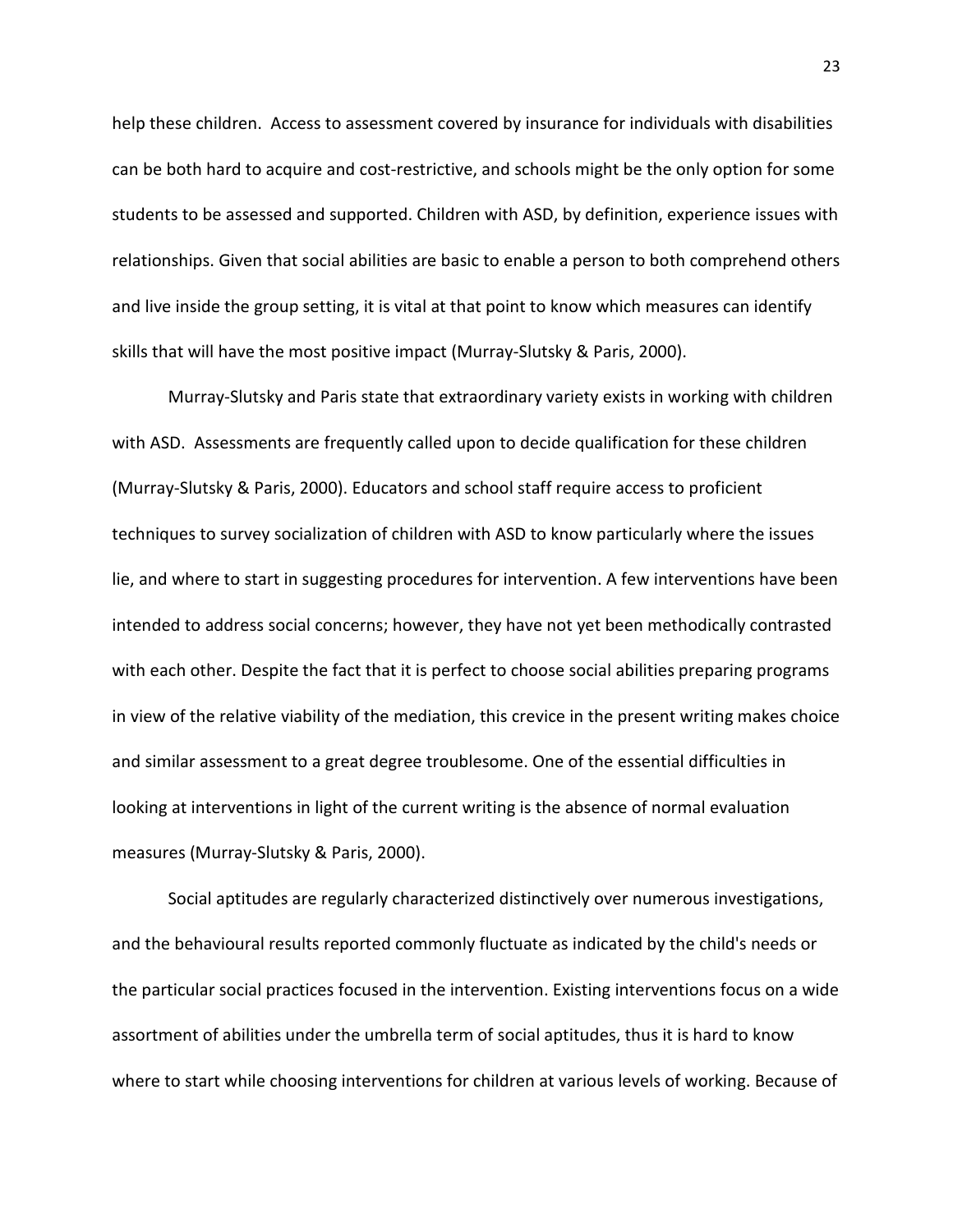these difficulties, it is critical to comprehend and feature shared characteristics to empower experts to settle on educated choices inside the school setting. More precise assessment of results could recommend which interventions may be best for particular subsets of students in view of their individual difficulties (Murray-Slutsky & Paris, 2000). Even though social abilities have been extensively characterized, interventions target particular aptitudes inside three general spaces: correspondence, play aptitudes/shared exercises, and testing/troublesome conduct. Correspondence is reliant upon one's capacity to take care of others, start contact, translate both the starts and reactions of others, express thoughts, and rapidly process complex data. General communication challenges are a trademark indication of ASD and particular relational abilities of children with ASD differ (Murray-Slutsky & Paris, 2000).

The advancement of relationship connections may be tested by poor play aptitudes, because of rigidity to changing principles and points, and errors that happen because of the continually changing nature of play area diversion rules. Connections may be unnatural by problematic or redundant atypical conduct, for example, tossing objects, self-damage, tedious hand and finger developments, and turning. Children with ASD may require specific guidelines in specific aptitudes before they can incorporate these capacities to take into consideration effective social collaborations with others (Murray-Slutsky & Paris, 2000).

## **Outdoor play and recess**

Aydin et al. conducted research on outdoor play and recess. This quantitative research aimed to investigate the role of outdoor play and recess on children (Aydin et al., 2016). Each school day, a huge number of elementary aged students go to their school-designated areas for play, taking a break from the rigors of class work for about 25 minutes. While numerous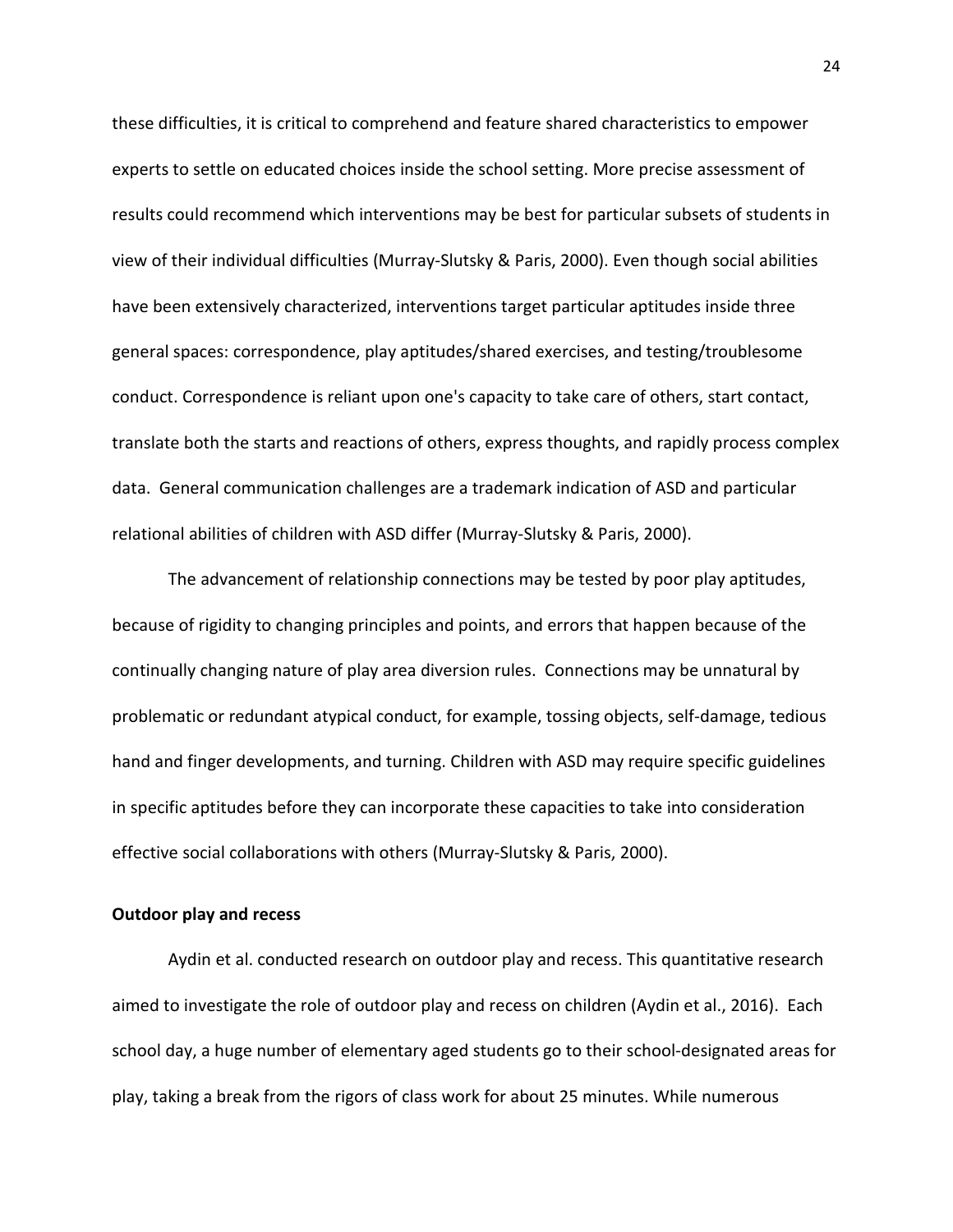instructors consider this basically a period for students to unwind or mingle, others see it as a possibly risky free-for-all. Recess is really a chance to create basic fundamental abilities, for example, collaboration and cooperation. It's the time of day when a lot of social and passionate learning happen. Recess gives children room for social and enthusiastic connections they are unable to get within the classroom, where the educator is by and large at the lead and the children are typically taking part or in gatherings. Recess is an opportunity for these children to freely express themselves (Aydin et al., 2016). Students require that opportunity to learn skills to manage a variety of circumstances. The Academy of American of Pediatrics (AAP) concurs, that every single grade school incorporate no less than 15 minutes of recess in each school day. In their suggestion, recess advances social and passionate learning and improvement for elementary aged students by offering them an opportunity to participate in peer interactions in which they practice and pretend fundamental social situations.

The proposal calls attention that through play at recess, elementary aged students learn significant relational abilities, including arrangement, collaboration, sharing, critical thinking and additionally the ability to adapt, for example, constancy and discretion. These abilities end up as key, long lasting individual instruments. Recess offers children a fundamental, socially organized means for encountering stress. By adjusting and changing in accordance with school conditions, elementary aged students expand and broaden their psychological advancement in the classroom. In class and out, teachers chip away at helping the students enhance socially and inwardly. The more they get along, the better the children will do in life. It won't occur without any forethought; however, they have to figure out how to cooperate socially, receive meaningful gestures, read individuals, and realize what to state and when to state it for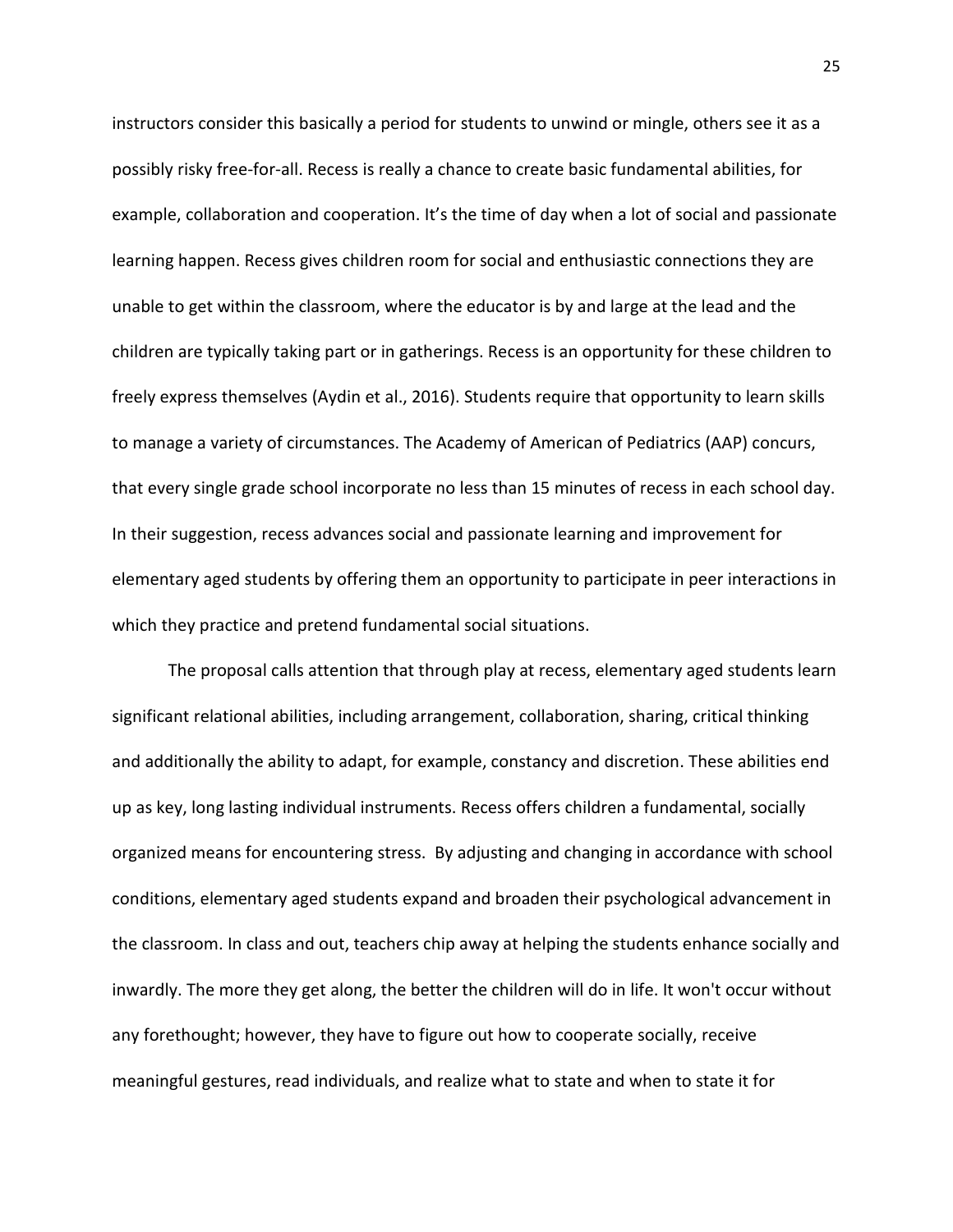greatest impact. Authors find recess gives students the best chance to rehearse those aptitudes outside the more restrictive structure of the classroom (DiPerna, & Hall, 2017, Aydin et al., 2016.)

DiPerna and Hall (2017) have also done research that showed principals around the nation overwhelmingly concur with these authors that recess is an imperative part of the school day because it can positively affect the social improvement of students. Four out of five principals surveyed expressed that recess specifically impacts academic accomplishment. Notwithstanding its academic, social and passionate advantages, recess has appeared to positively affect classroom conduct (DiPerna & Hall, 2017). In 2009, AAP conducted observations of classroom conduct of 11,000 third graders. It found the individuals who had no less than 15 minutes of recess every day scored on a conduct appraisal by their educators than students who had under 15 minutes (DiPerna & Hall, 2017).

Despite its demonstrated positive effect, recess has turned into an undeniably troublesome part of the day. As indicated by review, 90 percent of issues happen amid lunch and recess. The battles, tormenting and other negative practices that can happen amid recess regularly extend into the classroom. Therefore, a few principals diminish recess time or eliminate recess. One of every five principals surveyed by Gallup said they had eliminated recess time. Whenever conflicts and rejection happen at recess, children may come back to class baffled and furious. Those students are partially engaged with the content and wind up missing hours of profitable learning time since they can be in the teacher's office or suspended. Despite the challenges, recess gives ample chances for socialization and positive interaction (DiPerna & Hall, 2017).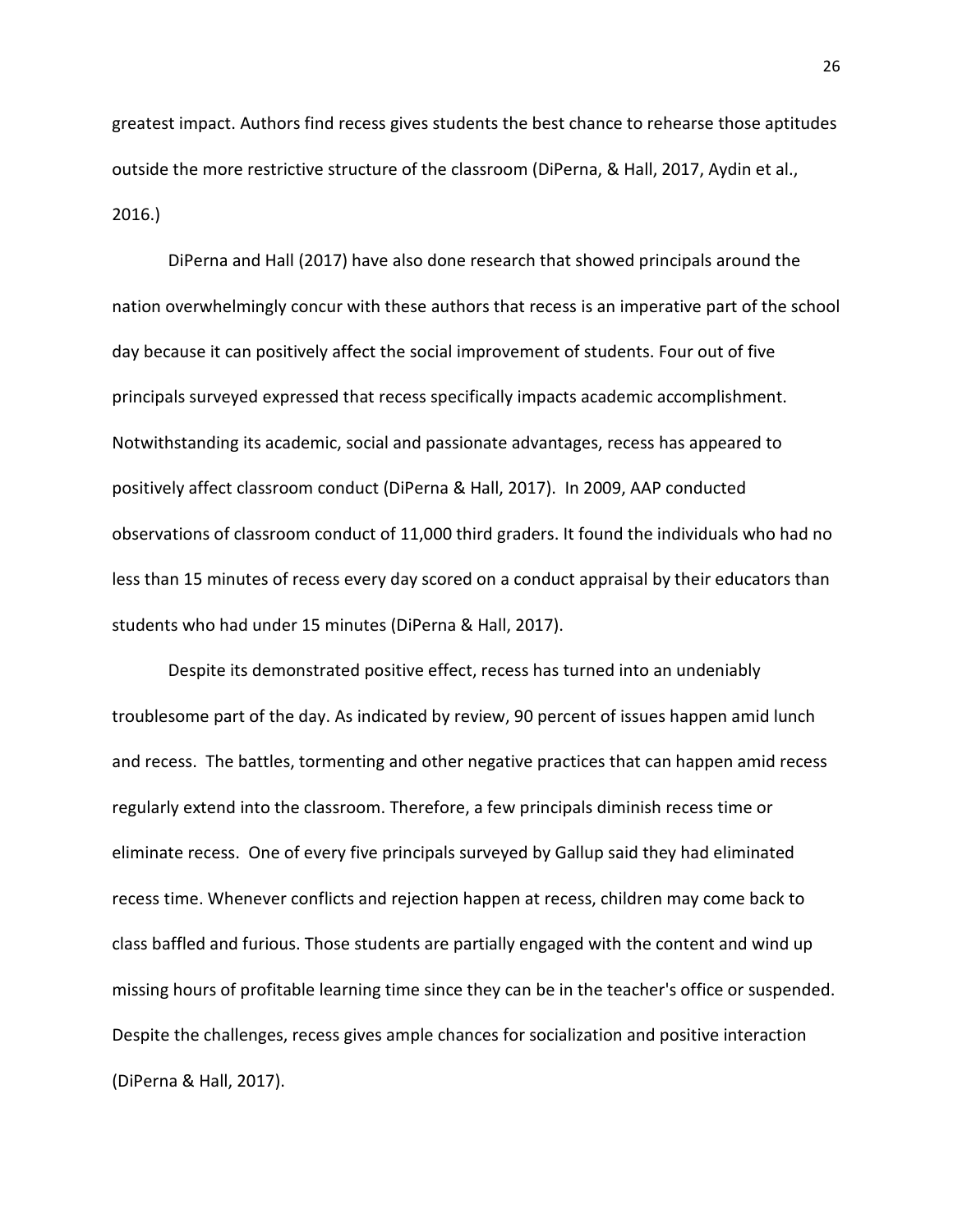## **Individual play versus group play**

According to Barbosa when elementary aged students play alone, they're learning numerous important lessons (Barbosa et al., 2009). Barbosa performed a qualitative investigation on elementary aged students whose aim was to determine the effectiveness of both individual play and group play (Barbosa et al., 2009). He summarized that a student who is unaccompanied at recess can enable the children to prepare for other learning. Barbosa gave eight more reasons why playing alone is imperative for kids. First, playing alone instructs children to have fun independently. Children who play independent from anyone else figure out how to have a great time without anyone else. Second is that they don't depend on others for their satisfaction and amusement. Barbosa added that, as children develop, they comprehend that they will not have somebody close by them at all times. They will be more confident and fulfilled people. Third is that independent play broadens their imagination. You may as of now feel like your child is loaded with creative ability. The time alone will draw out superheroes, princesses and other play circumstances you wouldn't get the chance to check if they weren't taking part in solo recess. They'll rush to think and react quickly and their innovativeness will truly show (Barbosa et al., 2009).

Beyond that, it builds up their social independence. Playing alone builds up a solid feeling of freedom in elementary-aged students. They don't need to be constantly around someone else or a gathering of individuals. This social freedom enables children to feel good in any circumstance. It supports calmness, while playing with others gives children a great deal of connection. Independent play conveys a feeling of calmness to children. It demonstrates to children best practices to soothe themselves. Children need to feel safe in the knowledge that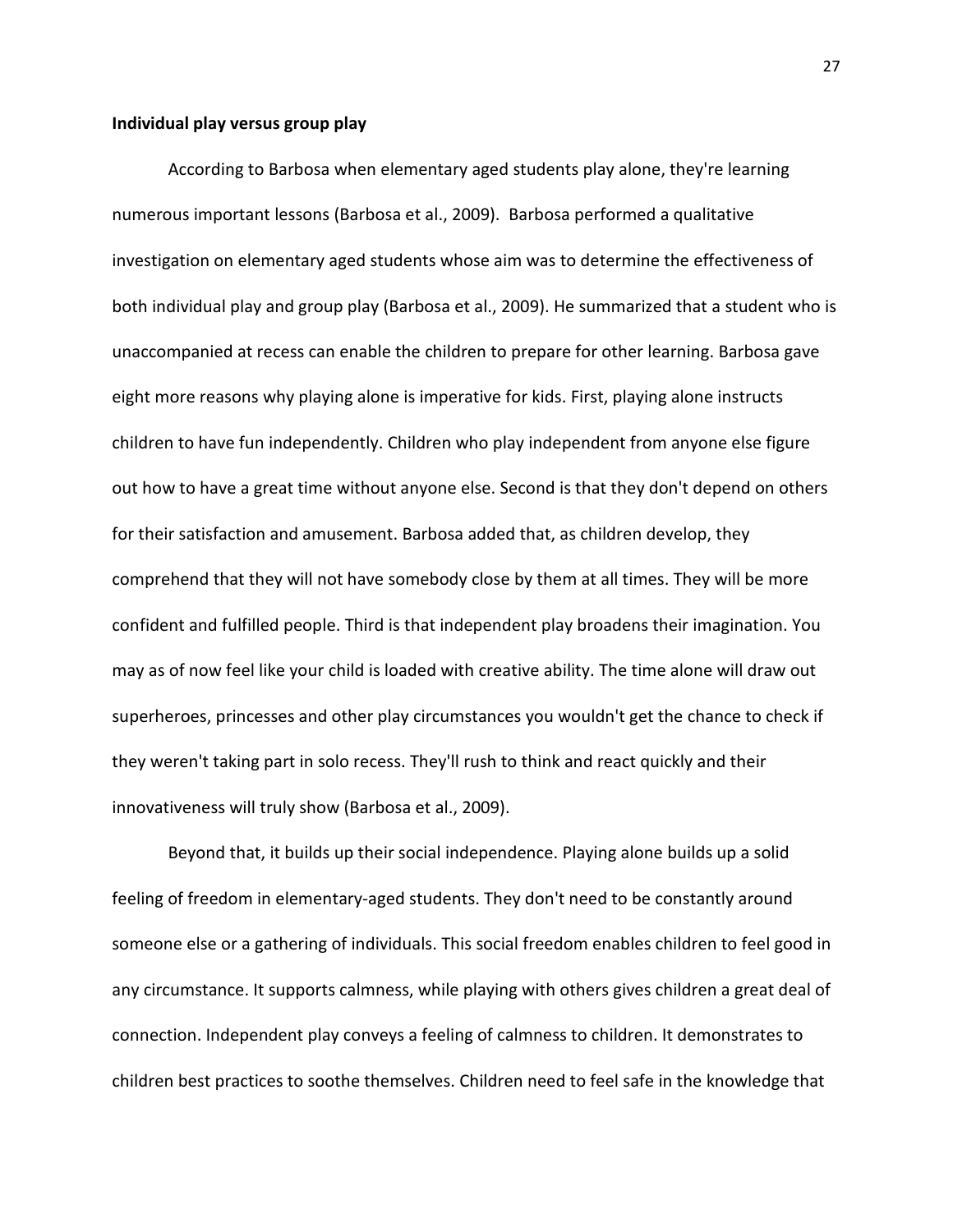parents are there for them; however, figuring out how to play without anyone else shows children how to self-motivate. Children start to comprehend their own feelings better and can begin discussing those sentiments. It gives children a chance to feel comfortable when alone. At the point when children know how to play without anyone else's input, the role of parents to be the facilitator is diminished. They acknowledge not having anyone to play with, thus anticipate the need for singular play (Barbosa et al., 2009).

Singular play better prepares children for school. For pre-schoolers, the parent is the main companion most closely related to social play. Stepping back and demonstrating some generally accepted methods to play independent from anyone else can urge children to comprehend the absence of parents at given times (Barbosa et al., 2009).

Gathering or group play includes at least two people and is a standout among the most thrilling, energizing and satisfying intuitive experiences for children. Group exercises are paramount when orchestrated for children and are imperative in providing a foundation of the aptitudes required for a person to develop into a solid and balanced individual. Group play exercises give learning opportunities to a child that shows them kindness, how to determine and resolve issues, to create friendships, to appreciate others, to inform their decisions and emotions, and eventually to see how the information is fundamental to the effective result of the group play. It helps them to grow more positive emotions about others, to work cooperatively, share thoughts and go up against difficulties that affect the whole group. They begin to learn and think about others' feelings and how they react in distinctive circumstances. Children work to share and find alternate situations which create and keep up sound connections even in adulthood, encouraging positive interactions with others. Conclusively, the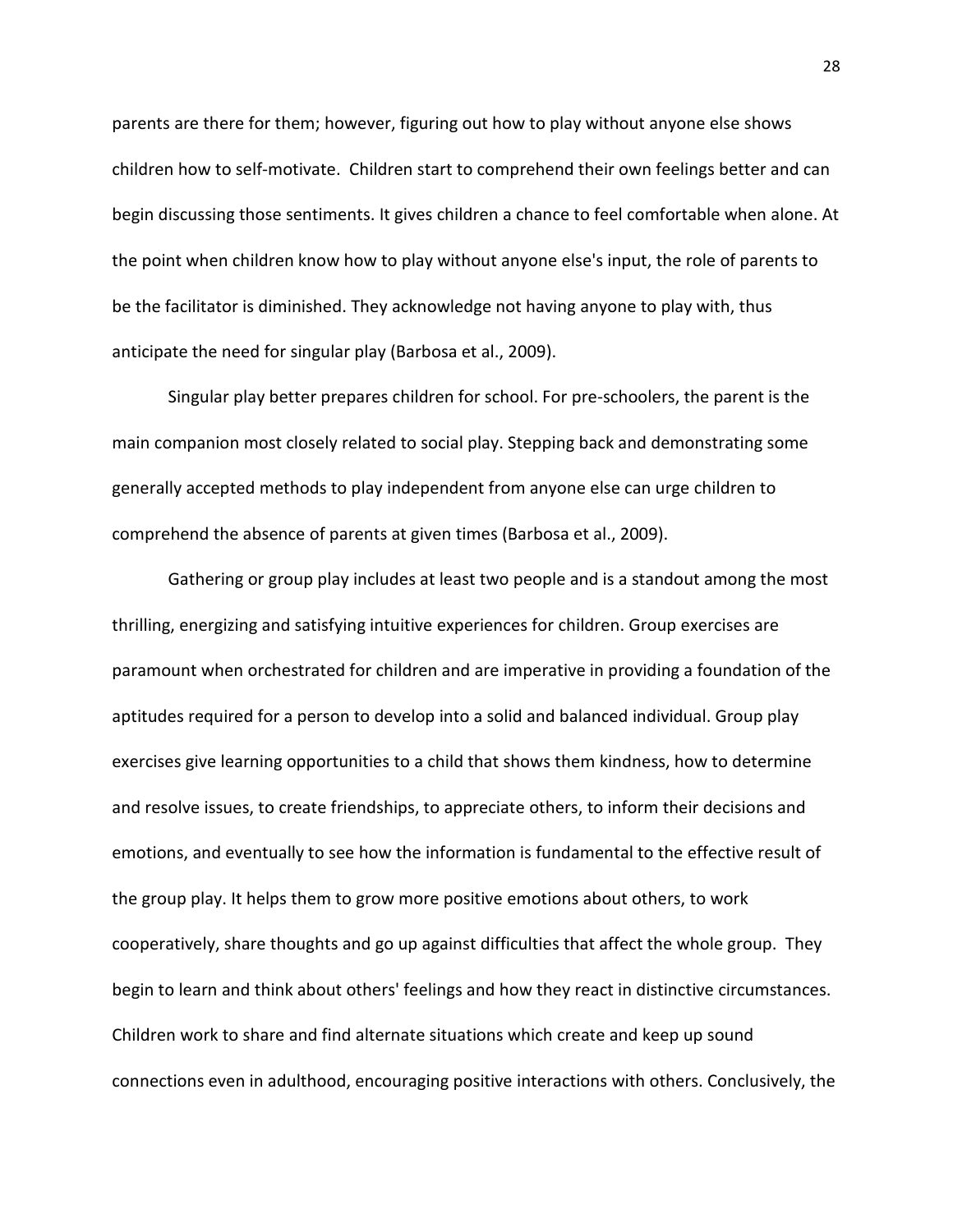more children spend time around others, the more their brain development grows as it engages in investigation about the general surroundings (Barbosa et al., 2009).

## **Interactive play and the use of technology**

Barbosa also has done research concerning the use of technology and interactive play on children in elementary school (Barbosa et al., 2009). This quantitative research aimed to investigate the role of interactive play and the use of technology on children. His findings show that successful usage of innovation and media are dynamic, hands-on, drawing in, and empowering which gives the child control and versatile platforms to facilitate the achievement of undertakings which are utilized as one of numerous choices to help students' learning. To adjust and coordinate innovation further, media with other encounters and openings, youthful elementary aged students require devices that assist them to investigate, make, issue, settle, consider, think, tune in and see critically, decide, watch, record, explore, research thoughts, exhibit learning, alternate, and learn. Compelling innovation apparatuses interface on-screen and off-screen exercises with an accentuation on co-review and participation among grown-ups and elementary-aged students (Barbosa et al., 2009). These apparatuses have the potential to unite grown-ups and elementary-aged students for a common goal, as opposed to keeping them separated. For instance, an adult may read a story in customary print frame, as an intuitive digital book on an electronic gadget, or both. At the point when experienced with human collaboration, these interactions with media progress toward becoming fundamentally the same as other forms of play. Early book reading and other joint grown-up to child investigations can incorporate engagement. Developing worries that television and computers are removing time from physical exercises and fresh air play can be counterbalanced by the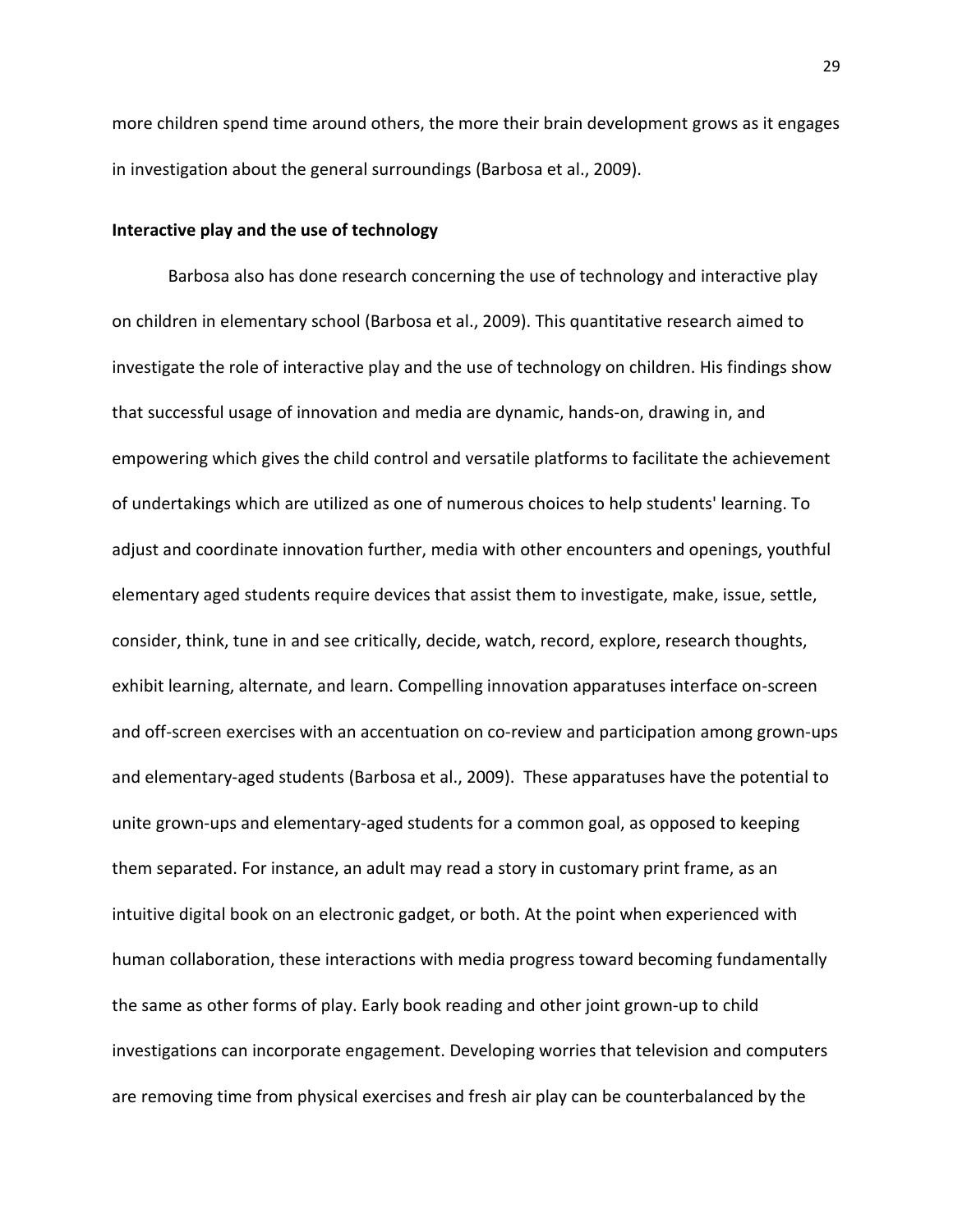utilization of innovation and intuitive media that supports using outdoor activities to investigate and experience nature or that coordinate physical movement. It urges elementary-aged students to get up and be versatile instead of sit inactively before a screen (Barbosa et al., 2009).

Barbosa also concludes that innovation and media are only two of the many sorts of tools that can be utilized successfully and fittingly with children in the classroom (Barbosa et al., 2009). Similarly, innovation and media ought to be utilized as a part of control and to upgrade and be coordinated into classroom encounters, not to supplant basic exercises, encounters, and materials. When utilized fittingly, innovation and media can improve elementary aged students' psychological and social capacities. Furthermore, innovation and media offer platforms to broaden learning in early adolescence settings similar to other types of physical exercises. Screen media can open elementary aged students to creatures, objects, individuals, scenes, exercises, and places otherwise unavailable face to face. Innovation can enable children to spare, archive, return to, and share their genuine encounters through pictures, stories, and sounds. The dynamic, utilization of media can bolster and broaden conventional materials in important ways. Research focuses on the constructive outcomes of innovation in children learning and improvement, both subjective and social. Research is expected to affirm the positive results of innovation devices on children's dialect and vocabulary advancement, coherent scientific comprehension, critical thinking abilities, self-direction, and social aptitudes advancement (Barbosa et al., 2009).

Barbosa's research also shows that collaborations with innovation and media ought to be fun loving and bolster innovativeness, investigation, imaginative play, dynamic play, and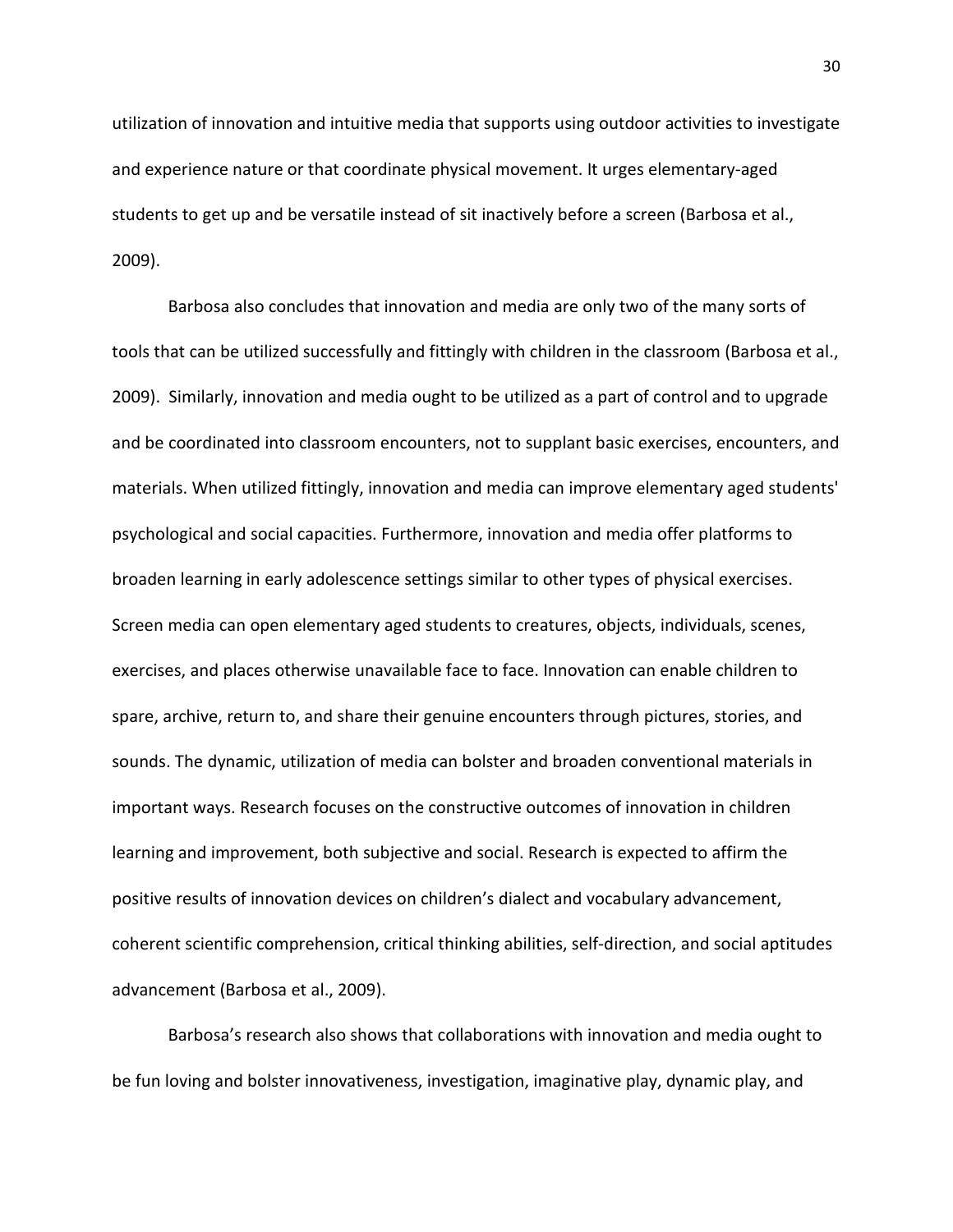outdoor exercises (Barbosa et al., 2009). Play is pivotal to elementary aged students' advancement and learning. Children's connections with innovation and media reflect their associations with other play materials. Therefore, children in elementary schools require chances to investigate innovation and intuitive media in lively and imaginative ways. Well planned encounters with innovation and media enable elementary aged students to control the medium and the result of the experience, to investigate the usefulness of these instruments, and to imagine how they may be utilized as a part of genuine living. Progressively, instructive media makers are investigating the learning energy of intelligent entertainments and collective play including children and their family individuals or instructors (Barbosa et al., 2009).

### **Effect of physical exercises on academic performance**

Santrock (2009) was one of the researchers who investigated the effect of physical exercises on academic performance in children. Quantitative research was conducted to investigate the effect of physical exercises on academic performance on children. His findings suggested that consistent collaboration in physical movement and more elevated amounts of physical wellness are directly linked to enhanced academic skills and mind capacities, for example, consideration and memory. Studies have shown that increments in physical movement, as a result of more time spent in physical training, were identified with enhanced scholarly execution. Indeed, even single sessions of physical movement have been related with better scores on academic tests, enhanced focus, as well as more effective exchanges of data from short-to long term memory. Children taking part in physical movement are better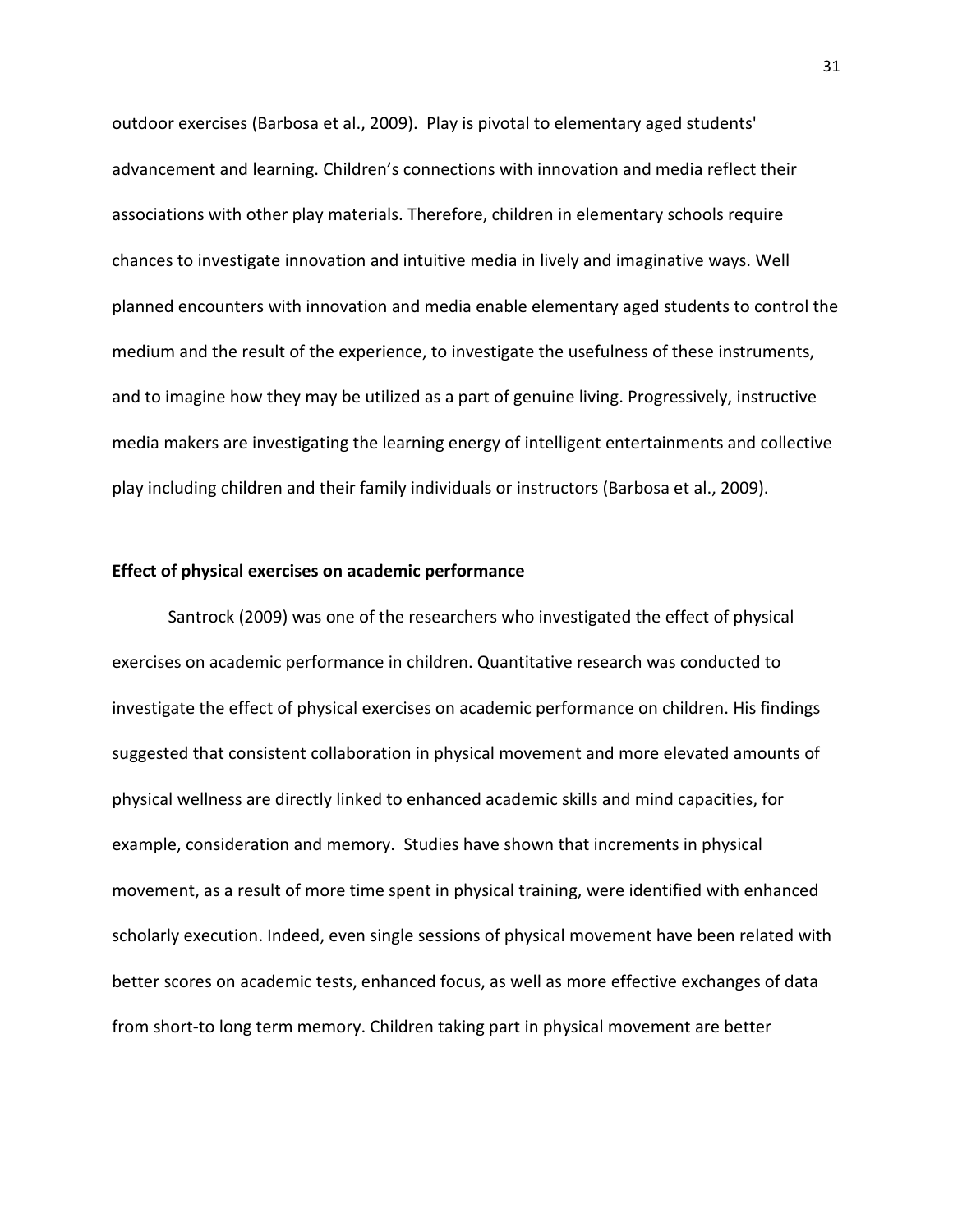prepared to remain concentrated and stay focused in the classroom, in this way upgrading schema of prior knowledge (Santrock, 2009).

Santrock adds that physical instruction is an open door for all elementary-aged students to be physically active and enhance high-impact wellness (Santrock, 2009). Given the academic and medical advantages, giving physical instruction on a day by day format through direct physical movement as suggested by the Physical Activity Guidelines for Americans, is a legitimate use of educational time. Creating or refining strategies or directions identifying with physical instruction is a consistent initial step to making this prerequisite a reality. The approaches must be executed and implemented reliably to guarantee students encounter the advantages of physical education. Authors recommended that the advantages from physical instruction came about when physical training classes were scheduled in the early or middle part of the day, not at the end of the day. Putting physical instruction in the middle of the school day may enhance physical well-being and, thus, boost a children's capability to be academically successful throughout the afternoon. It is necessary for schools to expand students' potential to learn (Santrock, 2009). Teachers need the assets, support, and abilities to give an assortment of physical action available for kids. Teachers ought to mindfully incorporate physical activity all throughout the school day to encourage learning for all students. Biking and walking to school, playing at recess, taking part in energetic classroom lessons, for example, and partaking in a quality physical instruction program may improve the chances of children and young people framing long lasting propensities for learning and for positive practices (Santrock, 2009).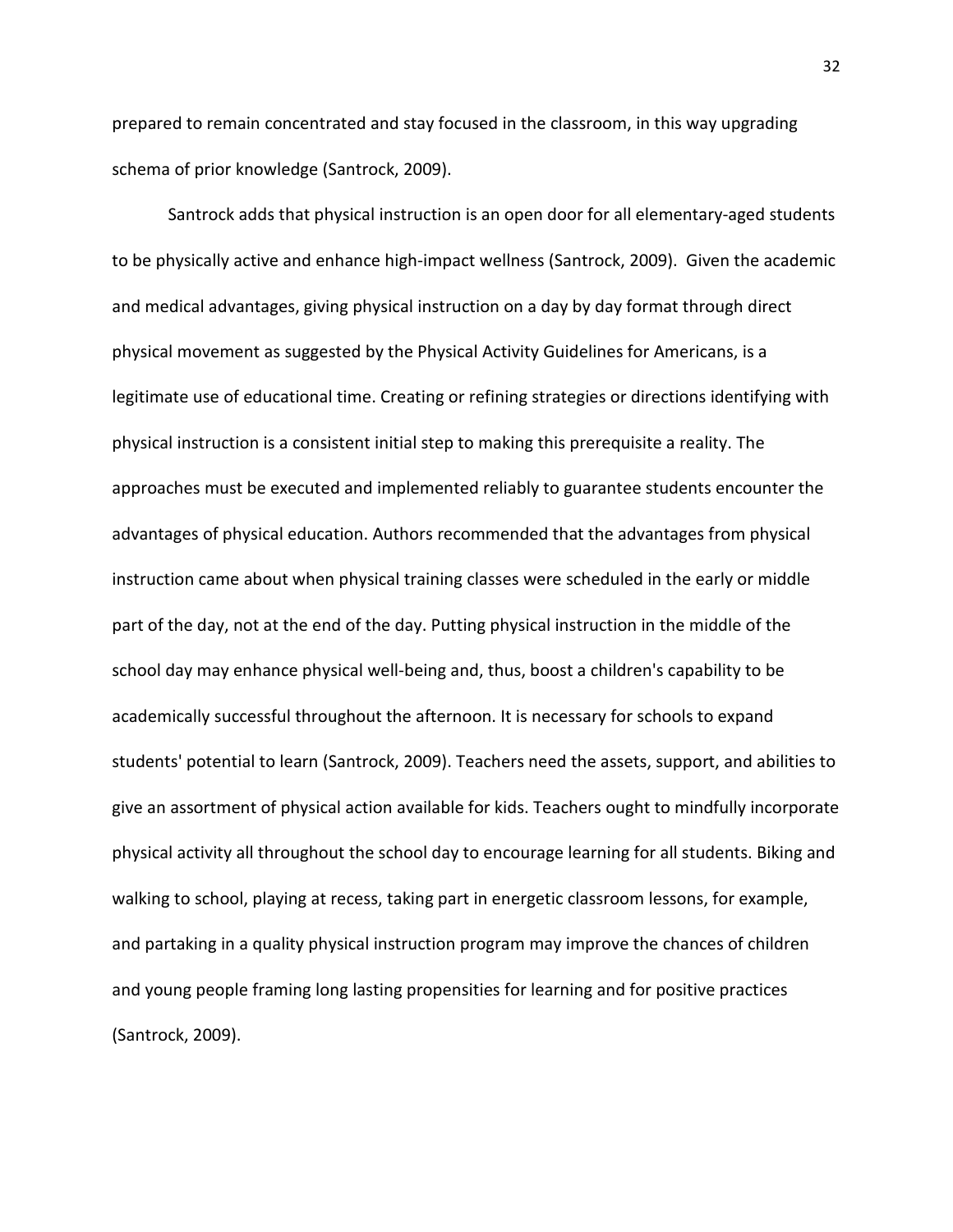It is essential to take note that however, that a dominant part of the studies show advantages of physical movement and wellness on elementary-aged students' academic accomplishment, while a few demonstrate no impacts. However, they have minimal investigations and research to demonstrate any negative impacts. In this way, it is sensible to prescribe expanded physical movement at school as a methodology to academic achievement.

Additionally, Santrock (2009) states that exercise urges one's brain to work at ideal limits by causing nerve cells to duplicate, reinforcing their interconnections and shielding them from harm. Tests of animals have represented that amid workout, nerve cells discharge proteins known as defence neurotrophic factors. One specifically, called mind-determined neurotrophic factor (BDNF), triggers various chemicals that advance neural wellbeing, and has an immediate advantage on cerebrum capacities, including learning (Santrock, 2009). Further, practice enables the mind to have more effective mechanisms through more prominent blood and oxygen streams. The generations of nerve development factors make new nerve cells and bolster synaptic versatility. Physical activities also enhance improvement and survival of neurons. Expanded levels of norepinephrine and endorphins bring about a decrease of stress and a change of temperament. A study on primates uncovered that general exercise enhanced blood stream to the cerebrum, as well as aided the monkeys to learn new undertakings twice as fast as non-practicing monkeys which is an advantage the scientists accept would remain consistent with humans as well (Santrock, 2009).

Children benefit from exercise from numerous points of view. It is generally confirmed that children require physical activity and that most aren't getting enough. This is a troublesome notion considering the huge number of research studies that show medical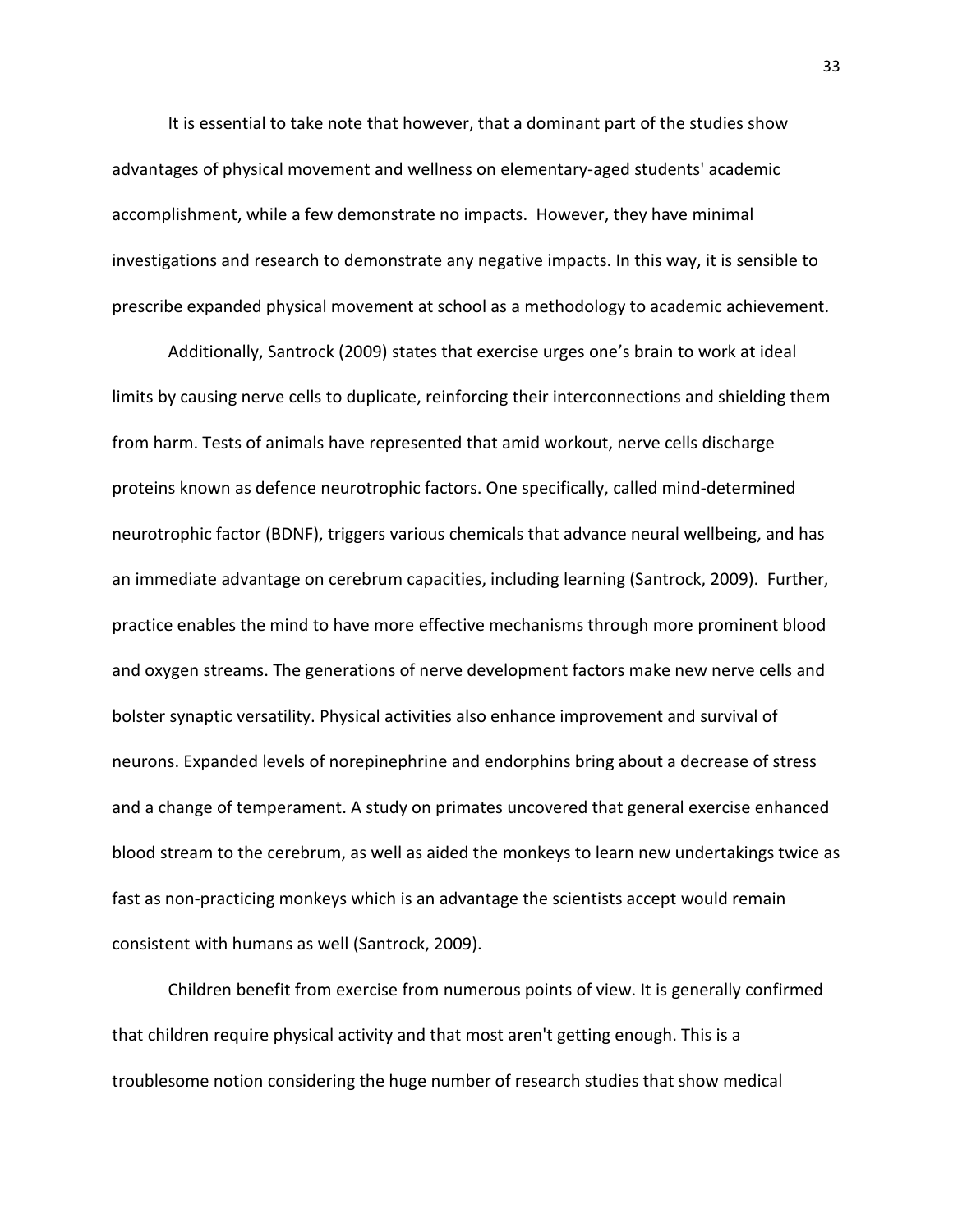advantages that children can pick up from a general exercise regimen, including diminished risk of diabetes and pre-diabetes, improved sleep, stronger bones, reduced anxiety or hyperactivity which helps diminish side effects of ADHD, improved mood etc. (Santrock, 2009).

The secret to getting children eager to practice at a young age is to keep it fun; a short, unconstrained episode of activity for the duration of the day is considered the perfect method. Children partaking in a tumbling class, or riding a bicycle after school, points to children being secure. When children see practice as positive and essential, they will normally stick to this same pattern. It is not difficult to design dynamic exercises that include the entire family to get to know one another. Climbing, bicycle riding, paddling, swimming and games are positive alternatives.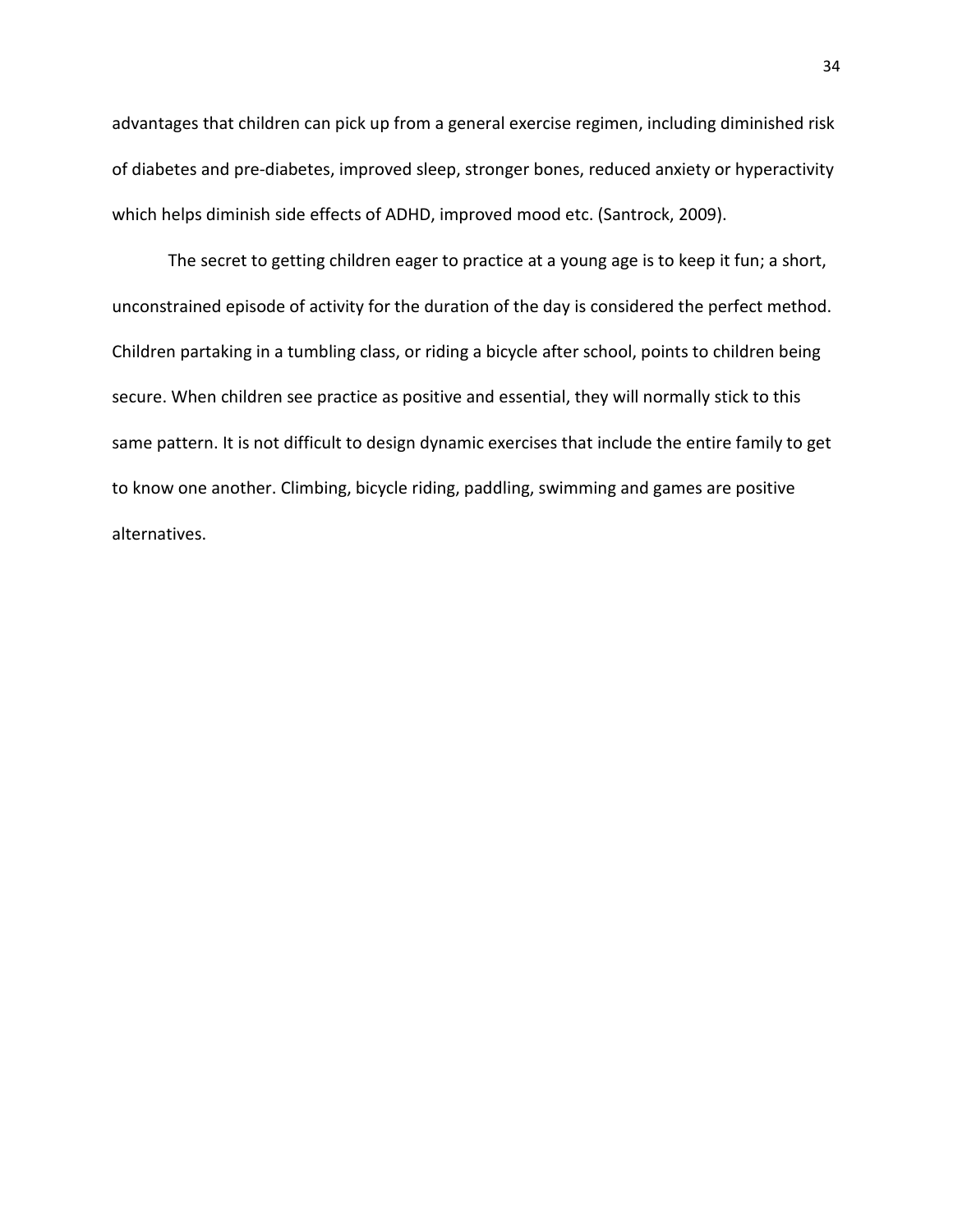#### **Chapter III: DISCUSSION AND SUMMARY**

#### **Summary of Literature**

The power of play has a key role in the development of children. There are multiple benefits including enhancing their fine and gross motor skills as a young child and enhancing their ability to understand their surroundings (Joule-Rushton et al., 2010;; Bremner & Wachs; 2010;; DiPerna & Hall, 2017). As Barbosa (2009) stated, play is the all- inclusive communication of youth and play has the power to make advancements for the duration of our lives. Most studies reviewed, noted the positive benefit of different types of play. As Bremner and Wachs (2010) stated in their research, play is a vital component in elementary student's happiness regarding their well-being and improvement through school. This is a conclusion that was present in many of the studies (DiPerna, & Hall, 2017; Bremner & Wachs, 2010; Barboasa et al. 200). Despite there being multiple types of play, the outcomes were very similar as to the importance of play for children. A play-based approach also helps inside the classroom for educators. It allows them to provide personalized learning and learning objectives to approach each child meeting their own levels and needs. The learning objective can be similar for all students, however they are able to differentiate the learning to target each specific student and engage their learning style (Elkind, 2007). With the many areas and types of play available, Elkind also states that giving a child the ability to choose their play can be beneficial. It allows students to have self-talk and speak up for themselves as well. They choose to what extent they want to participate whether they choose to sit and watch the play interaction or be fully engaged with peers (Elkind, 2007).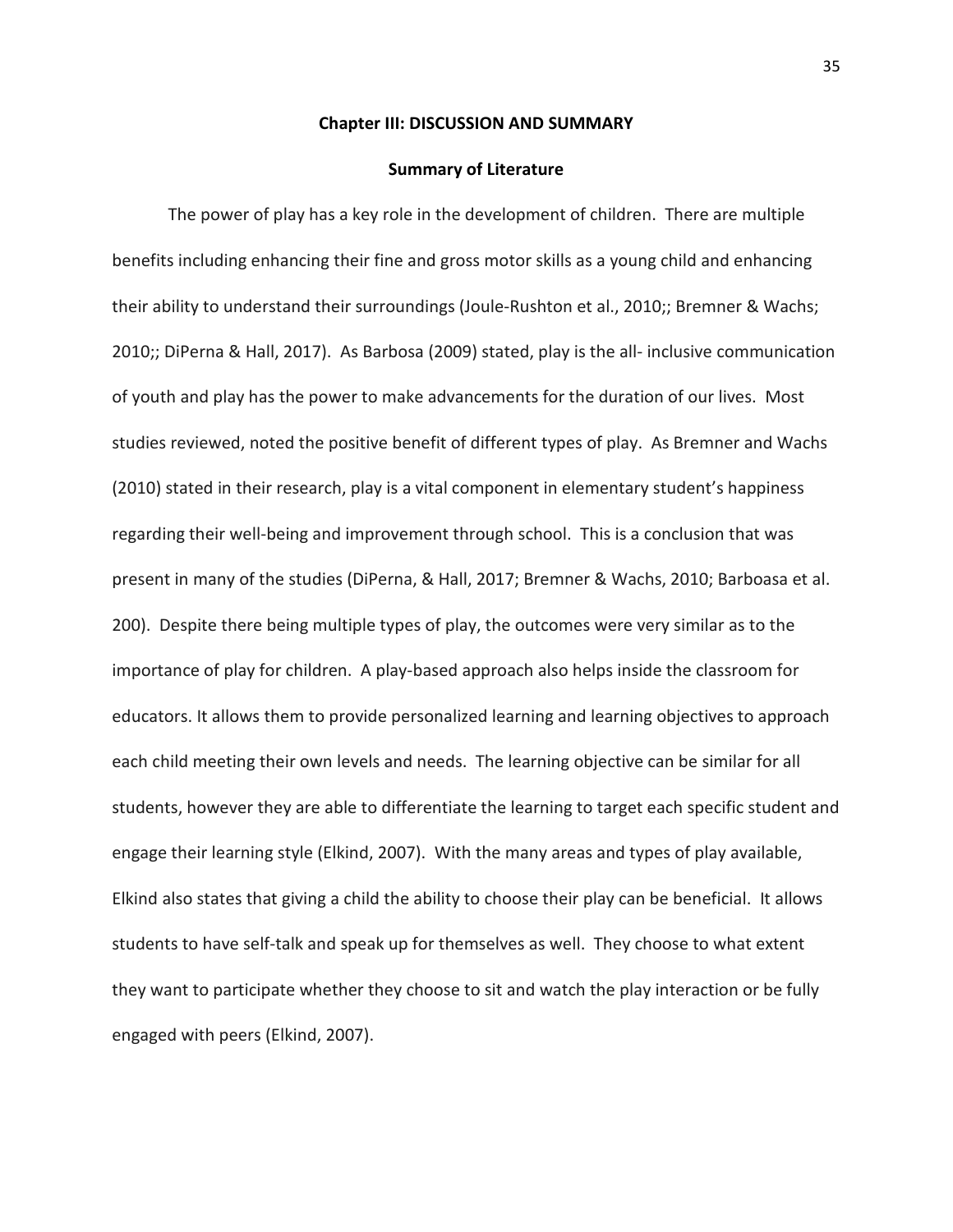Another research article by Tudge (2008) stated similar information stating children will play, but cannot be made to play. This may alter the course of the play and how it unfolds with children. The control of the play rests on the players themselves. This research stated that having play be safe is a way for children to explore and test their limitations, allowing them to achieve something they have never done, but are now feeling safe to do (Tudge, 2008).

Many of the research studies stated the natural progression of play within children. Specifically, a study by Wortham (2006) showed that the drive to play showed up in a new-born and continued to progress into pre-schoolers and elementary-aged students. Play starts with new-born children figuring out the world around them, then as they grow, play adapts to building relationships between objects. Infant to toddler-aged children develop parallel play in which they play next to another student, but not engage with them. Elementary students move to a way of play in which they can incorporate figuring out rules with making and breaking them, as well as more interactive play. This development and progression of play can affect a child's cultural activities, influence creativity, health, and learning.

Studies showed that play in groups and singular play can improve children's intellectual advancement and enhance social and cultural abilities (Barbosa et al., 2009). It allows a path for children to connect with others from various foundations and backgrounds. Sharing in play and building community with one another builds trust between the children. This trust within the classroom can enhance the intellectual ability and put a solid emphasis on social collaboration among students (Tudge, 2008). Furthermore, innovative play allows children to communicate and work through specific circumstances (Schousboe, 2013). However, research also states that this is not always a positive ordeal for children. Play can put a child in danger through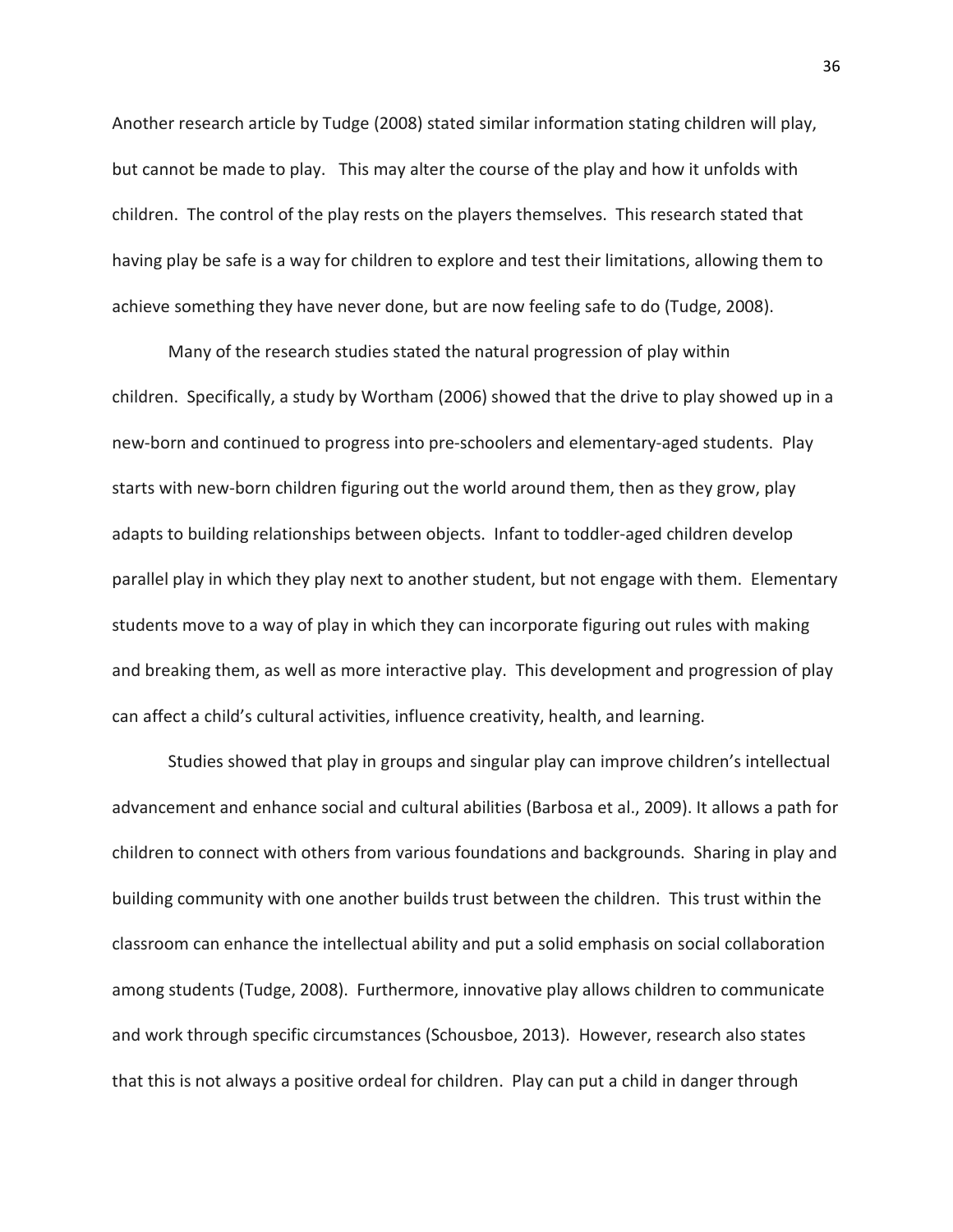calling names, being rejected by others, or being harmed (Cheng & Johnson, 2009). Cheng and Johnson (2009) further researched the impact of adults on children. They stated that it is vital for guardians to give space to children to use their thoughts and materials and not to force their ideas on them and their approach to how they play. Adults provide guidance in play such as time, space and materials needed to play, they also engage themselves when needed to decide the type of play that must happen. This can be a positive experience when collaboration and communication between the adult and child both have a part in the play providing a successful experience for all. It builds upon the child being able to make judgements themselves and finding their moral and value system (Cheng & Johnson, 2009).

Brain games and technology are both researched by many authors and studies. One study showed that brain games prepare and allow children to focus better, as well as process and hold data. While the research shows that brain games and technology can be beneficial, it also states that it can be difficult for children with ADHD. Those with ADHD frequently tend to hyper-focus and can have limited focus. Computer games can become a hyper-focus trigger for those with ADHD. However, there are projects like ACTIVE that help to prepare teachers and educators to provide a framework which will help make brain games and technology beneficial for students (Graham, 2014). Other research similarly states that using brain games and mind preparing programs are being used for those with ADHD in ways that medication does not provide benefits (Murray-Slutsky & Paris, 2000).

Murray-Slutsky and Paris (2000) specifically look at children with Autism and the power of play. It is noted that often children with autism struggle with play and social skills which are crucial to be successfully involved in play. This study looked at the variables that affect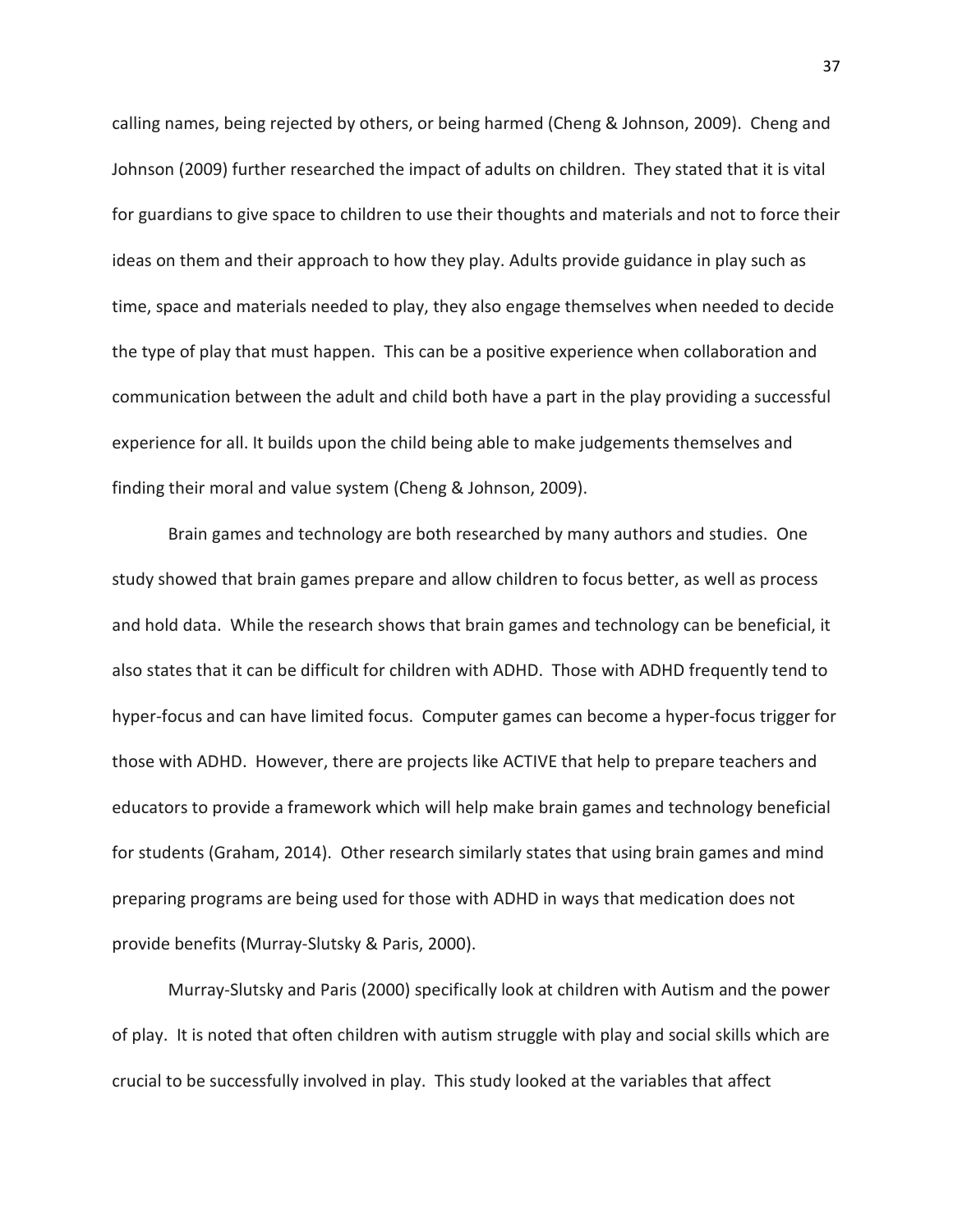students with autism and play; communication shortages, comprehending emotions, and having limited interests. Further research done by Harchik et al. (2008) stated that it was a family obligation to create specific ways to assist their child so specific needs can be met through the use of play. They stated that every child with Autism is different and it is important to note this when working with these students and incorporating play. It was also noted that school staff have to also determine the ability of these students. The staff working with autistic students need techniques to enhance the socialization of these students, and know where their issues are. More evaluations that measure the social aptitude of the student with Autism would be beneficial to increase creating interventions and meeting the needs of students with Autism. Children with Autism require expectations in social skill acquisition before they can incorporate these skills into interactions with others (Murrary-Slutsky & Paris, 2000).

Research focused on the need for outdoor play and recess. The benefits for recess were positive and strong (Santrock, 2009; Barbosa et al., 2009; DiPerna & Hall, 2017). School educators across different research studies all felt recess is an imperative instructive part of the school day (DiPerna & Hall, 2017). It can positively affect our students socially which can enhance academic and intellectual performance as well, and classroom conduct. While recess gives opportunities for social associations and play there can be difficult times for students with less structure in that part of the day. While some principals are deciding to reduce recess time due to issues on the playgrounds, student behaviours aren't responding well when coming back into the classroom. They are often less engaged or might have missed instruction time due to issues at recess. Recess gives children time to be themselves and put into action all the skills we are teaching them while encouraging their creative individuality (DiPerna & Hall, 2017).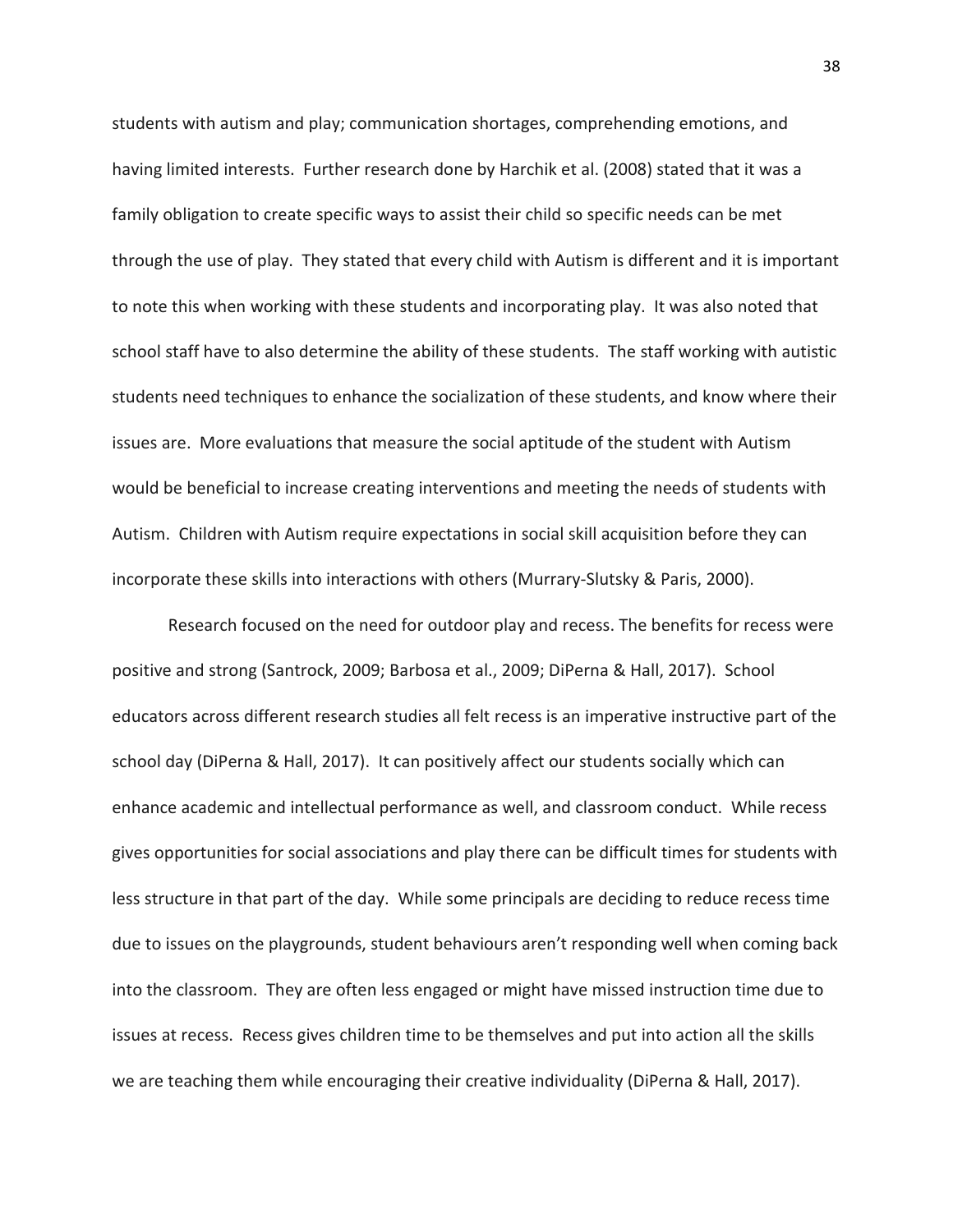While Barbosa (2009) studied group play versus alone play, he also did research in regards to technology. His research found that the use of technology has many benefits that can be used in the classroom. Using media, being able to draw in your lessons and learning, giving students a feel of engagement in their own learning by using these tools can actually enhance their performance. He stated that media is just one of many tools that can be added within the classroom to help children be successful. Recently there are modernized technology lessons and encourage students to get outside and investigate nature, or movement videos that engage students allowing them not to sit next to the computer but use it as a tool to learn more (Barbosa, 2009). The literature supports that play in all different styles and approaches can be beneficial if used properly.

### **Limitations of the Research**

In finding the research on this topic there appeared to be ample information in the area of preschool-aged play and the effects on younger children. Collaborative play has been an integral part of preschool education based on the work of Maria Montessori for many years. Less research was available on the effect of play on elementary-aged children and much less research has been conducted with adolescents. Although some research has been done in these areas, there are far fewer longitudinal studies showing the effects on social-emotional and academic growth in this age group.

There was an especially evident gap in connecting the positive effects of play to academics. Much of the research focused on the social and emotional benefits, but did not address the overall impact on academics. The studies used were focused on early childhood education and elementary education. It is possible that data and studies have not been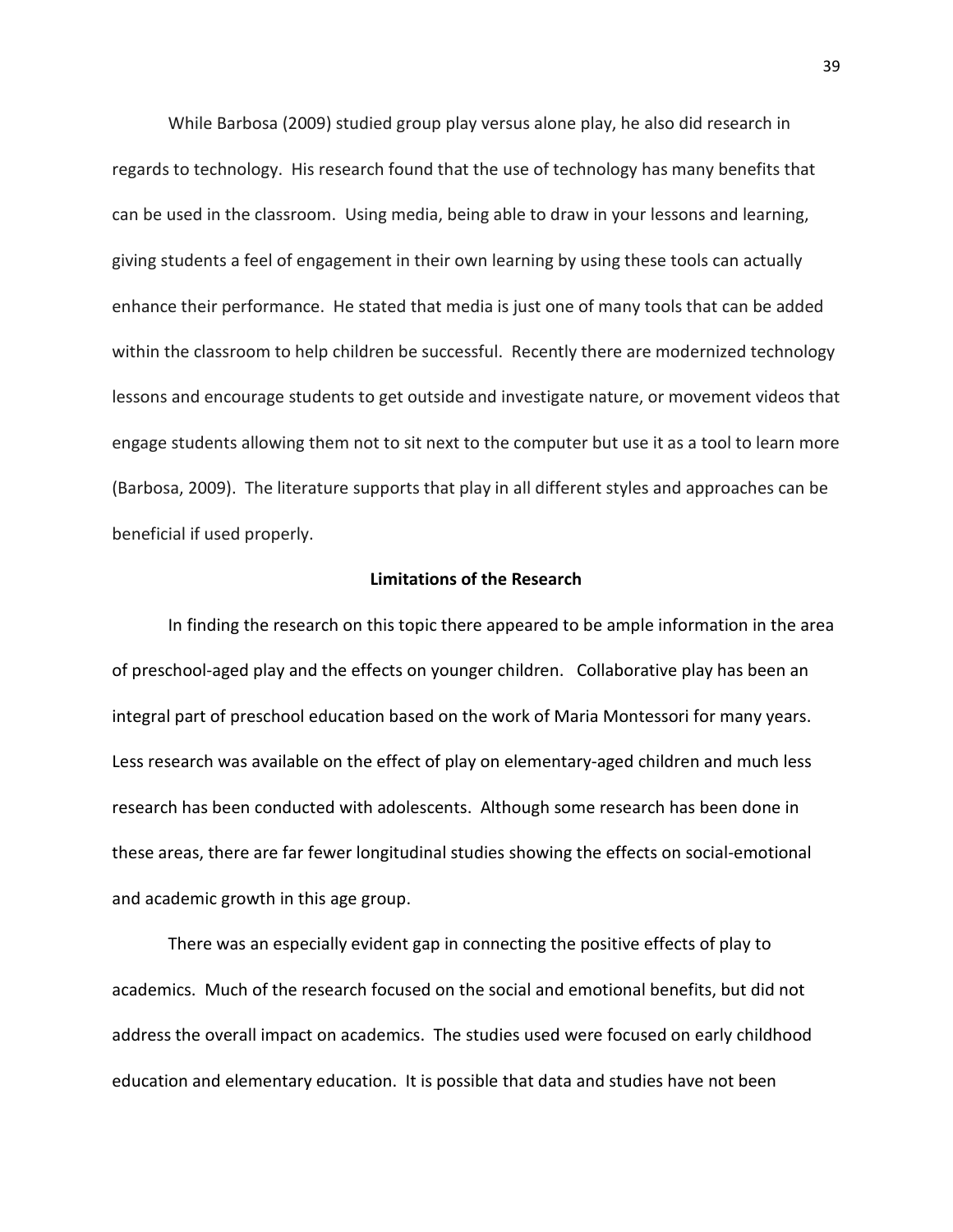conducted enough to support the academic effects of students. More information may be present for middle adolescence age students compared to elementary aged students, but due to the focus of this study that information was minimal. The importance of play for children appears to be directly connected to achievement in the classroom, although finding specific research that hones in on a direct correlation between play and academic growth.

## **Implications for Future Research**

The importance of further research for these age groups, especially adolescents is crucial to validate the importance of play for children of all ages. As children get older, the education system tends to eliminate time for play, either for fun or within academics, thus putting at risk the positive effects of play. As education systems look for more and better ways to increase academic achievement, without further research on the positive effects of play on academics, a valuable pathway to learning may be overlooked. Play is also a tool to assist children in self-directed learning which is crucial to engagement. Play in its many forms can also be a great equalizer, helping to create an equitable community where children feel safe and open to learning. This would be an area where further research could substantiate the importance of play for children of all ages.

The topic of the power of play and special education is an area in which more research is needed. Research on the power of play and the effects in the regular education classroom were far more present than with special education students. For students who are integrated into the mainstream classroom, a greater opportunity exists to take advantage of play with other regular education classmates and reap the benefits named in research. Research looking at those who are in self-contained settings in a special education classroom or not included in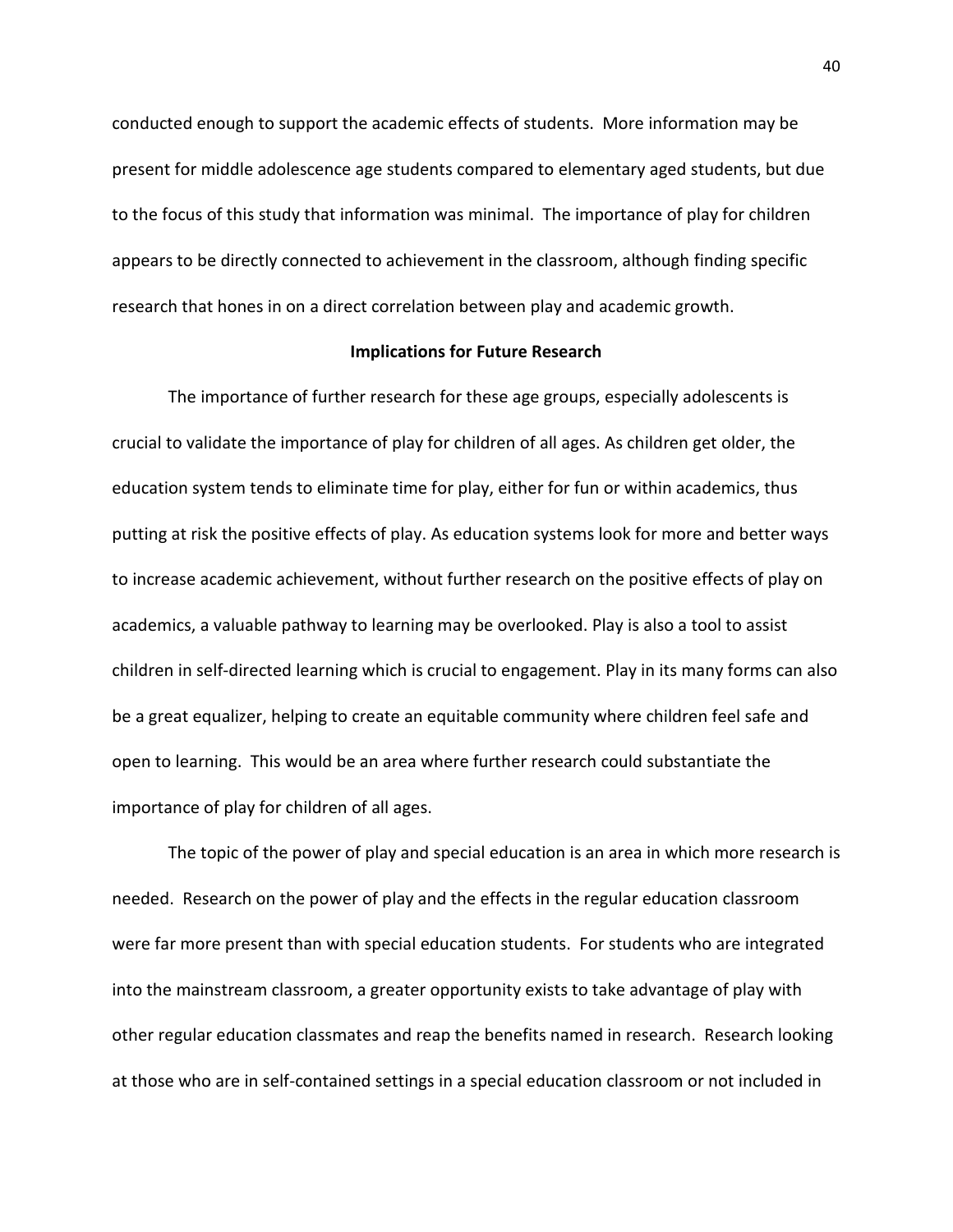those play opportunities is an area that should be further explored and investigated. Whether open air play, organized play or academic play activities, further research needs to be done in order to validate the positive effects of play in special education settings.

#### **Professional Implications**

Dowling (2009) performed quantitative research and the aim was to investigate how the influence of play can be integrated into special education. Children can encounter an assortment of disabilities that can influence their capacity to play. Disabilities can be physical, academic, or social and can range in seriousness from mild to significant; these children still have some ability to take part in play. Their play capacities are unique and of a decreased progression than those of their peers without disabilities according to Dowling. However, with adjustments, they can benefit from opportunities to play. It is hard to classify the need to play for children with disabilities on the grounds that disabilities and the needs for each child are different (Dowling, 2009). Multiple forms of disabilities can impact diverse formative areas in play. Grown-ups assume an important part in encouraging play for children with disabilities. They should be familiar with the difficulties confronted by every child with a disability and know how to adjust and urge the child to play. Parents should offer ample opportunity for self-start play, despite the fact that direction might be required before the child can play freely or with peers. Children without these disabilities can wind up noticeably accommodating playmates when they are taught about their companions' disabilities and how to communicate with them. With the appearance of managed classrooms, children will probably have a peer with a disability in their classroom and acknowledge him or her as playmates. Children may require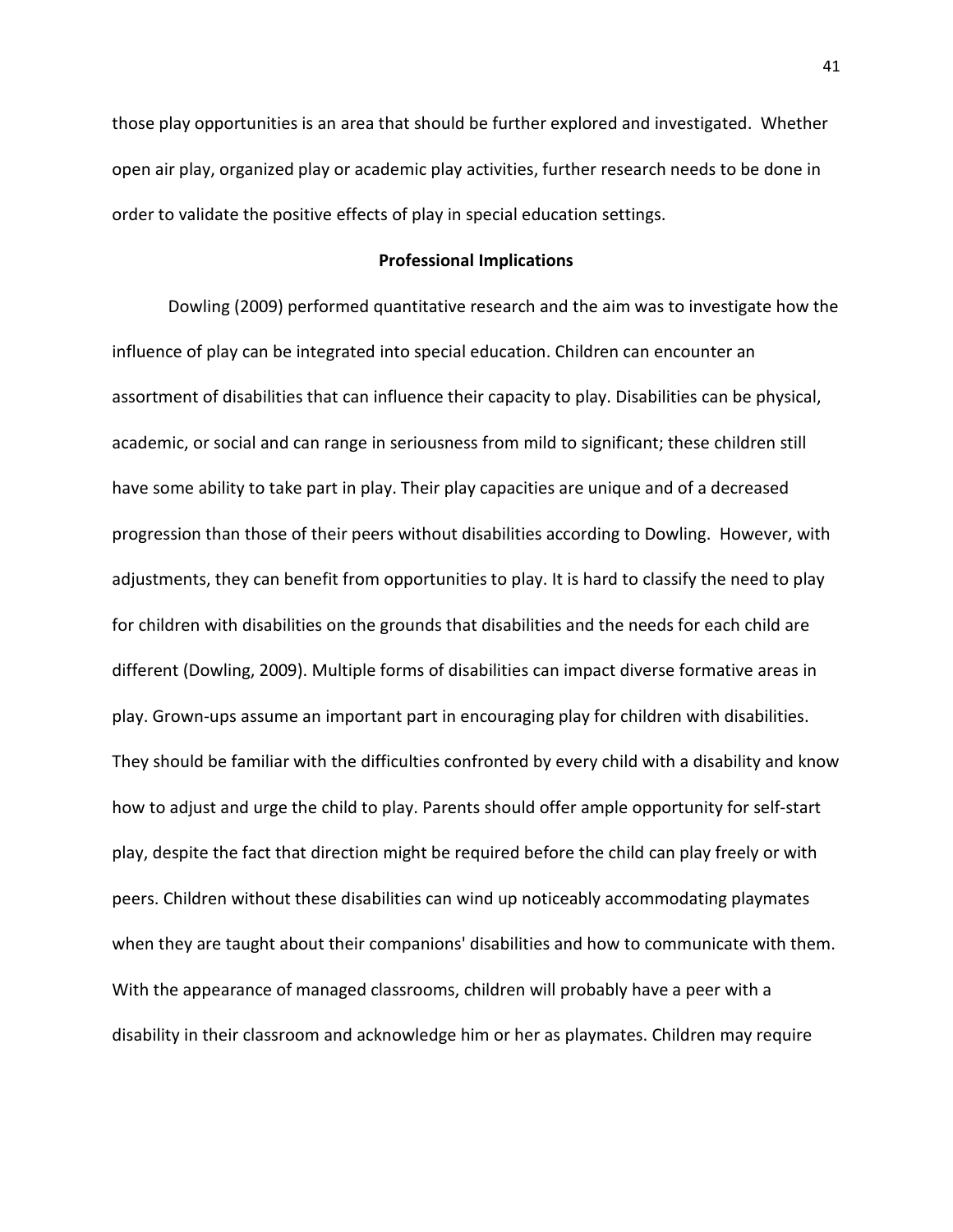adult support in how to encourage a child with a disability in their play exercises (Dowling, 2009).

The world assumes a crucial part in openness to play for children with disabilities, and the indoor condition should be changed to accommodate them. Particularly imperative are adjustments of space and available area of materials for children utilizing wheelchairs and other portability support. More broad adjustments must be made in open air conditions. Over the recent two decades, much development has been made in deciding the best adjustments to the outside condition to give access to play parts and keep up security in the meantime. Assistive improvement has made it feasible for children with disabilities to take part in play. Using specific levels of development, going from wheelchairs to infrared control units, children with disabilities can get to physical conditions and mechanical gadgets, for example, PCs and recording systems. Toys can be adjusted through switches and adjustments so children can actuate them when their manual ability is extremely restricted, in this manner empowering them to partake with their peers with typical development (Dowling, 2009).

Play is critical for all children. Before, the observation has been that children with disabilities, particularly ones with psychological deficiencies, are not inspired by play. In spite of the fact that play may look inadequate in some areas, much has been found out about how children with disabilities play and how their play potential outcomes can be extended. As more is found out and more current advances are made in a wide range of play situations, more open doors will be feasible for children with disabilities to take part in play.

We as educators can learn from this and grow in our own field and teachings. Based of research we can better meet the needs of our students especially those with special needs. The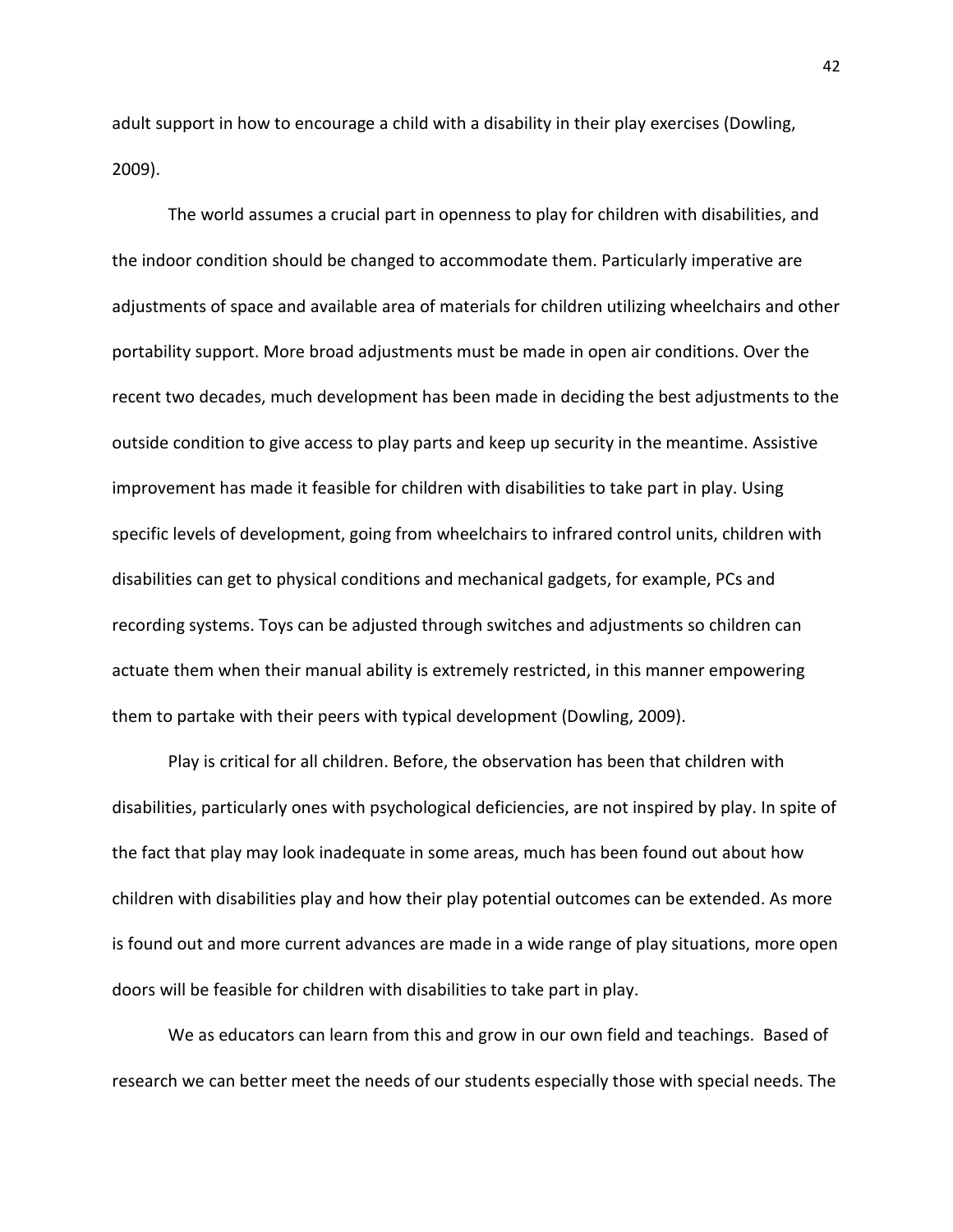research gives us insight into dealing with students specifically with ADHD and students with Autism. Using brain games and specifically planning and guiding their learning we can incorporate these tools to help build our students social and academic skills. To improve our ability to build relationships with our students and them with their peers we can use the tools and research to create curriculum that supports direct instruction and adding play into our lessons and daily routines. We can build a relationship of trust with students, while using play to enhances areas of deficit such as social skills, communication, problem solving. While the literature shows that at times play can be harmful, if supervised by educators and adults we can monitor and guide our students in their learning. The skills they gain from different areas of play will then become habits and routines they will use in other areas of their days and life. It is a powerful tool to help us shape and guide the path of our students, if used correctly.

### **Conclusion**

Play is learning. Through the introduction of research on different styles of play, this paper represents the effect of play socially and academically on students. Play benefits intellectual, social, enthusiastic, and physical development. Children learn subjective abilities including innovativeness, critical thinking, unique considering, arithmetic, and dialect (Barbosa et al., 2009). They learn to arrange social connections and direct their feelings to control their own practices. Play fosters the advancement of fine and gross motor aptitudes. At the point when play is entertaining and coordinated, children are spurred to participate in learning opportunities. Together, the exploration condensed here makes a solid proclamation for the advantages of play. Additionally, a significant part of the examination on the advantages of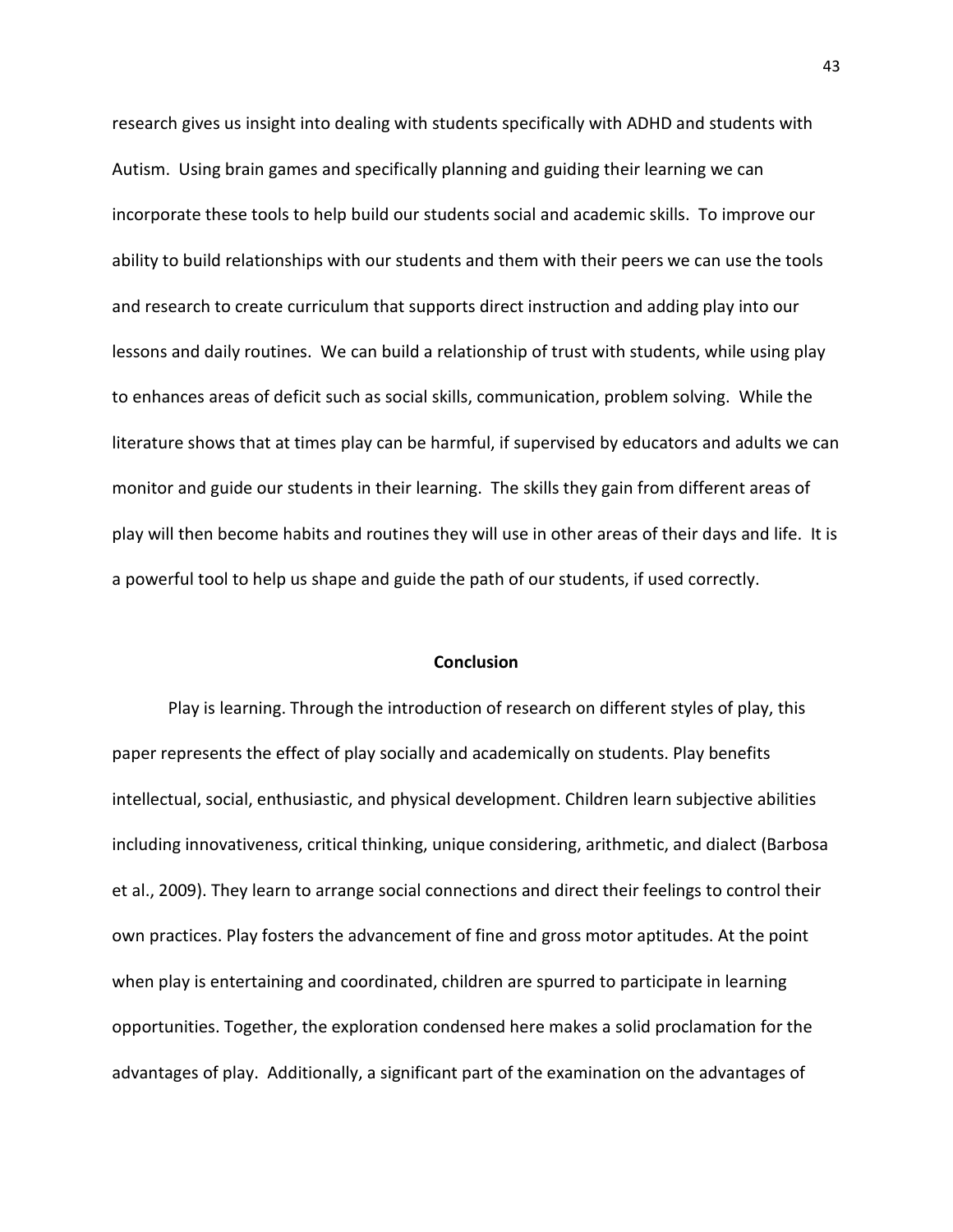play is correlational; it cannot be stated for certain whether play itself is the reason for learning or improvement in those cases (Bigelow & Pyle, 2015). The encounters and inspiration of kids which increase through playing empower them to process information, hone abilities and merge developing skills. Through play, elementary students learn vocabulary, ideas, critical thinking, fearlessness, inspiration, and a familiarity with the necessities of others. Playing with others, or, then again with their environment, enables children to create both profound connections and more transient relationships.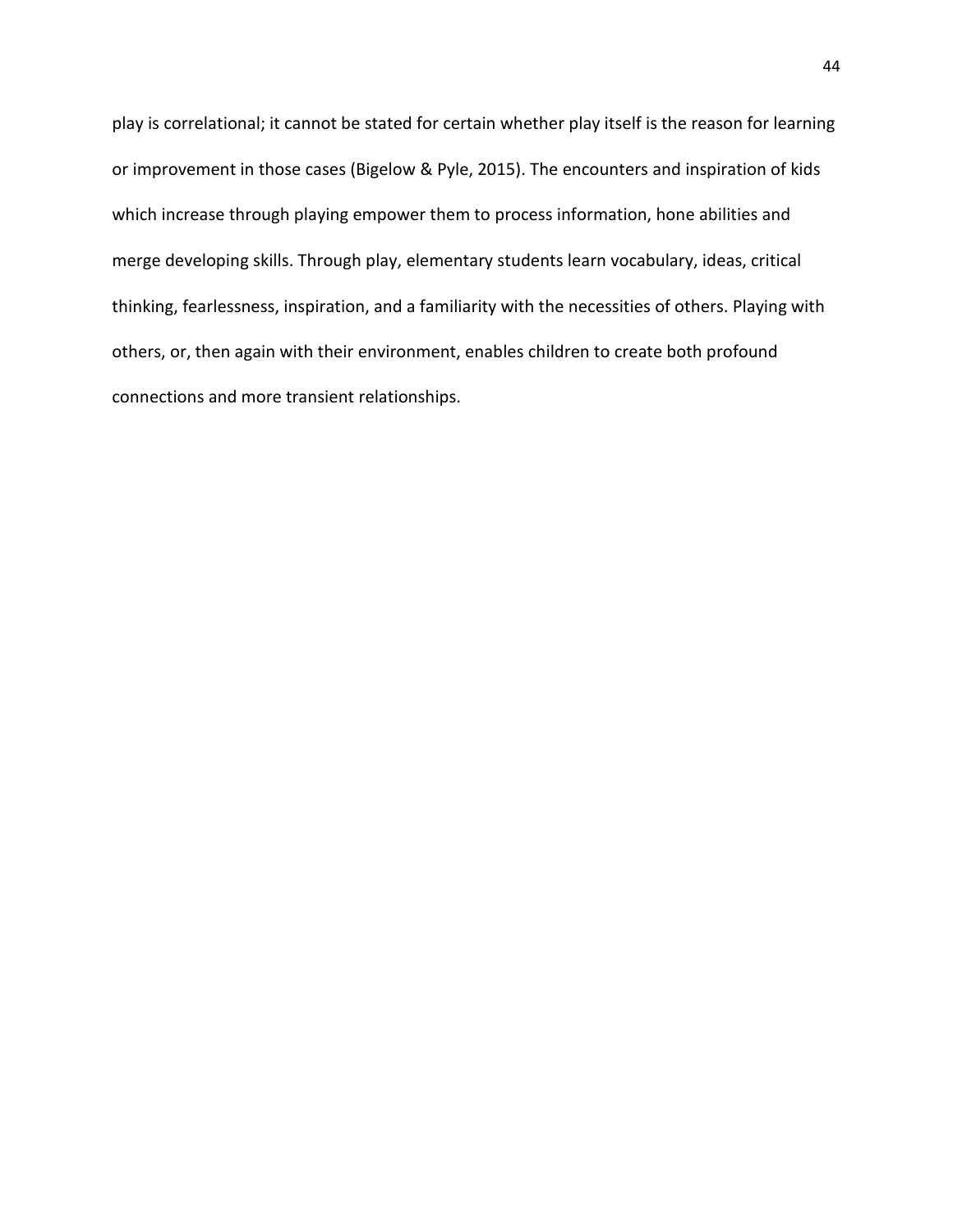#### References

- Bremner, J. G., &Wachs, T. D. (2010).*The Wiley-Blackwell handbook of infant development*.Chichester: Wiley-Blackwell.
- Dowling, M. (2009).*Young childrens personal, social and emotional development*. Thousand Oaks, CA: Sage Publications.
- Elkind, D. (2007). *The power of play: learning what comes naturally*. Cambridge, MA: Da Capo Lifelong.
- Graham, J. (2014). *Video games: parents perceptions, role of social media and effects on behavior*. Hauppauge, NY: Nova Science , Inc.
- Harwood, R., Miller, S. A., & Vasta, R. (2008).*Child psychology: development in a changing society*. Hoboken, NJ: John Wiley & Sons.
- Murray-Slutsky, C., & Paris, B. A. (2000).*Exploring the spectrum of autism and pervasive developmental disorders: intervention strategies*. Tucson, AZ: Therapy Skill Builders.

Santrock, J. W. (2009). *Child development*. Boston: McGraw Hill.

- Santrock, J. W. (2011). *Essentials of life-span development*. New York: McGraw-Hill Higher Education.
- Schousboe, I. (2013). Cultural and Historical Influences on Conceptions and Uses of Play. *Childrens Play and Development,* 215-230. Doi: 10.1007/978-94-007-6579-5\_13
- Tudge, J. (2008). *The everyday lives of young children: culture, class, and child rearing in diverse societies*. Cambridge: Cambridge University Press.
- Willis, C. (2010). *Teaching young children with autism spectrum disorder*. Place of publication not identified: Accessible Pub. Systems.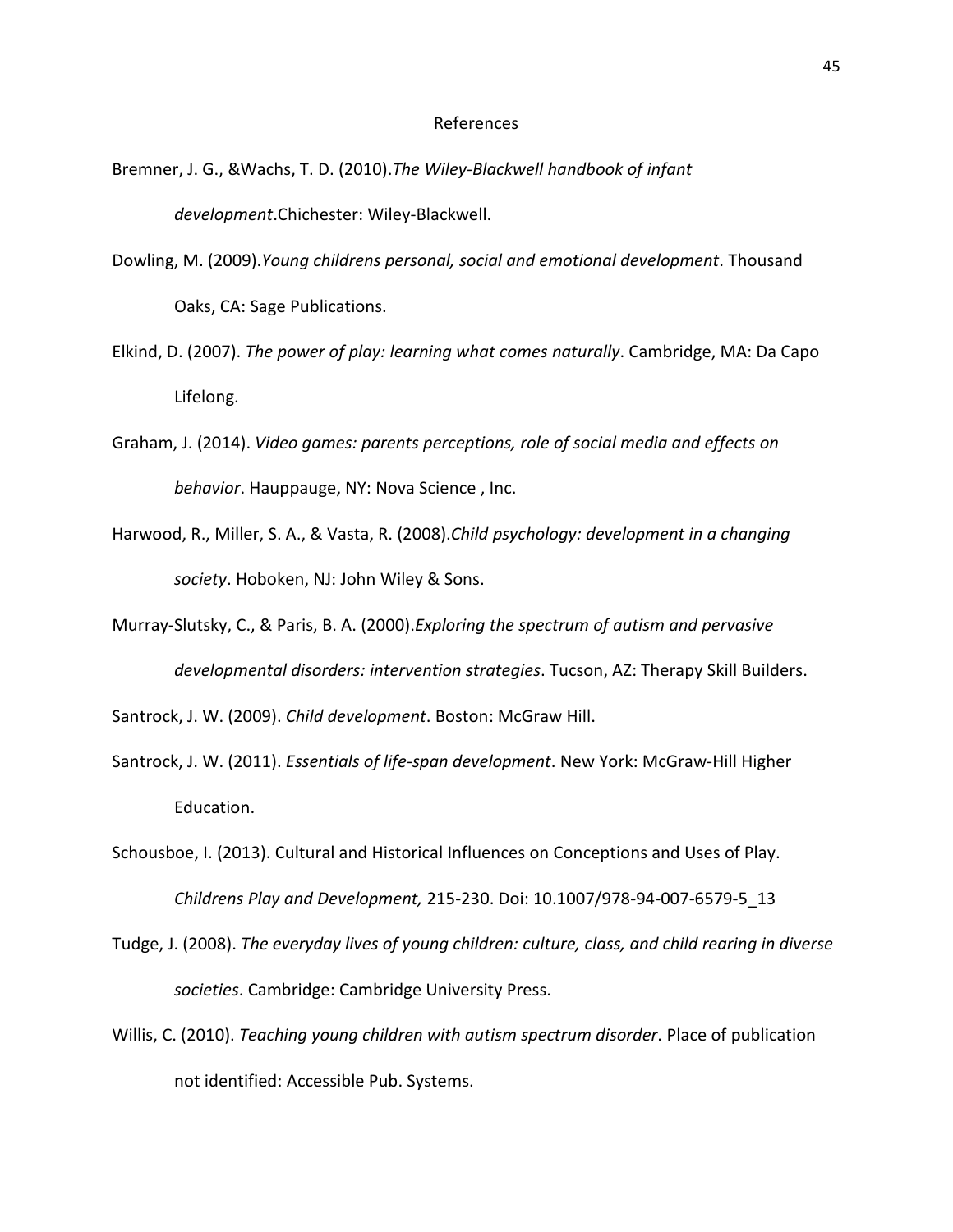- Wortham, S. C. (2006). *Early childhood curriculum: developmental bases for learning and teaching*. Upper Saddle River, NJ: Pearson/ Merrill/Prentice Hall.
- DiPerna, J. & Hall, G. (2017). Childhood social skills as predictors of middle school academic adjustment. *Journal Of Early Adolescence, 37(6),* 825-851*.*  Doi: 10.1177/0272431615624566
- Aydin, B., Barber, B., Taylor, G., Smith, S., Taylor, G., & Van Loan, C. (2016) Effect of tools for getting along on student risk for emotional and behavioural problems in upper elementary classrooms: A replication study. *School Psychology Review, 45(1)*73-92*.*  <https://doi.org/10.17105/SPR45-1.73-92>
- Cheng, M., & Johnson, J. (2009). Research on children's play: Analysis of developmental and early education journals from 2005 to 2007*. Early Childhood Education Journal, 37:2* 49-259*.* DOI 10.1007/s10630093447-7
- Bigelow, A., & Pyle, A. (2015). Play in kindergarten: An interview and observational study in three Canadian classrooms. *Early Childhood Education Journal, 43:* 385-393. DOI: 10.1007/s10643-014066-1
- Harchik, A., Licciardello, C., &Luiselli, J. (2008). Social skills intervention for children with autism during interactive play at a public elementary school. *Education and Treatment of Children, 31*(1), 27-37. Retrieved from

[http://ezproxy.bethel.edu/login?url=http://search.ebscohost.com/login.aspx?direct=tru](http://ezproxy.bethel.edu/login?url=http://search.ebscohost.com/login.aspx?direct=true&db=hch&AN=29968955&site=ehost-live&scope=site) [e&db=hch&AN=29968955&site=ehost-live&scope=site](http://ezproxy.bethel.edu/login?url=http://search.ebscohost.com/login.aspx?direct=true&db=hch&AN=29968955&site=ehost-live&scope=site)

Joule-Rushton, A., Larkin, E., & Rushton, S. (2010). Neuroscience, play and

early childhood education: Connections, implications and assessment. *Early Childhood*